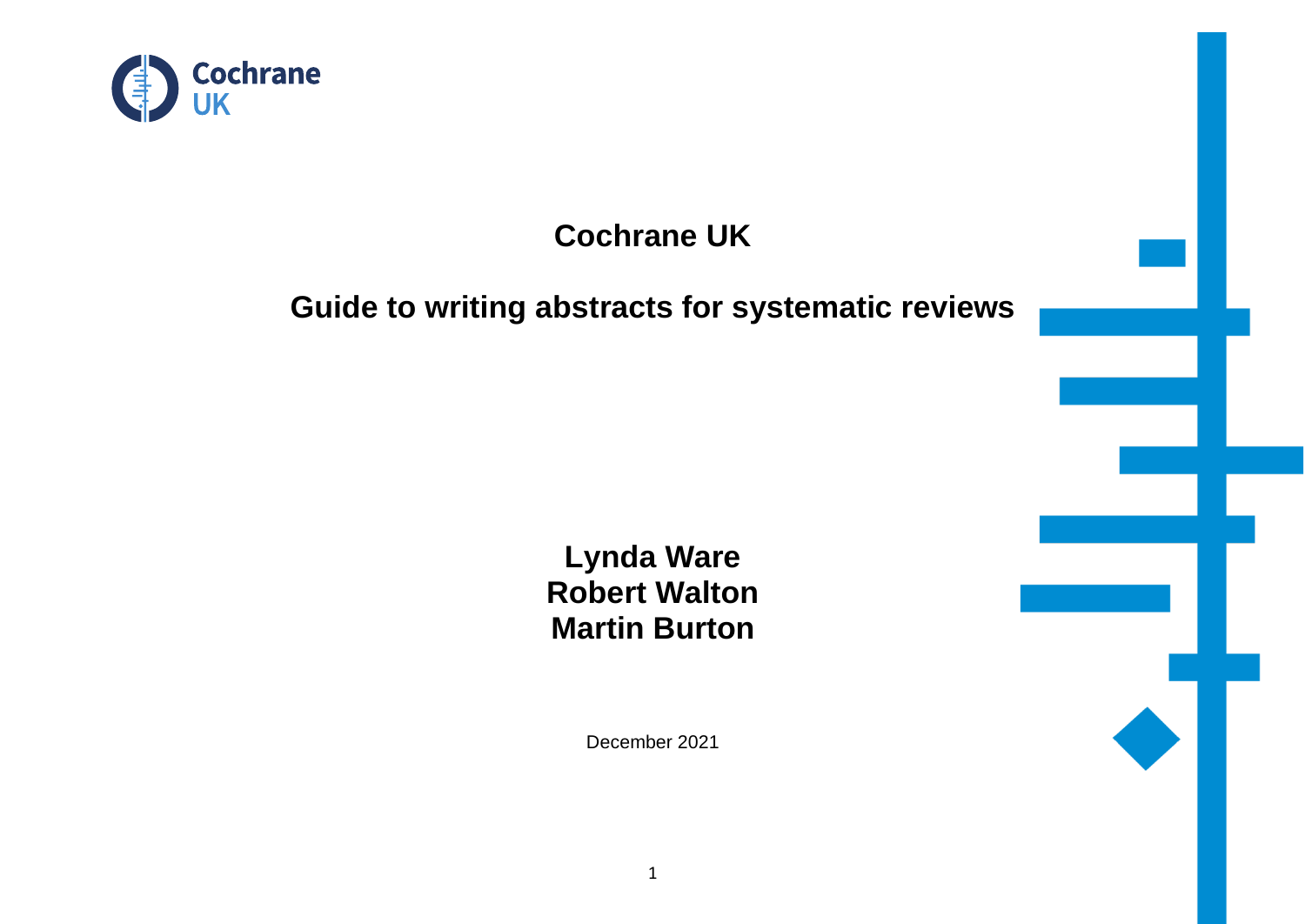# **Table of Contents**

<span id="page-1-0"></span>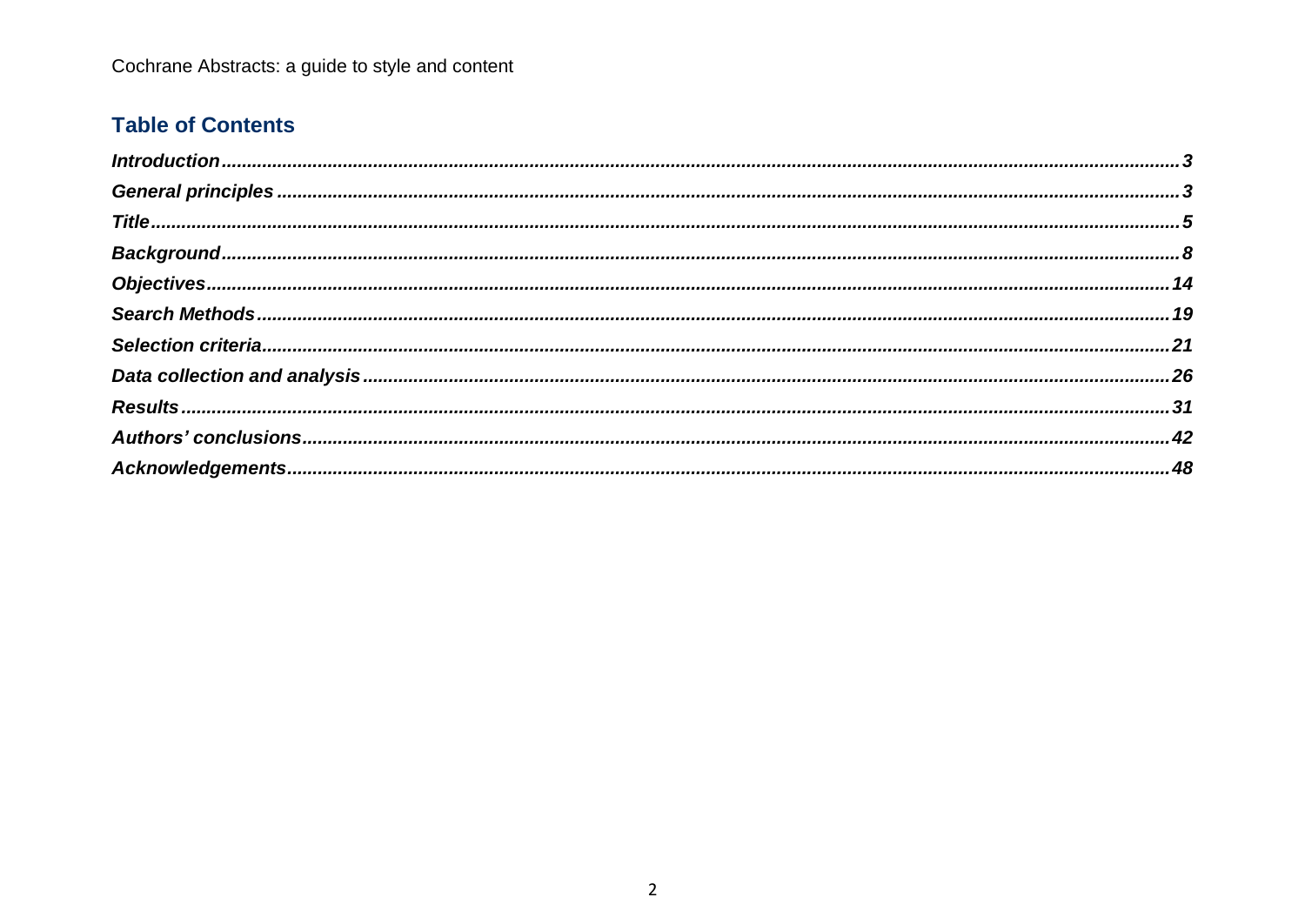# **Introduction**

Cochrane Abstracts are the only part of a Cochrane Review that many people read. They should be clearly written, contain all the most important and relevant material and be easy to translate into other languages. They should be similar across the Library and contain the same type of information, in the same location, so that readers will find the information they expect to find, and will know where to find it.

These notes are mainly relevant to reviews where the effects of a health intervention are compared to control/usual practice or where one intervention is compared to another.

# <span id="page-2-0"></span>**General principles**

We believe there are some fundamental questions that need to be asked – and answered - when considering Cochrane Abstracts.

1. Who are Cochrane Abstracts written for and – in the light of that – what type and level of language should be used? We understand that the main body of a Cochrane Review should be written with the 'general medical reader' in mind. In contrast, the Plain Language Summary is specifically written in language that is suitable for a non-medical, lay reader. Even though the *language* of the abstract is designed to be read by the general medical reader, the *content* must reflect what is most important for patients.

Cochrane Abstracts should use the type and level of language that a general medical reader (physician, allied health professional, clinical researcher) is comfortable with.

#### **2. Why should as much of the abstract as possible use 'standard' language and phrases?**

The meaning of every word in a Cochrane Abstract should be clear and unambiguous. This meaning should be the same when a reader finds it in several different abstracts. This is particularly important for words used to 'quantify' things such as the certainty or strength of evidence. Our colleagues at GRADE have made recommendations about the use of language and we firmly believe Cochrane should support this approach. In other words, 'GRADE language' should be used in Cochrane Abstracts. The suggested phrases can be found on **page 54 of Cochrane's [Dissemination](https://training.cochrane.org/sites/training.cochrane.org/files/public/uploads/Checklist%20FINAL%20version%201.1%20April%202020pdf.pdf) Checklist**. These are used throughout this guide.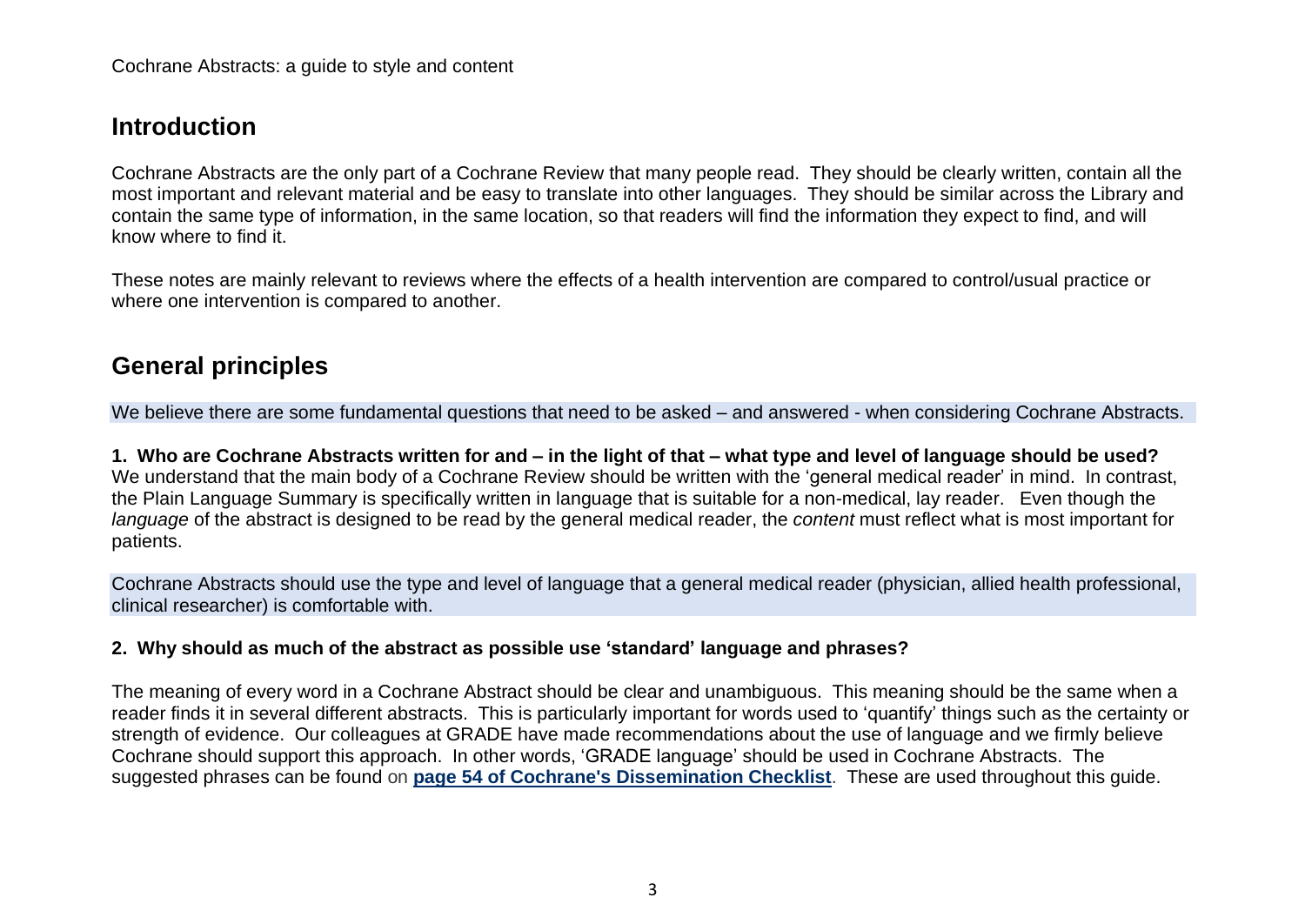#### Cochrane Abstracts: a guide to style and content

In each section of the abstract, standard words and phrases should be used as much as possible. This will ensure that is easier to translate abstracts accurately. A specific phrase or word can be translated in a way that has been agreed by native language speakers. This agreement will ensure that the sense and sentiment of a phrase is properly captured in the translation.

Cochrane Abstracts should use standard words and phrases, and the approved GRADE language when describing results.

#### **3. What can safely be left out of the abstract?**

All the detail that any reader could ever need is included in the *full* Cochrane Review. Cochrane is famous for the comprehensiveness of its methods and the way that those methods are reported.

However, space in the abstract is limited and precious. As much space as possible should be used to report those things that are most important to patients, and which should therefore be most important to readers. As people have become increasingly familiar with Cochrane methods, it has become less necessary to spell these out in the abstract. Of course, they are spelt out in detail – as they should be – in the main text. So, for example, for some time it has been acceptable to say, 'We used standard Cochrane methods'. We are now suggesting that this approach can be extended to other parts of the abstract.

Beware of giving too much methodological detail in the abstract. This can be achieved by using standard phrases.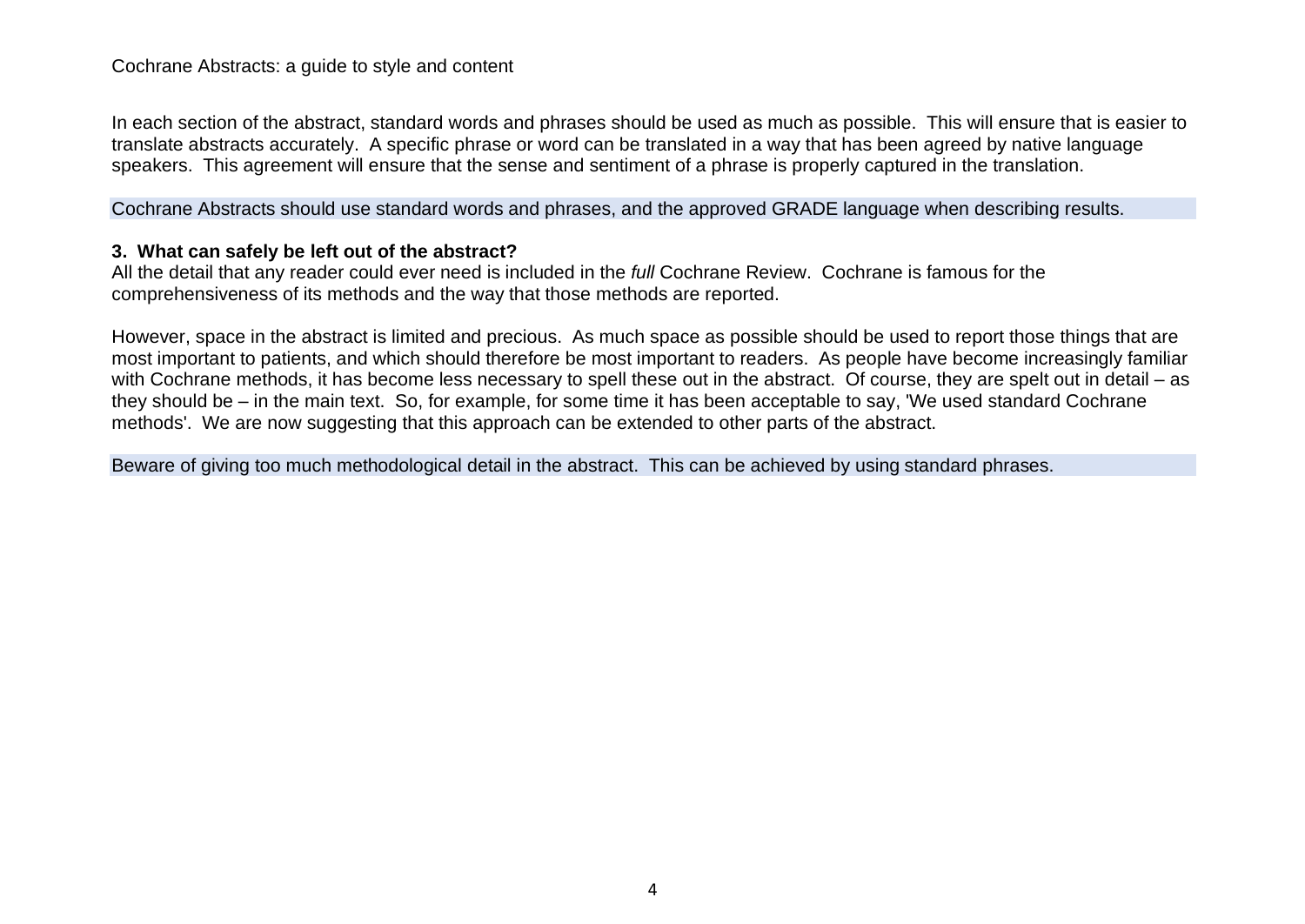# <span id="page-4-0"></span>**Title**

*Approved text* **[Intervention] for [condition/health problem] in [participants] [Intervention A] versus [Intervention B] for [condition/health problem] [Intervention] for [preventing, OR treating, OR preventing and treating] [condition/health problem]**

#### **Guidance for Abstract Writers**

- o The **Title** should be clear and as succinct as possible, but not so short that the contents of the review are uncertain.
- o The **Title** should be accurate. For example, in a title such as:

**[Intervention ] for [condition/health problem] in [participants]: a network meta-analysis,** if you have not been able to do a network meta-analysis, do not include this in the title simply because it was in the protocol and it is your hope to do one at some point in the future.

**[Intervention ] for [condition/health problem] in [adults and children],** if you have not been able to include any trials with adult participants, consider not including this in the title simply because it was in the protocol and it is your hope to do so at some point in the future.

We do not believe that the title of the full Review should necessarily be identical to the title of the Protocol.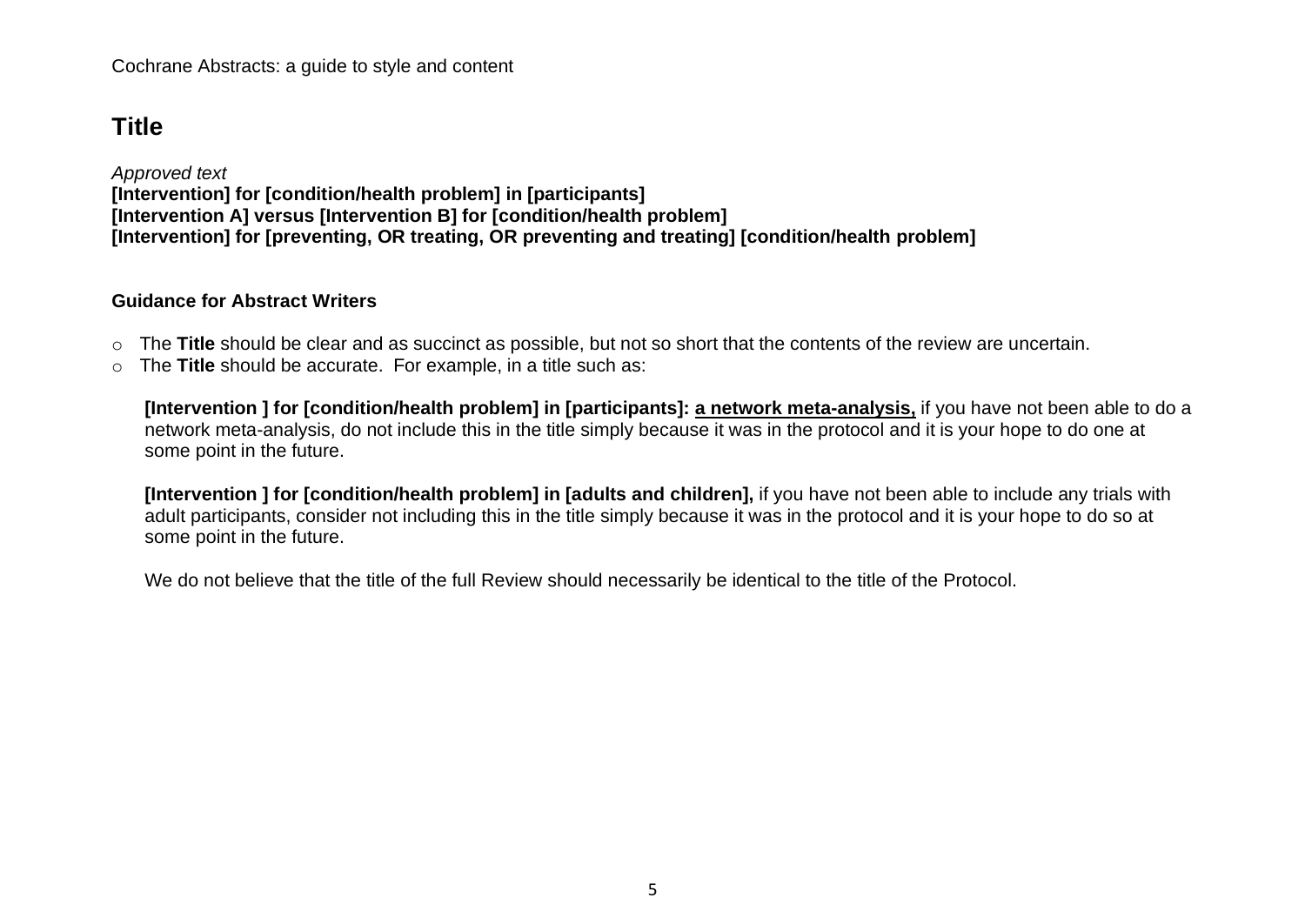| Text                                                                                                                                           | <b>Commentary</b>                                                                  |
|------------------------------------------------------------------------------------------------------------------------------------------------|------------------------------------------------------------------------------------|
| <b>Original text</b><br>Pharmacological and non-pharmacological strategies for obese women with subfertility                                   | Unclear from the original title what<br>the strategies are intended to<br>address. |
| New, preferred text<br>Pharmacological and non-pharmacological <i>interventions</i> for <i>weight loss</i> in obese women with<br>subfertility |                                                                                    |

| <b>Original text</b><br>Pentoxifylline for intermittent claudication       | Not clear from the title that<br>participants were from a very<br>specific group with relatively mild, |
|----------------------------------------------------------------------------|--------------------------------------------------------------------------------------------------------|
| New, preferred text<br>Pentoxifylline for stable intermittent claudication | stable symptoms.                                                                                       |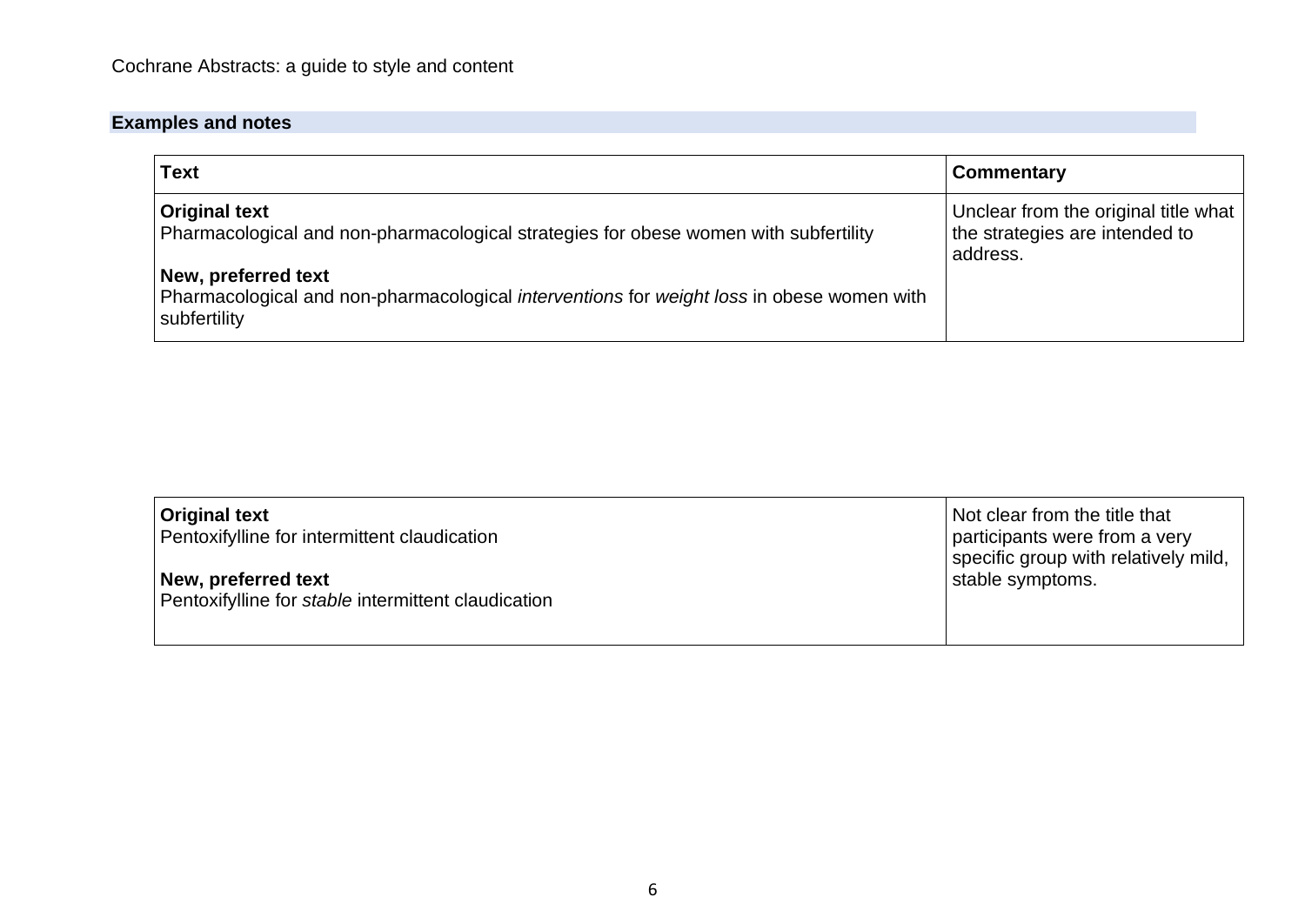| <b>Original text</b><br>Adult patient access to electronic health records                                                        | Unclear why access was being<br>suggested. Stating 'adult' is<br>unnecessary in the title. |
|----------------------------------------------------------------------------------------------------------------------------------|--------------------------------------------------------------------------------------------|
| New, preferred text<br>Patient access to electronic health records to improve management of their long-term health<br>conditions |                                                                                            |

| Original text<br><b>Walking for hypertension</b>                                    | Unclear what sort of walking, and<br>that this was to both prevent and<br>treat hypertension. |
|-------------------------------------------------------------------------------------|-----------------------------------------------------------------------------------------------|
| New, preferred text<br>Regular walking for prevention and treatment of hypertension |                                                                                               |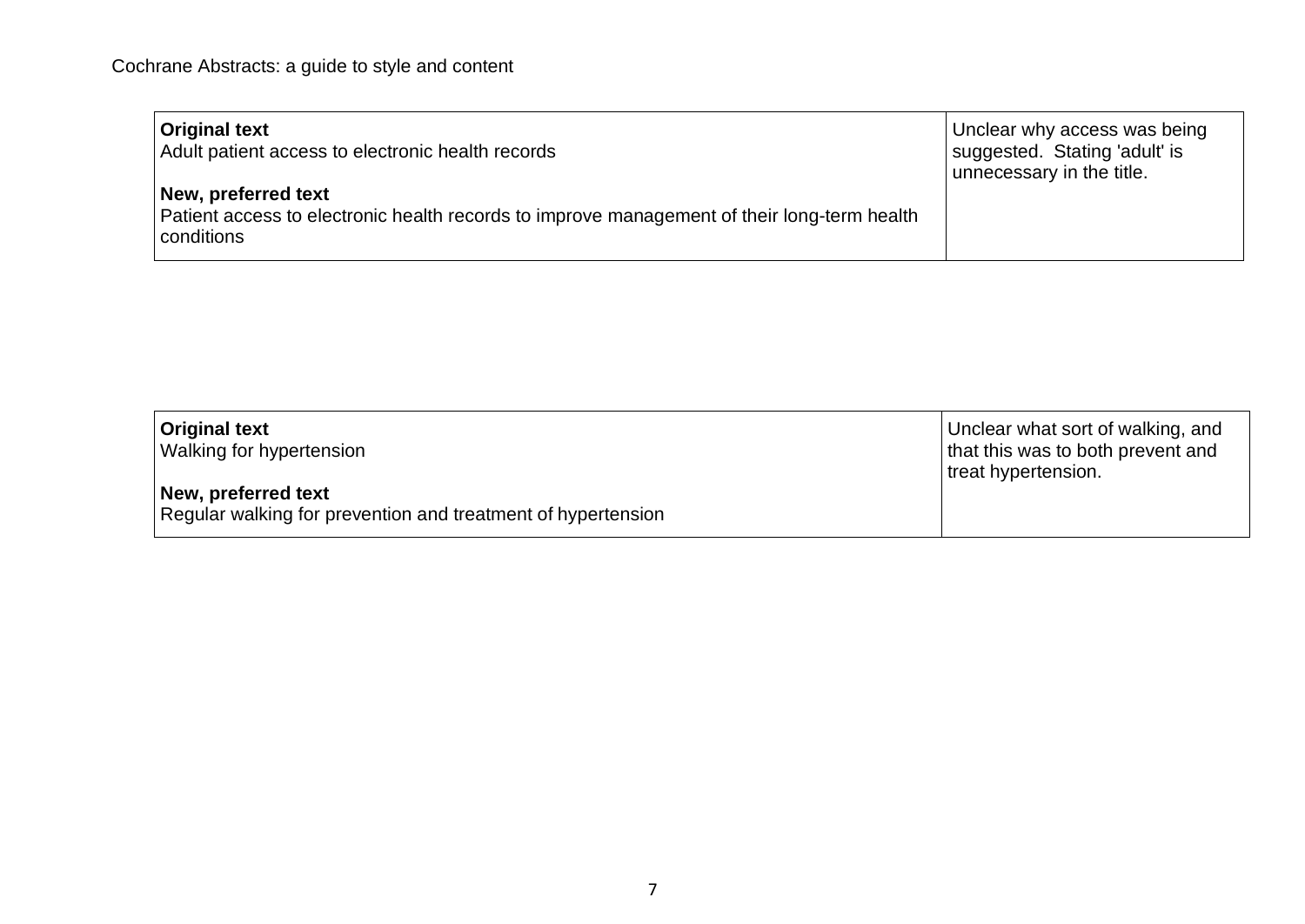# <span id="page-7-0"></span>**Background**

*Approved text*

**[Condition under investigation] is important because …….. [intervention] is …….. and works by [how intervention might work]. [Why important to do this review]. [Key uncertainties]. [Relation to previous review].**

#### **Guidance for Abstract Writers**

The **Background** should answer the following questions, and only these:

- o What is the **condition** and how common is it?
- o How does the **condition** affect patients (and healthcare systems)?
- o What is the **intervention**?
- o How does the **intervention** work?
- o What is the **population**?
- o What are the *general* **outcome**(s)?
- o Why do the review?

Compared to some of the Sections that follow (where we are very prescriptive about the text to be used), we expect the 'Approved text' (above) to be used less rigidly. What is *more* important is that all the **elements** are included, in – if possible – the same order.

- $\circ$  The background may need to repeat information that is in the title.
- o The abstract should spell out the '**relationship to earlier reviews**' if appropriate.
- o General comments about the existence of uncertainty are unhelpful and waste space.
- $\circ$  This section should be short. Not more than 80 to 100 words.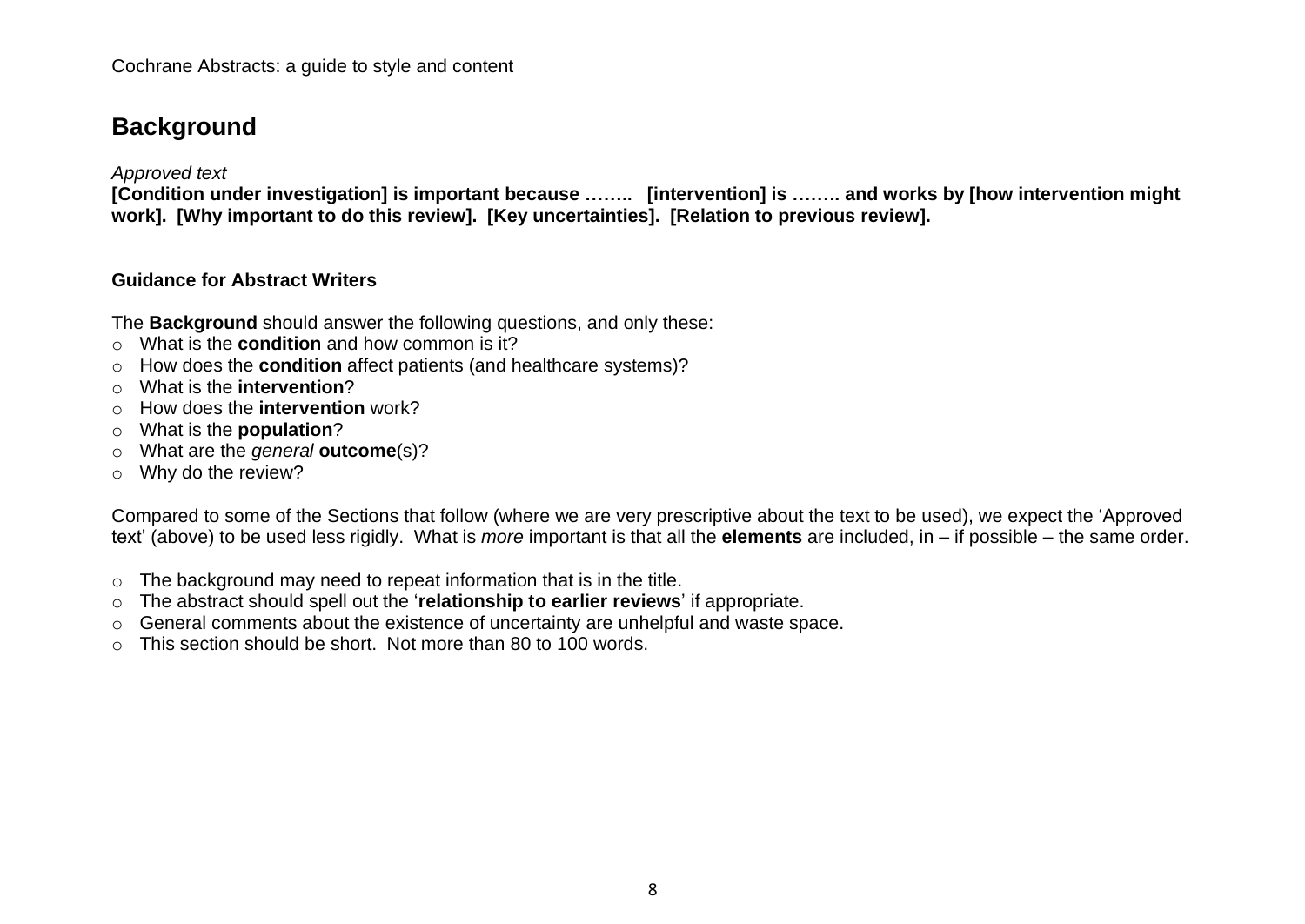| <b>Text</b>                                                                                                                                                                                                                                                                                                                                                                                                                                                                                                                                                                                                                                                                       | Commentary                                                                                                                                                                                   |
|-----------------------------------------------------------------------------------------------------------------------------------------------------------------------------------------------------------------------------------------------------------------------------------------------------------------------------------------------------------------------------------------------------------------------------------------------------------------------------------------------------------------------------------------------------------------------------------------------------------------------------------------------------------------------------------|----------------------------------------------------------------------------------------------------------------------------------------------------------------------------------------------|
| Teeth brushing to prevent tooth loss in older people                                                                                                                                                                                                                                                                                                                                                                                                                                                                                                                                                                                                                              |                                                                                                                                                                                              |
| <b>Original text</b><br>[Not an original Cochrane Review]                                                                                                                                                                                                                                                                                                                                                                                                                                                                                                                                                                                                                         |                                                                                                                                                                                              |
| <b>Example of preferred text</b><br>Tooth loss is more common with increasing age and leads to poor nutrition in older people <sup>1</sup><br>Regular brushing of the teeth <sup>2</sup> may remove dental plaque and thus reduce the risk of losing<br>teeth because of decay. Older people with better dentition may maintain better nutritional<br>status and so lead longer, healthier lives <sup>3</sup> . However, there is uncertainty about the number<br>of teeth that people can avoid losing and the frequency and duration of brushing necessary<br>to achieve the benefit <sup>4,5</sup> . This is an update of the 2016 review with 15 studies added <sup>6</sup> . | 1. Condition under investigation<br>2. Intervention<br>3. How intervention might work<br>Why important to do this review<br>4.<br>5. Key uncertainties<br>6. Relationship to previous review |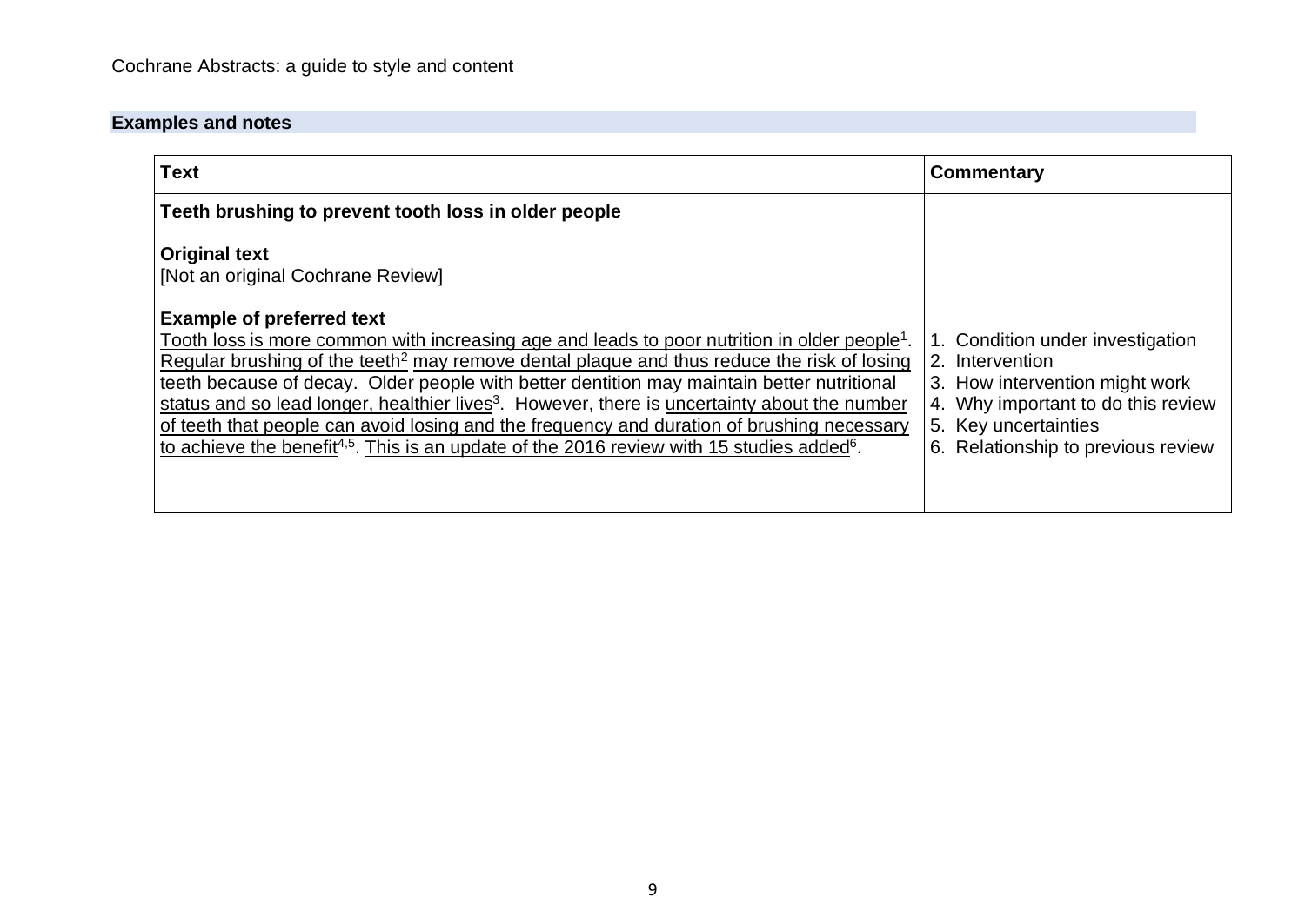| <b>Text</b>                                                                                                                                                                                                                                                                                                                                                                                                                                                                                                                                                                                                                                                                   | Commentary                                                                                                                                                                                   |
|-------------------------------------------------------------------------------------------------------------------------------------------------------------------------------------------------------------------------------------------------------------------------------------------------------------------------------------------------------------------------------------------------------------------------------------------------------------------------------------------------------------------------------------------------------------------------------------------------------------------------------------------------------------------------------|----------------------------------------------------------------------------------------------------------------------------------------------------------------------------------------------|
| Wound cleansing to improve healing of venous leg ulcers                                                                                                                                                                                                                                                                                                                                                                                                                                                                                                                                                                                                                       |                                                                                                                                                                                              |
| <b>Original text</b><br>Leg ulcers are open skin wounds that occur below the knee but above the foot. The majority<br>of leg ulcers are venous in origin, occurring as a result of venous insufficiency, where the<br>flow of blood through the veins is impaired commonly arising due to blood clots and<br>varicose veins. Compression therapy, using bandages, or stockings, is the primary<br>treatment for venous leg ulcers. Wound cleansing is recommended to remove surface<br>contaminants, bacteria, dead tissue and excess wound fluid from the wound bed and<br>surrounding skin, however, there is uncertainty regarding the best method, or solution to<br>use. |                                                                                                                                                                                              |
| New, preferred text<br>Venous leg ulcers <sup>1</sup> are common in people with venous insufficiency. Poor and delayed<br>ulcer healing <sup>1</sup> has a significant impact on patients and health systems <sup>4</sup> . Wound cleansing <sup>2</sup><br>removes surface contaminants, bacteria, dead tissue and excess wound fluid from the<br>wound bed and surrounding skin and promotes healing <sup>3</sup> . There is uncertainty regarding the<br>best cleansing solution and how best to use it <sup>4, 5</sup> .                                                                                                                                                  | 1. Condition under investigation<br>2. Intervention<br>3. How intervention might work<br>Why important to do this review<br>4.<br>Key uncertainties<br>5.<br>Relationship to previous review |
| Alternative new, preferred text<br>Poor and delayed healing of venous leg ulcers <sup>1</sup> has a significant impact on patients and<br>health systems <sup>4</sup> . Wound cleansing <sup>2</sup> removes surface contaminants, bacteria, dead tissue<br>and excess wound fluid from the wound bed and surrounding skin, and promotes healing <sup>3</sup> .<br>There is uncertainty regarding the best cleansing solution and how best to use it <sup>4, 5</sup>                                                                                                                                                                                                          |                                                                                                                                                                                              |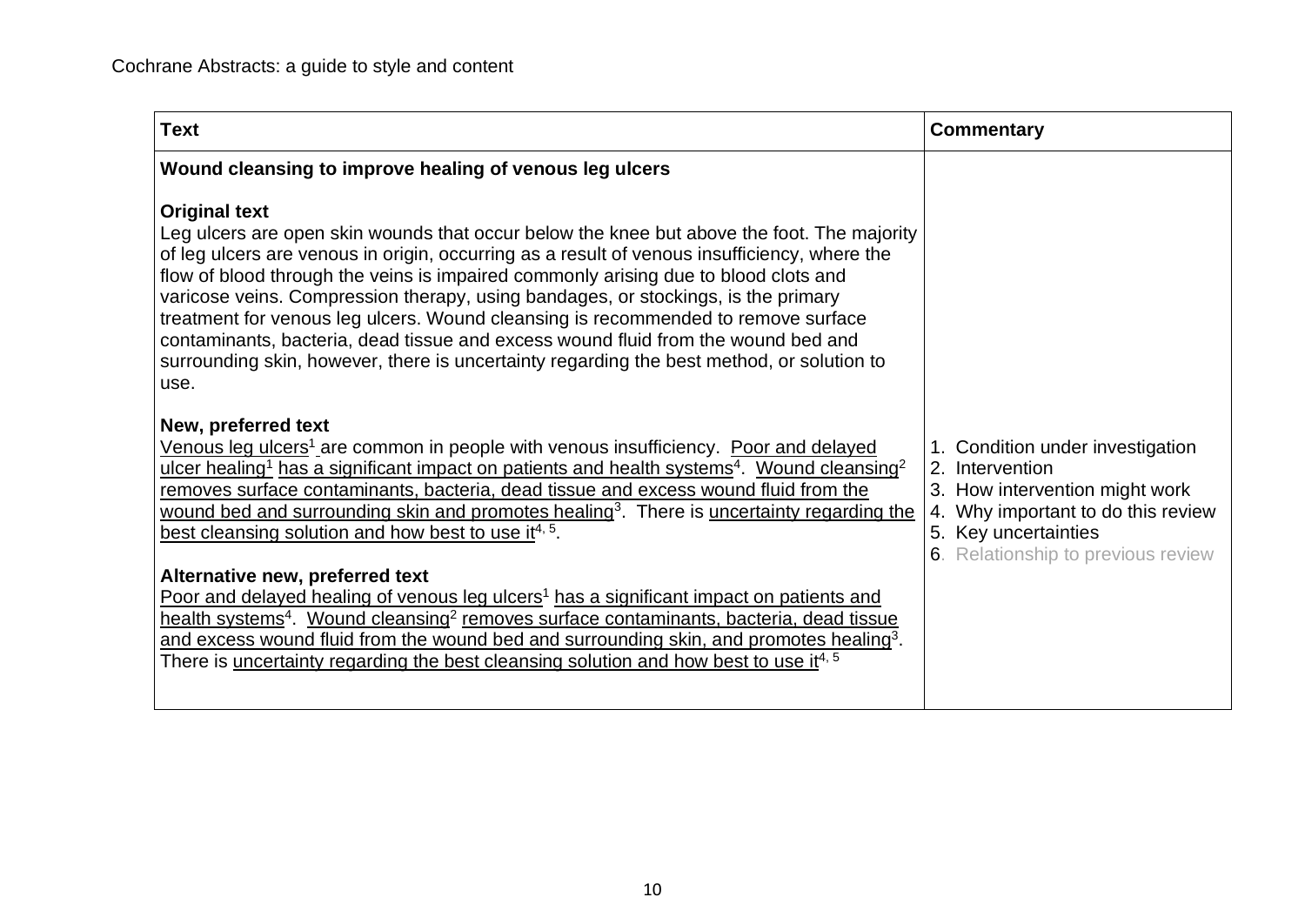| <b>Text</b>                                                                                                                                                                                                                                                                                                                                                                                                                                                                                                                                                                                                                                                                                                                                                                                                                 | <b>Commentary</b>                                                                                                                                                                               |
|-----------------------------------------------------------------------------------------------------------------------------------------------------------------------------------------------------------------------------------------------------------------------------------------------------------------------------------------------------------------------------------------------------------------------------------------------------------------------------------------------------------------------------------------------------------------------------------------------------------------------------------------------------------------------------------------------------------------------------------------------------------------------------------------------------------------------------|-------------------------------------------------------------------------------------------------------------------------------------------------------------------------------------------------|
| Community pharmacy interventions for health promotion: effects on professional<br>practice and health outcomes                                                                                                                                                                                                                                                                                                                                                                                                                                                                                                                                                                                                                                                                                                              | This is a complex review,<br>addressing complex inter-related<br>issues.                                                                                                                        |
| <b>Original text</b><br>Community pharmacies are an easily accessible and cost-effective platform for delivering<br>health care worldwide, and the range of services provided has undergone rapid expansion<br>in recent years. Thus, in addition to dispensing medication, pharmacy workers within<br>community pharmacies now give advice on a range of health-promoting behaviours that aim<br>to improve health and to optimise the management of long-term conditions. However, it<br>remains uncertain whether these health-promotion interventions can change the<br>professional practice of pharmacy workers, improve health behaviours and outcomes for<br>pharmacy users and have the potential to address health inequalities.                                                                                  | Condition under investigation not<br>clear.<br>Intervention not clear.                                                                                                                          |
| New, preferred text<br>Health promotion advice may change patients' lifestyle behaviours leading to reduced risk<br>of illness. Community pharmacies are an easily accessible and cost-effective platform for<br>delivering health care worldwide. <sup>1</sup> Interventions to change the behaviour of community<br>pharmacy teams <sup>2</sup> may improve the ability of pharmacy workers to give such advice which<br>may then lead to improved health-related behaviours in people using the pharmacy. <sup>3</sup><br>However, it remains uncertain whether these interventions can in fact change the<br>professional practice of pharmacy workers, and even if they do, whether they improve<br>health behaviours and outcomes for pharmacy users, and have the potential to address<br>health inequalities. $4,5$ | 1. Condition under investigation<br>2. Intervention<br>3.<br>How intervention might work<br>Why important to do this review<br>4.<br>5. Key uncertainties<br>6. Relationship to previous review |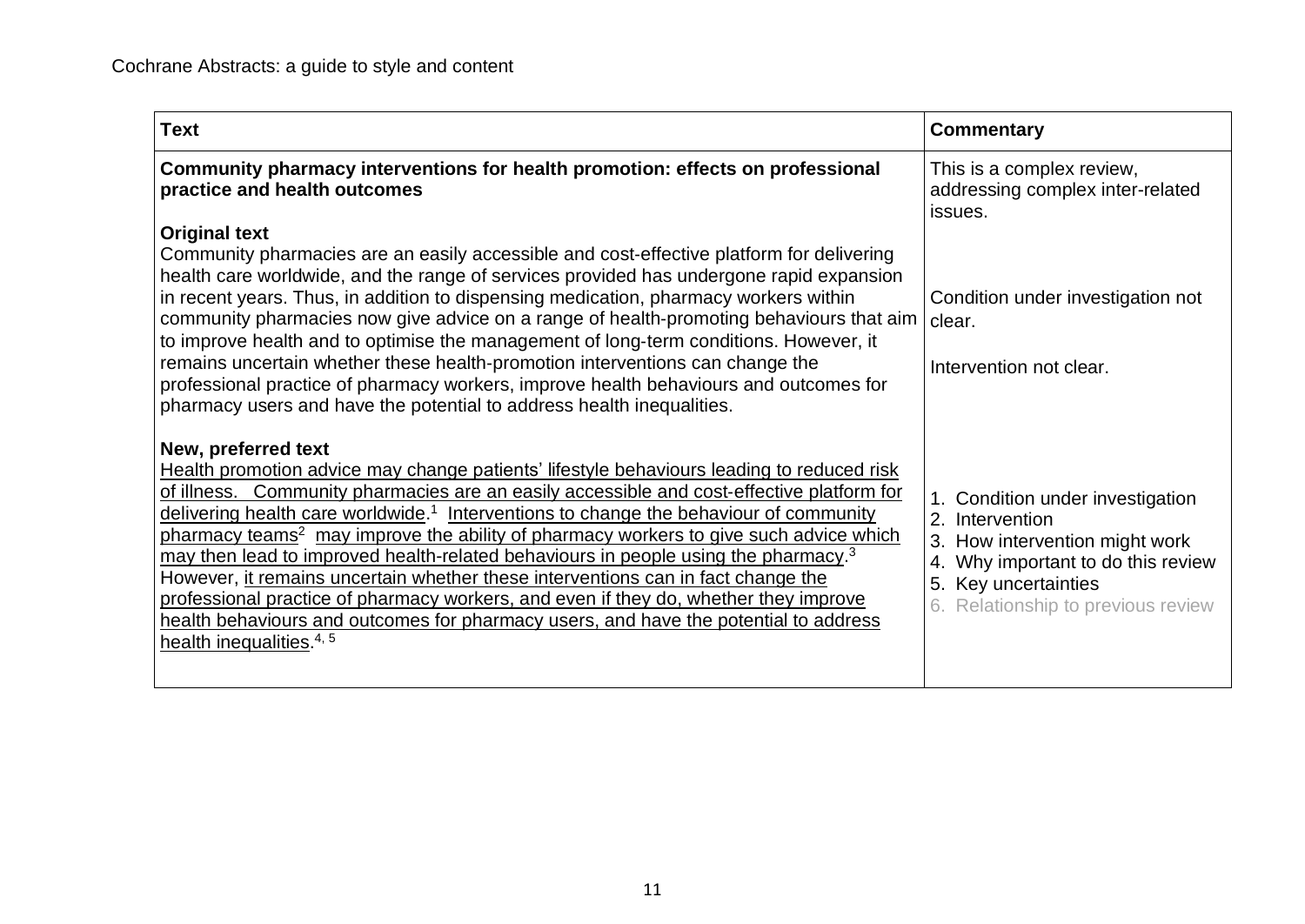| <b>Text</b>                                                                                                                                                                                                                                                                                                                                                                                                                                                                                                                                                                                                                                                                                                                                               | Commentary                                                                                                                                                                                                                                                                                 |
|-----------------------------------------------------------------------------------------------------------------------------------------------------------------------------------------------------------------------------------------------------------------------------------------------------------------------------------------------------------------------------------------------------------------------------------------------------------------------------------------------------------------------------------------------------------------------------------------------------------------------------------------------------------------------------------------------------------------------------------------------------------|--------------------------------------------------------------------------------------------------------------------------------------------------------------------------------------------------------------------------------------------------------------------------------------------|
| Computerized advice on drug dosage to improve prescribing practice                                                                                                                                                                                                                                                                                                                                                                                                                                                                                                                                                                                                                                                                                        |                                                                                                                                                                                                                                                                                            |
| <b>Original text</b><br>Maintaining therapeutic concentrations of drugs with a narrow therapeutic window is a<br>complex task. Several computer systems have been designed to help doctors determine<br>optimum drug dosage. Significant improvements in health care could be achieved if<br>computer advice improved health outcomes and could be implemented in routine practice in<br>a cost-effective fashion. This is an updated version of an earlier Cochrane systematic<br>review, first published in 2001 and updated in 2008                                                                                                                                                                                                                    | Includes high level description of<br>the outcomes in the review.                                                                                                                                                                                                                          |
| New, preferred text<br>Maintaining therapeutic concentrations of drugs <sup>1</sup> is a complex task often undertaken by<br>clinicians using text references and algorithms. Computerized advice on drug dosage <sup>2</sup><br>integrates the necessary knowledge within the computer system used by the clinician and<br>may help prescribers to maintain drug levels more accurately within a narrow therapeutic<br>window, thus maintaining treatment benefits whilst reducing the risk of harm <sup>3, 4</sup> . However, it<br>is uncertain whether computer advice can optimise drug levels, physiological parameters,<br>clinical outcomes and healthcare usage <sup>5</sup> . This is an update of an earlier Cochrane<br>Review <sup>6</sup> . | 1. Condition under investigation<br>2. Intervention<br>3. How intervention might work<br>4. Why important to do this review<br>5. Key uncertainties<br>6. Relationship to previous review<br>(No need to say 'systematic'.)<br>Can use the word 'update' rather<br>than 'updated version'. |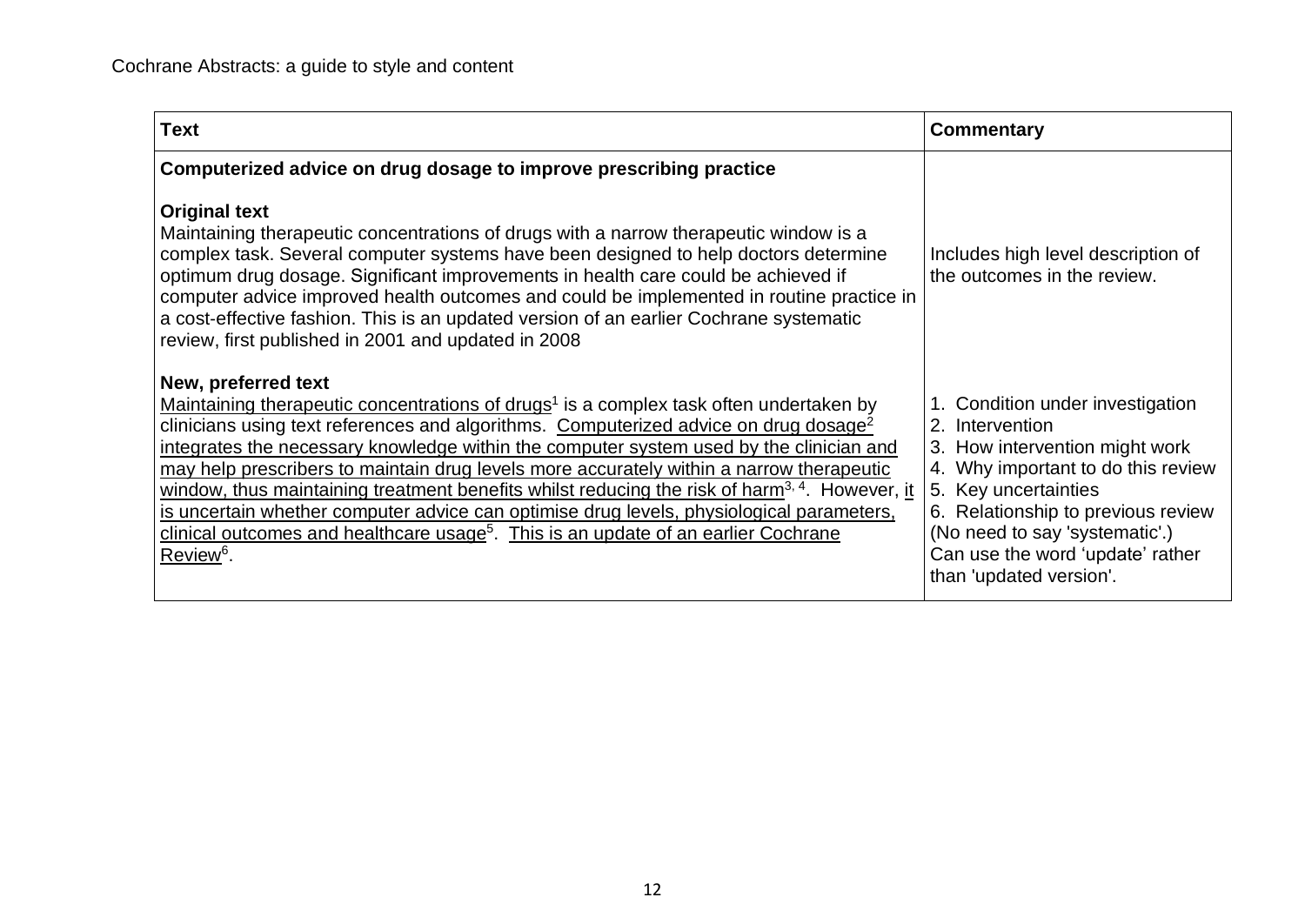| <b>Text</b>                                                                                                                                                                                                                                                                                                                                                                                                                                                                                                                                                                                                                                                                                                                                                                                                                                                                                                                               | Commentary                                                                                                                                                                                   |
|-------------------------------------------------------------------------------------------------------------------------------------------------------------------------------------------------------------------------------------------------------------------------------------------------------------------------------------------------------------------------------------------------------------------------------------------------------------------------------------------------------------------------------------------------------------------------------------------------------------------------------------------------------------------------------------------------------------------------------------------------------------------------------------------------------------------------------------------------------------------------------------------------------------------------------------------|----------------------------------------------------------------------------------------------------------------------------------------------------------------------------------------------|
| Personalised care planning for adults with chronic or long-term health conditions                                                                                                                                                                                                                                                                                                                                                                                                                                                                                                                                                                                                                                                                                                                                                                                                                                                         |                                                                                                                                                                                              |
| <b>Original text</b><br>Personalised care planning is a collaborative process used in chronic condition<br>management in which patients and clinicians identify and discuss problems caused by or<br>related to the patient's condition, and develop a plan for tackling these. In essence it is a<br>conversation, or series of conversations, in which they jointly agree goals and actions for<br>managing the patient's condition.                                                                                                                                                                                                                                                                                                                                                                                                                                                                                                    | No description of the condition<br>under investigation.<br>No mention of how the intervention<br>might work.                                                                                 |
| New, preferred text<br>Long-term health conditions such as heart failure or kidney disease <sup>1</sup> are increasingly<br>common as people live longer and can severely affect quality of life. Personalised care<br>planning is a process for management of long-term conditions where patients and clinicians<br>discuss problems related to the patient's condition, and develop a collaborative plan for<br>tackling them. <sup>2</sup> Personalised care planning may help with optimising medicine use.<br>monitoring symptoms, improving lifestyle behaviours, managing emotions, solving practical<br>problems, knowing when and how to seek advice, and coping with the impact of the<br>condition(s) on daily life. <sup>3, 4</sup> However, it is uncertain whether personalised care planning<br>leads to increased confidence in managing conditions and to measurable improvements in<br>physical and mental health. 4, 5 | 1. Condition under investigation<br>2. Intervention<br>3.<br>How intervention might work<br>Why important to do this review<br>5.<br>Key uncertainties<br>6. Relationship to previous review |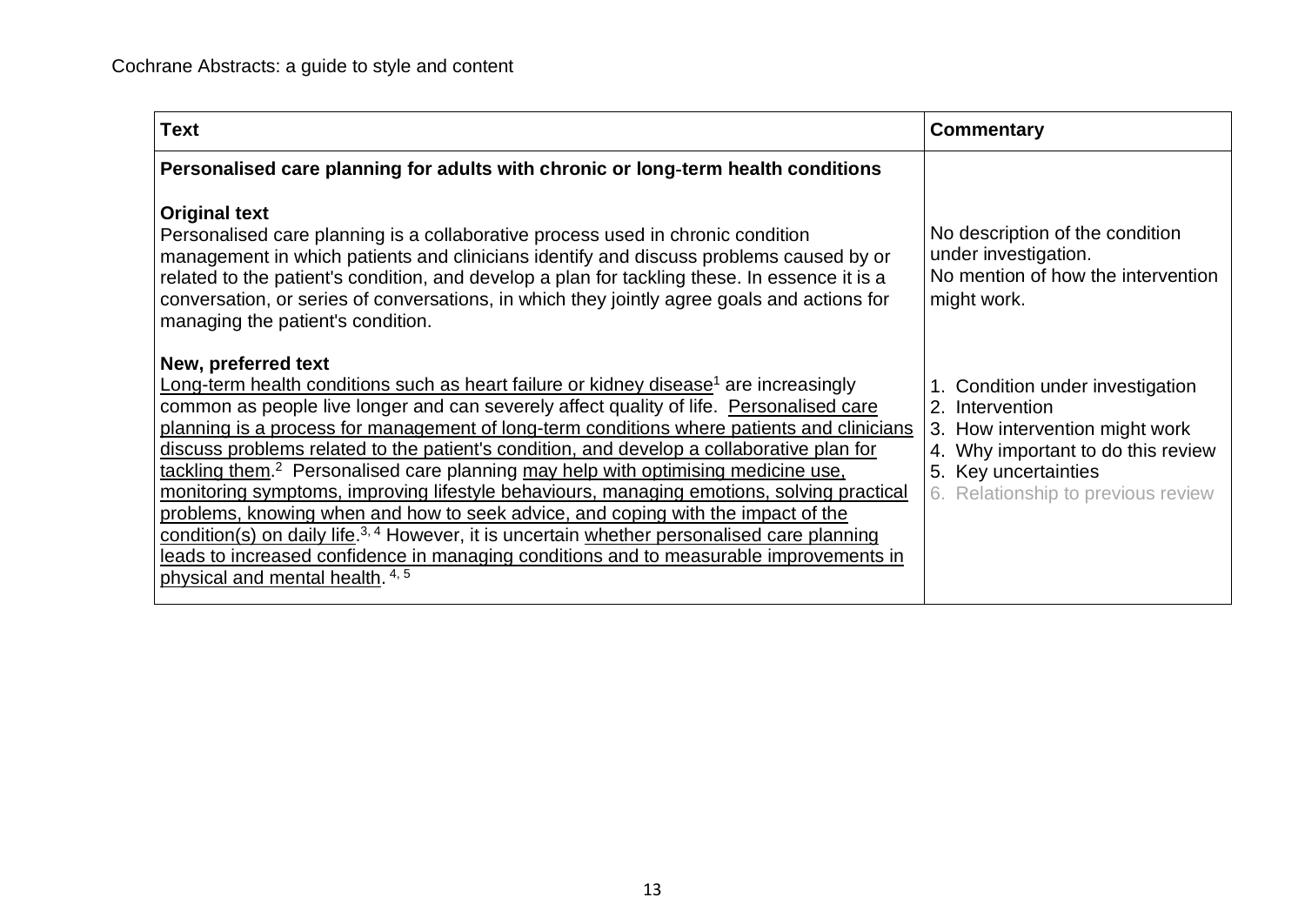# <span id="page-13-0"></span>**Objectives**

*Approved texts*

#### *Standard*

**To evaluate the benefits and harms of [intervention] for [health issue/problem] in [population] comparing [comparisons]**

#### *For head-to-head comparison*

**To evaluate the benefits and harms of [intervention] versus [comparator] for [health issue/problem] in [population]**

#### *For multiple comparisons*

**To evaluate the relative benefits and harms of [multiple interventions] for [health issue/problem] in [population].**

#### **Guidance for Abstract Writers**

- o This should be a short, concise sentence; there is no need to put anything else here.
- o Unless there are very compelling reasons to do otherwise, these exact words should be used: '**To evaluate the benefits and harms'**
- o If there are more than one objective these should be **numbered** so 1., 2., etc.
- o If the second objective is related to subgroup analysis, a standard introductory text would include: '**To determine if the benefits and harms are different** ..'
- $\circ$  The objective(s) should be expressed in terms that relate to the population(s), intervention and comparator(s).
- o The '**health issue/problem**' may be very similar to one or some of the outcomes, but the *specific* outcomes of interest will be listed in Data Collection.
- o Always include the comparator here
- o We do not recommend putting the outcomes here because we feel they sit better in Data Collection. (We acknowledge this goes against MECIR.)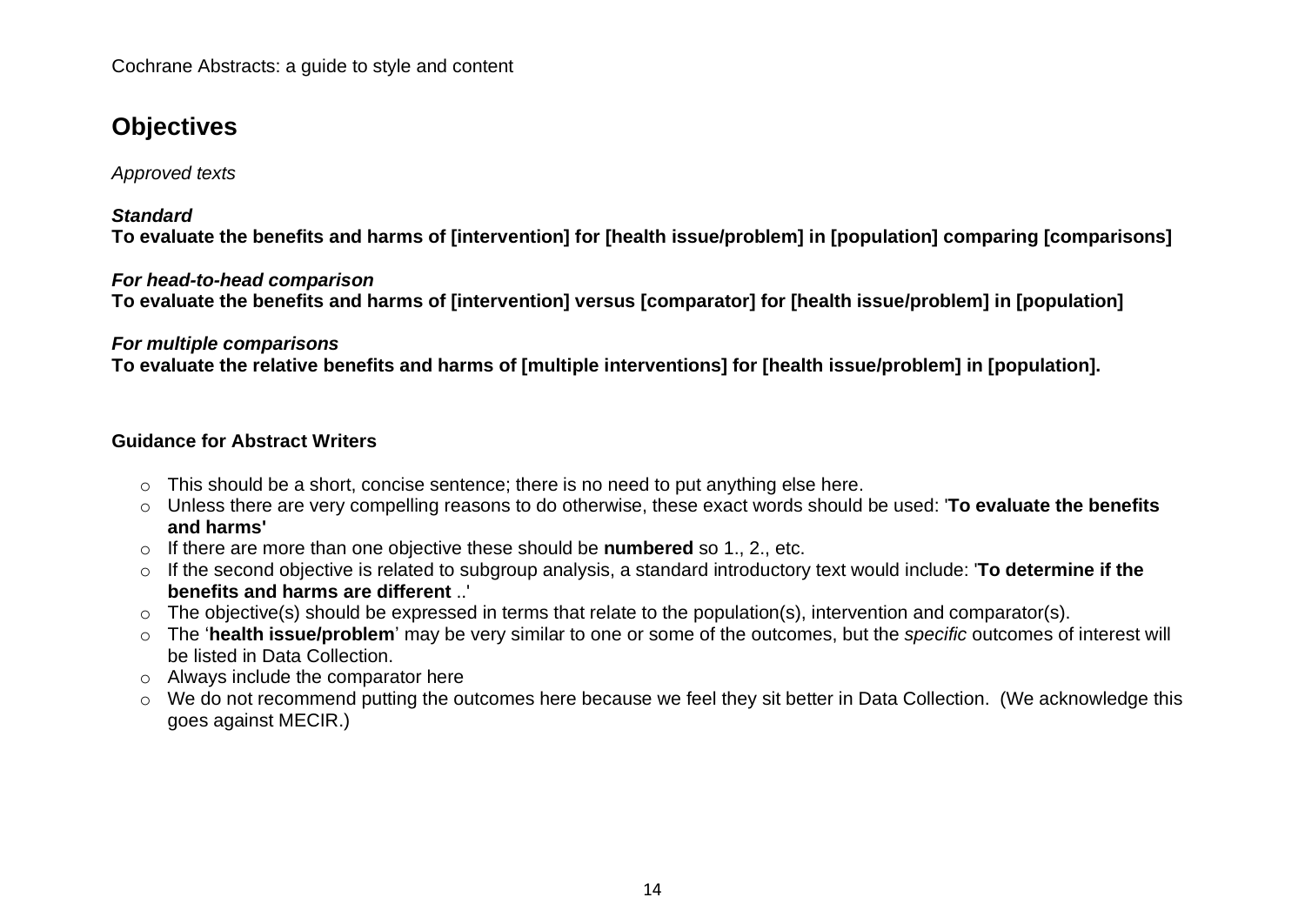| <b>Text</b>                                                                                                                                                                                                                                                                                                                                                                                                                                                                                                                                        | Commentary                                                                                                                                                                                                                            |
|----------------------------------------------------------------------------------------------------------------------------------------------------------------------------------------------------------------------------------------------------------------------------------------------------------------------------------------------------------------------------------------------------------------------------------------------------------------------------------------------------------------------------------------------------|---------------------------------------------------------------------------------------------------------------------------------------------------------------------------------------------------------------------------------------|
| Effects of oral vitamin D supplementation on linear growth and other health<br>outcomes among children under five years of age.                                                                                                                                                                                                                                                                                                                                                                                                                    |                                                                                                                                                                                                                                       |
| <b>Original text</b><br>To assess effects of oral vitamin D supplementation on linear growth and other health<br>outcomes among infants and children under five years of age.<br>New, preferred text<br>To evaluate the benefits and harms <sup>1</sup> of Vitamin D supplementation <sup>2</sup> on linear growth and<br>other health outcomes <sup>3</sup> in infants and children under five years of age <sup>4</sup> compared to no<br>intervention, placebo, a lower dose of Vitamin D or the same micronutrients without Vitamin<br>$D^5$ . | Non-standard introductory text.<br>Some information missing.<br>1. To evaluate the benefits and<br>harms'<br>2. Intervention<br>3. Health problem (which in this<br>case does include $-$ in general terms<br>- some of the outcomes) |
|                                                                                                                                                                                                                                                                                                                                                                                                                                                                                                                                                    | 4. Participants<br>5. Comparators                                                                                                                                                                                                     |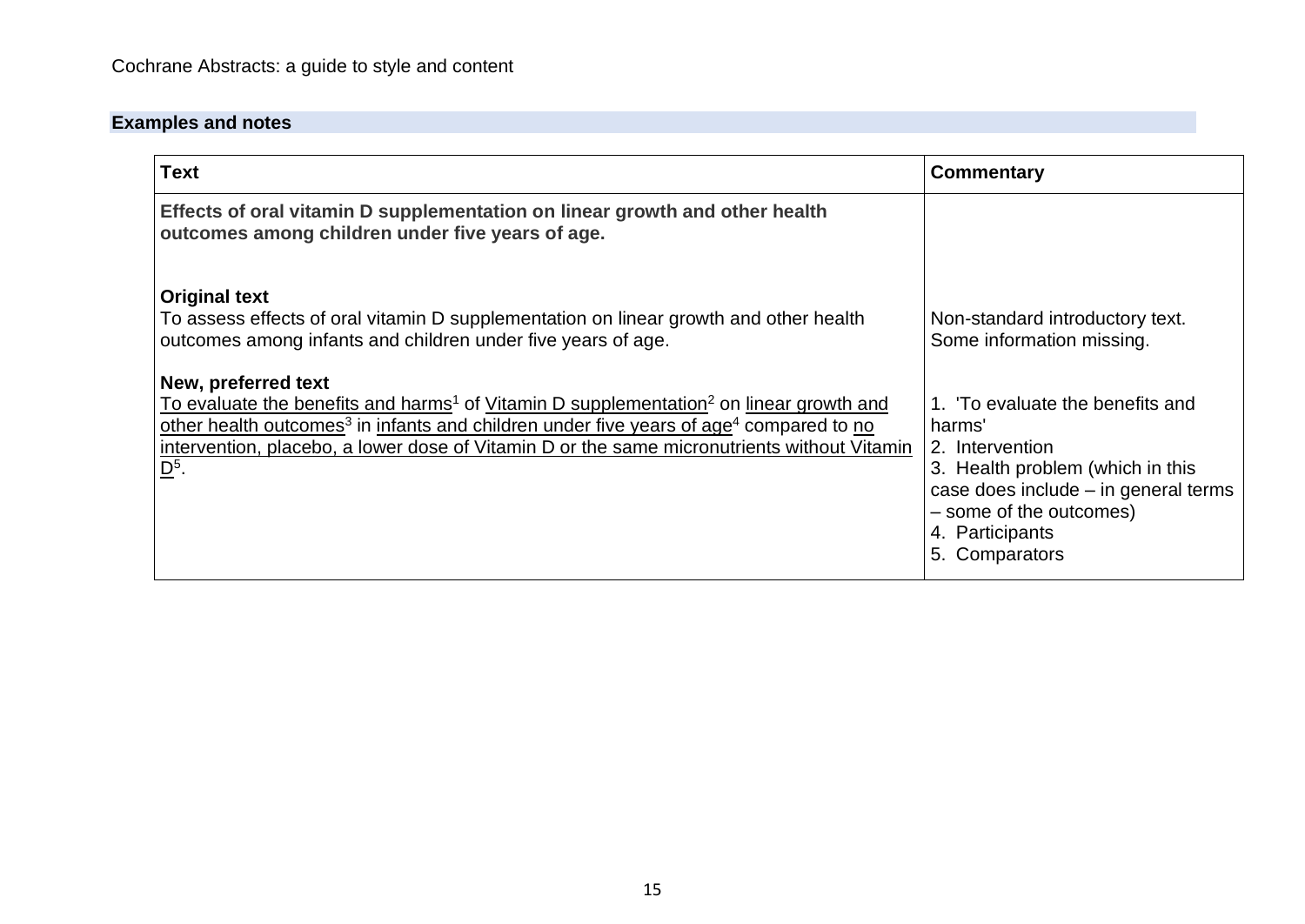| <b>Text</b>                                                                                                                                                                                                                                                                                         | Commentary                                                                                                                      |
|-----------------------------------------------------------------------------------------------------------------------------------------------------------------------------------------------------------------------------------------------------------------------------------------------------|---------------------------------------------------------------------------------------------------------------------------------|
| Antidepressant treatment for postnatal depression                                                                                                                                                                                                                                                   |                                                                                                                                 |
| <b>Original text</b><br>To assess the effectiveness and safety of antidepressant drugs in comparison with any<br>other treatment (psychological, psychosocial, or pharmacological), placebo, or treatment as<br>usual for postnatal depression (PND).                                               | Non-standard introductory text.<br>Some information missing or in non-<br>standard order.                                       |
| New, preferred text<br>To evaluate the benefits and harms <sup>1</sup> of antidepressant drugs <sup>2</sup> in women with postnatal<br>depression <sup>3,4</sup> compared to any other treatment (psychological, psychosocial, or<br>pharmacological), placebo or treatment as usual <sup>5</sup> . | 1. To evaluate the benefits and<br>harms'<br>2. Intervention<br>3. Participants<br>4. Health problem combined<br>5. Comparators |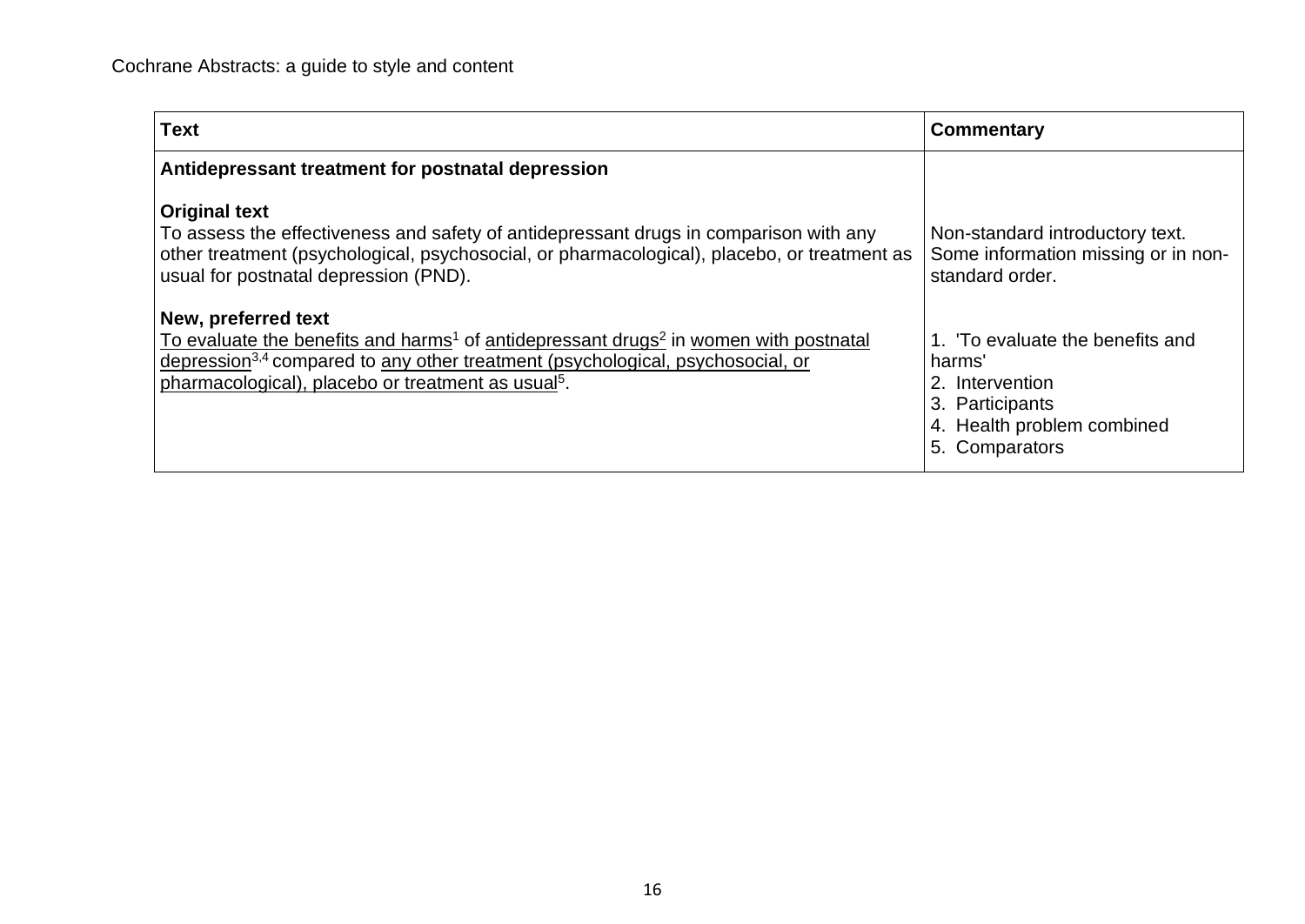## *More than one objective*

| <b>Text</b>                                                                                                                                                                                                                                                                                                                                                                                                                                                                     | Commentary                                                                                 |
|---------------------------------------------------------------------------------------------------------------------------------------------------------------------------------------------------------------------------------------------------------------------------------------------------------------------------------------------------------------------------------------------------------------------------------------------------------------------------------|--------------------------------------------------------------------------------------------|
| Interventions for itch in people with advanced chronic kidney disease                                                                                                                                                                                                                                                                                                                                                                                                           |                                                                                            |
| <b>Original text</b><br>We aimed to determine: 1) the benefits and harms (both absolute and relative) of all topical<br>and systemic interventions for the treatment of uraemic itch, either alone or in combination,<br>when compared with placebo or standard care; and, 2) the dose strength or frequency, stage<br>of kidney disease or method of dialysis used (where applicable) in cases where the effects of<br>these interventions vary depending on co-interventions. |                                                                                            |
| New, preferred text<br>1. To evaluate the benefits and harms <sup>1</sup> of all topical and systemic treatments (either alone or<br>in combination) <sup>2</sup> for uraemic itch <sup>3</sup> , in people with advanced kidney disease <sup>4</sup> , compared to<br>placebo or standard care <sup>5</sup>                                                                                                                                                                    | 1. To evaluate the benefits and<br>harms'<br>2. Intervention<br>3. Health problem          |
| 2. To determine if the benefits and harms are different <sup>6</sup> with changes in: dose strength or<br>frequency, stage of kidney disease or method of dialysis used (where applicable).                                                                                                                                                                                                                                                                                     | 4. Participants<br>5. Comparators<br>6. Standard phrase to introduce<br>subgroup analyses. |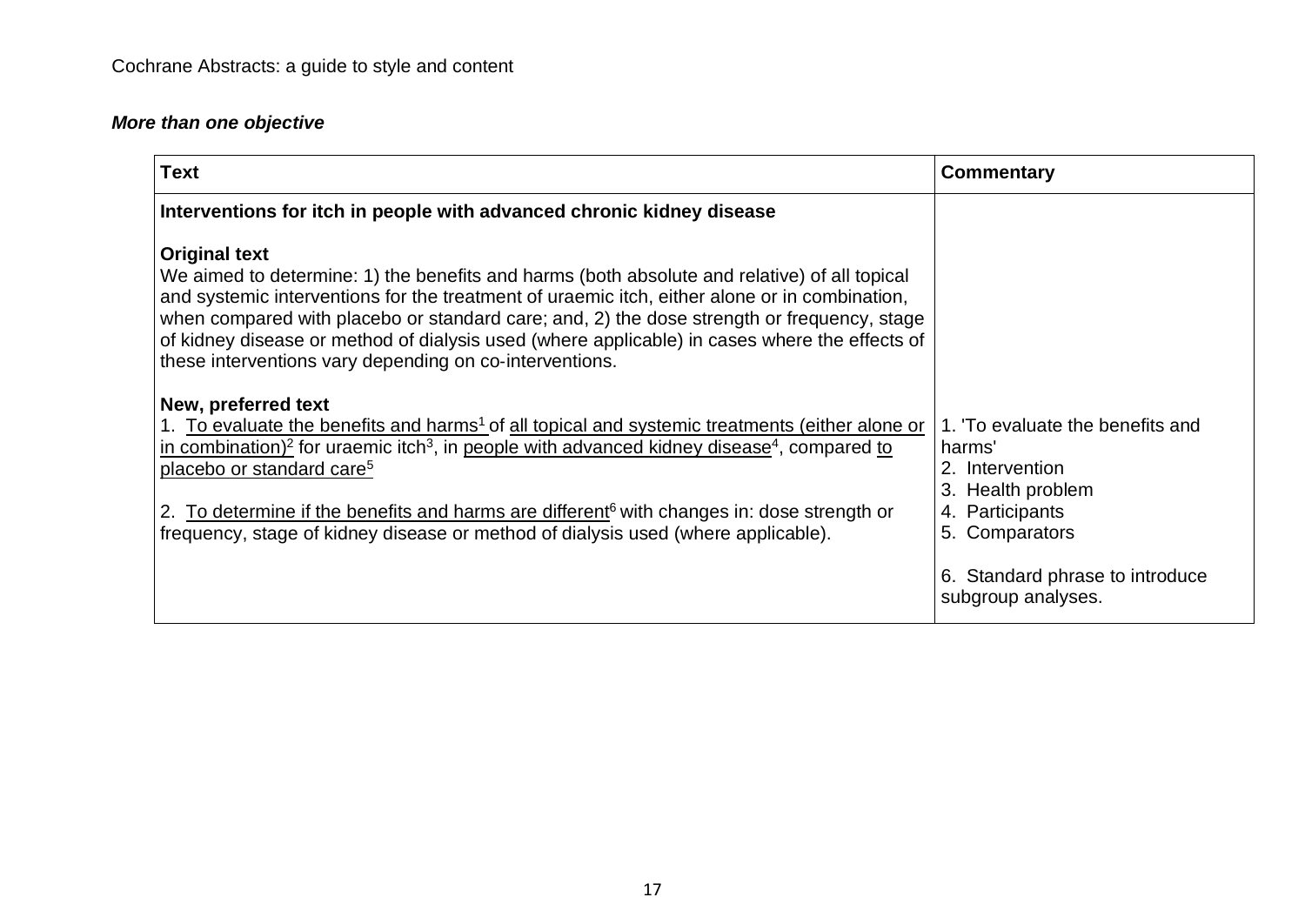### *Multiple comparisons masquerading as more than one objective*

| <b>Text</b>                                                                                                                                        | Commentary                                                                                                            |
|----------------------------------------------------------------------------------------------------------------------------------------------------|-----------------------------------------------------------------------------------------------------------------------|
| Continuous glucose monitoring (CGM) for the prevention of morbidity and mortality in<br>preterm infants                                            | This title does not completely reflect<br>the objectives, in that it implies that<br>CGM will be compared to standard |
| <b>Original text</b>                                                                                                                               | methods, and omits to say that                                                                                        |
| Objective one: to assess the benefits and harms of CGM alone versus standard method of<br>glycaemic measure in preterm infants.                    | different <i>methods</i> of CGM will be<br>compared to each other.                                                    |
| Objective two: to assess the benefits and harms of CGM with automated algorithm versus<br>standard method of glycaemic measure in preterm infants. |                                                                                                                       |
| Objective three: to assess the benefits and harms of CGM with automated algorithm versus                                                           |                                                                                                                       |
| CGM without automated algorithm in preterm infants.                                                                                                |                                                                                                                       |
| New, preferred text                                                                                                                                |                                                                                                                       |
| To evaluate the benefits and harms <sup>1</sup> of three different methods of glucose monitoring (CGM                                              | 1. To evaluate the benefits and                                                                                       |
| alone, CGM with automated algorithm, and standard methods) <sup>2,5</sup> for preventing morbidity and                                             | harms'                                                                                                                |
| mortality <sup>3</sup> in pre-term infants <sup>4</sup> compared with each other <sup>5</sup> .                                                    | 2. Intervention                                                                                                       |
|                                                                                                                                                    | 3. Health problem (which in this                                                                                      |
|                                                                                                                                                    | case does include $-$ in general terms<br>- some of the outcomes)                                                     |
|                                                                                                                                                    | 4. Participants                                                                                                       |
|                                                                                                                                                    | 5. Comparators                                                                                                        |
|                                                                                                                                                    |                                                                                                                       |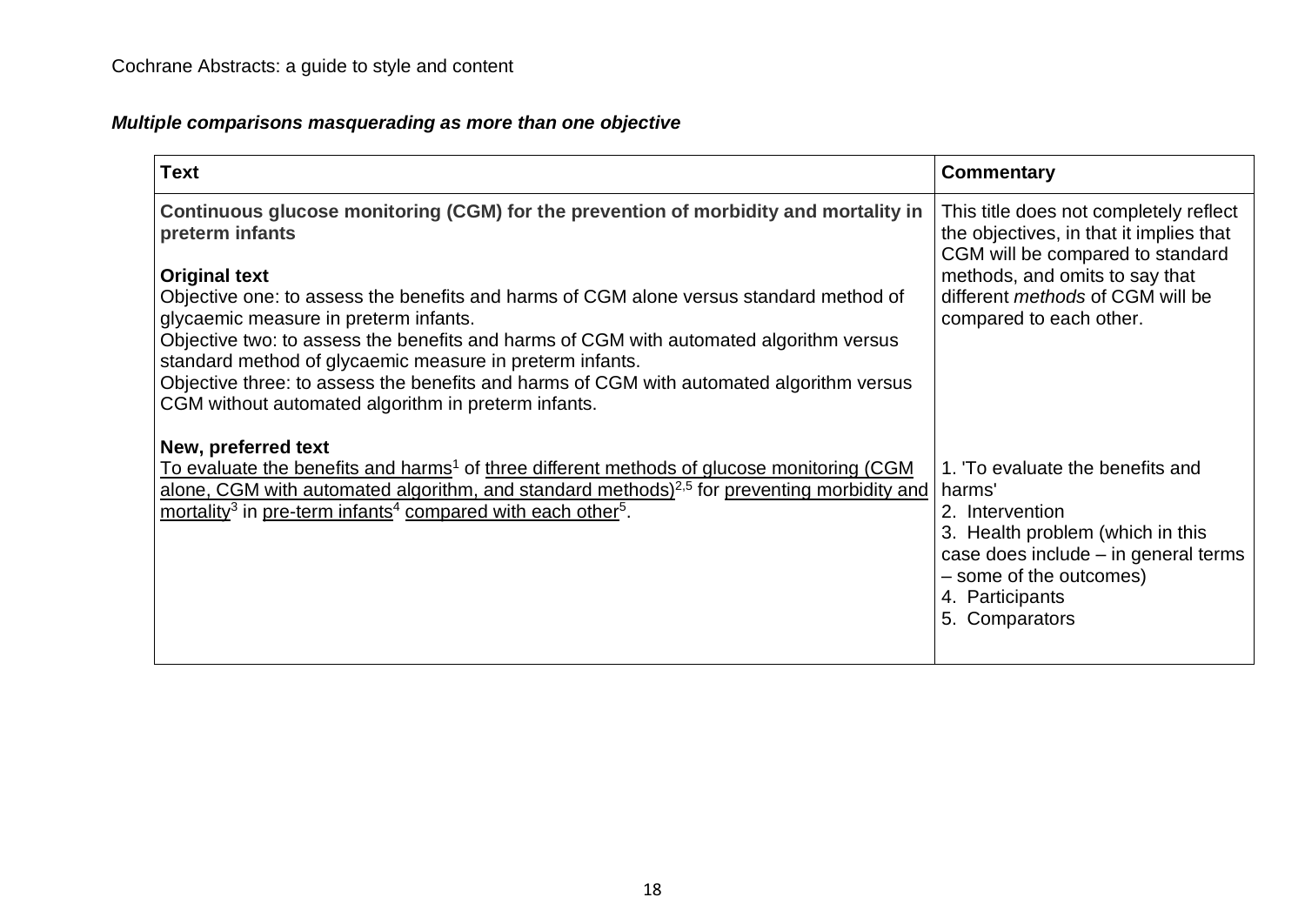# <span id="page-18-0"></span>**Search Methods**

*Approved text*

**We used standard, extensive Cochrane search methods. The latest search date was x/x/xx. [Add key limitations, if present]**

#### **Guidance for Abstract Writers**

- o The thoroughness of Cochrane's search methods are well-known and full details are available in the full text. They do not need to be repeated in the abstract.
- o Key limitations might include:
	- Failure to include literature in languages other than English. Approved text sentence could also be modified.
	- Failure to include grey literature. Approved text sentence could also be modified.
	- Other, significant (that is, likely to impact on the results of the review) limitations.
	- Issues related to Rapid Reviews.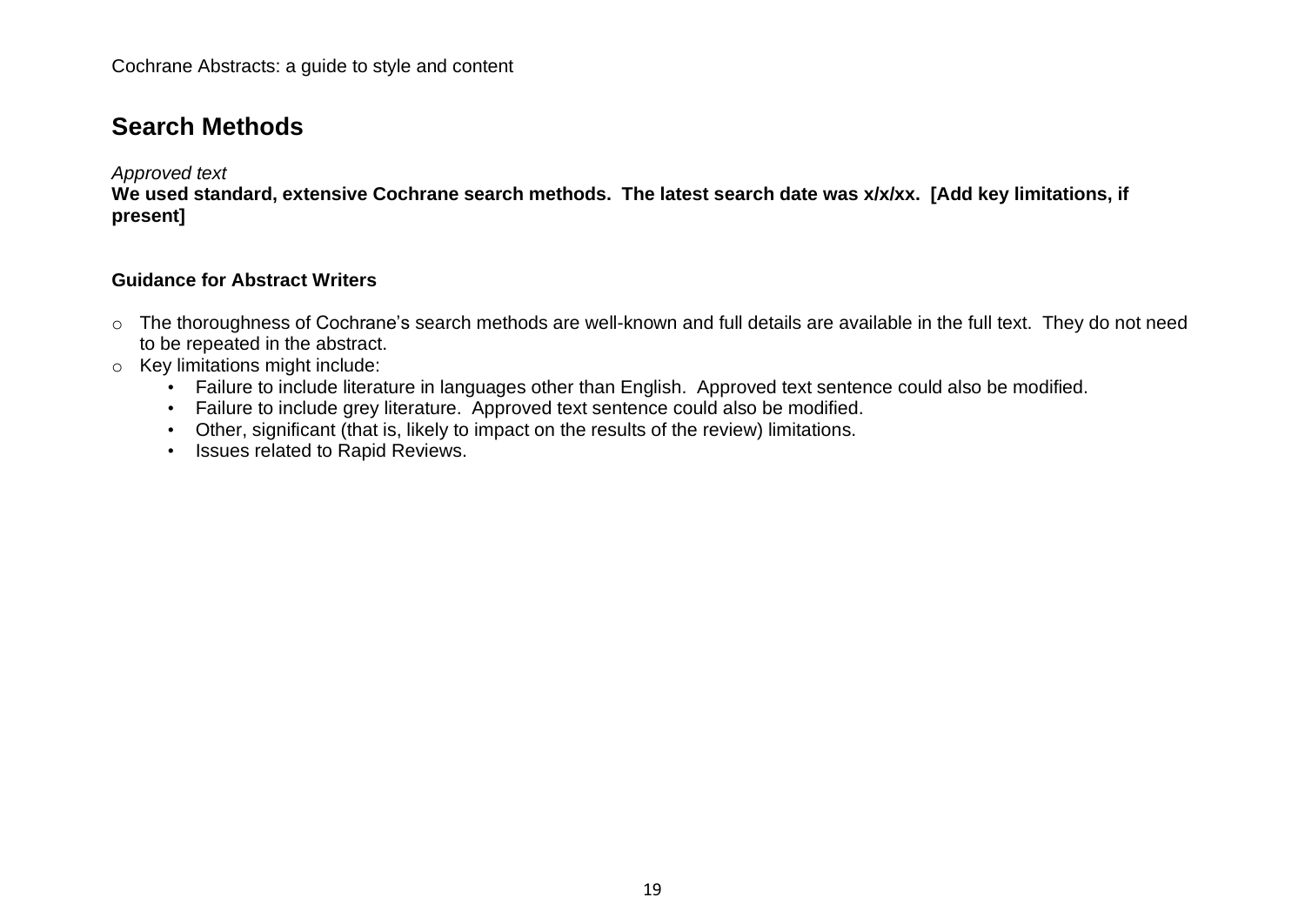| <b>Text</b>                                                                                                                                                                             | Commentary                                                        |
|-----------------------------------------------------------------------------------------------------------------------------------------------------------------------------------------|-------------------------------------------------------------------|
| Approaches for discontinuation versus continuation of long-term antidepressant use<br>for depressive and anxiety disorders in adults                                                    |                                                                   |
| <b>Original text</b><br>We searched the following databases for RCTs until April 2020: CCMD-CTR, MEDLINE,<br>EMBASE, PsycINFO, CENTRAL, trial registers and sources of grey literature. | Unnecessary to state all databases<br>searched.                   |
| New, preferred text<br>We used standard, extensive Cochrane search methods. The latest search date was April<br>2020.                                                                   | 'Extensive' indicates that all<br>relevant sources were searched. |

| Vitamin E supplementation in people with cystic fibrosis                                                                                                                                                                                                                                                                                                                           |                                                                   |
|------------------------------------------------------------------------------------------------------------------------------------------------------------------------------------------------------------------------------------------------------------------------------------------------------------------------------------------------------------------------------------|-------------------------------------------------------------------|
| <b>Original text</b><br>We searched the Cochrane Group's Cystic Fibrosis Trials Register and also searched<br>international online trial registries for any ongoing clinical trials that were not identified during<br>our register search.<br>Date of last search of the Register: 11 August 2020.<br>Date of last search of international online trial registries: 20 July 2020. | Unnecessary to state all<br>databases searched.                   |
| New, preferred text<br>We used standard, extensive Cochrane search methods. The latest search date was August<br>2020.                                                                                                                                                                                                                                                             | 'Extensive' indicates that all<br>relevant sources were searched. |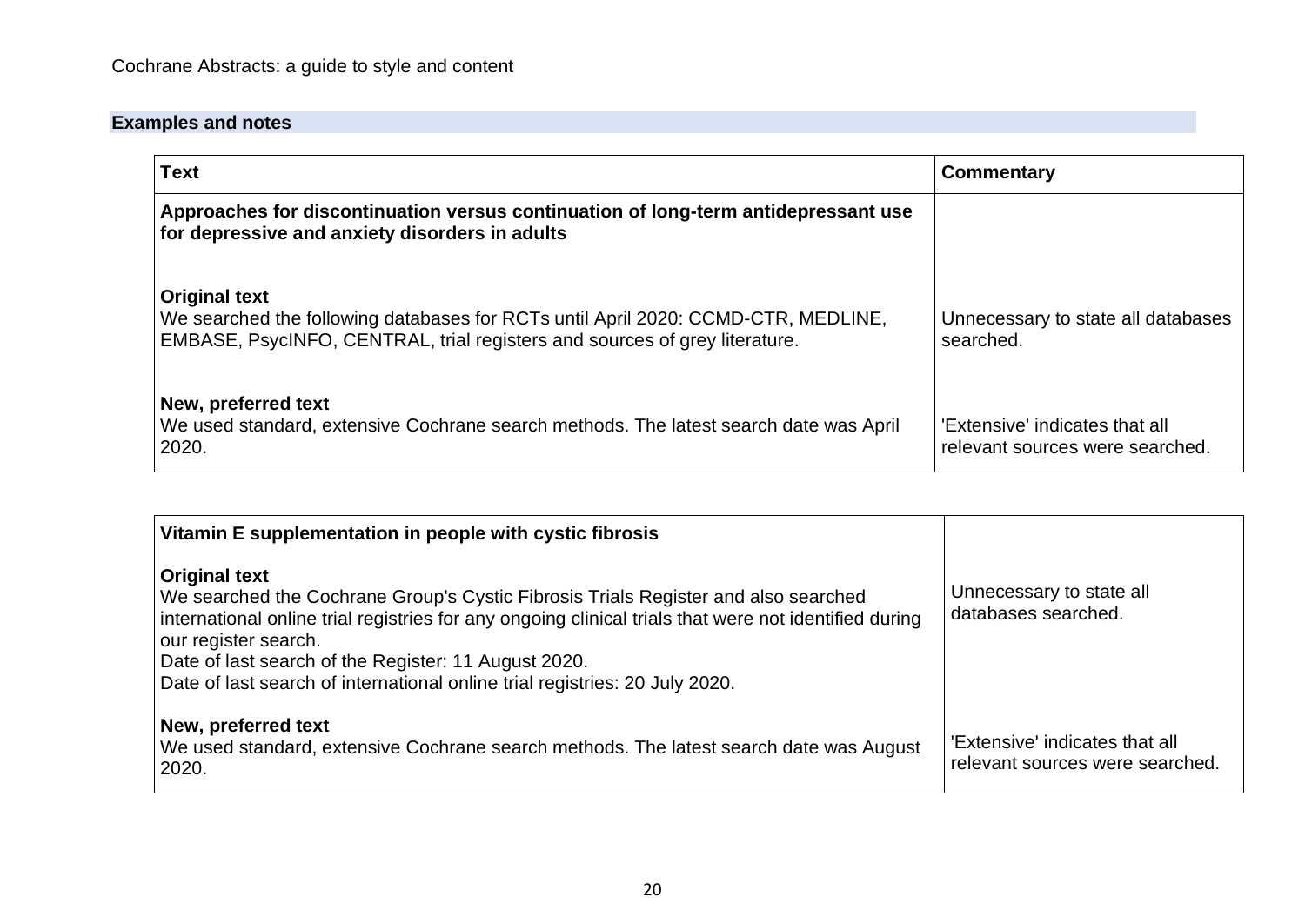# <span id="page-20-0"></span>**Selection criteria**

#### *Approved text*

**We included [study design] in [participants] comparing [intervention/s] with [comparator/s]***.* **We excluded studies [characteristics].** 

We included [study design] in [participants] comparing [an intervention] with [each of x comparators: comparator 1, **comparator 2, comparator 3 …..comparator x]***.* **We excluded studies [characteristics].** 

#### **Guidance for Abstract Writers**

- o The Selection Criteria section should focus clearly on three elements of the PICO, the types of studies, outlining those that were excluded, if appropriate.
	- S studies
	- P participants
	- I intervention
	- C comparators
	- $\cdot$  E exclusions
- o In terms of [study design] the phrase 'randomized controlled trials (RCTs)' will usually be sufficient. It is not necessary to refer to – for example – 'parallel and cluster randomized' or 'cross-over' unless these factors are important, and/or are going to be referred to in the Results section of the Abstract.
- o **Examples of exclusion statements:** We excluded studies:
	- with follow-up less than three months
	- which included people with advanced disease
	- with cluster-randomized design
- o Outcomes should not be listed here.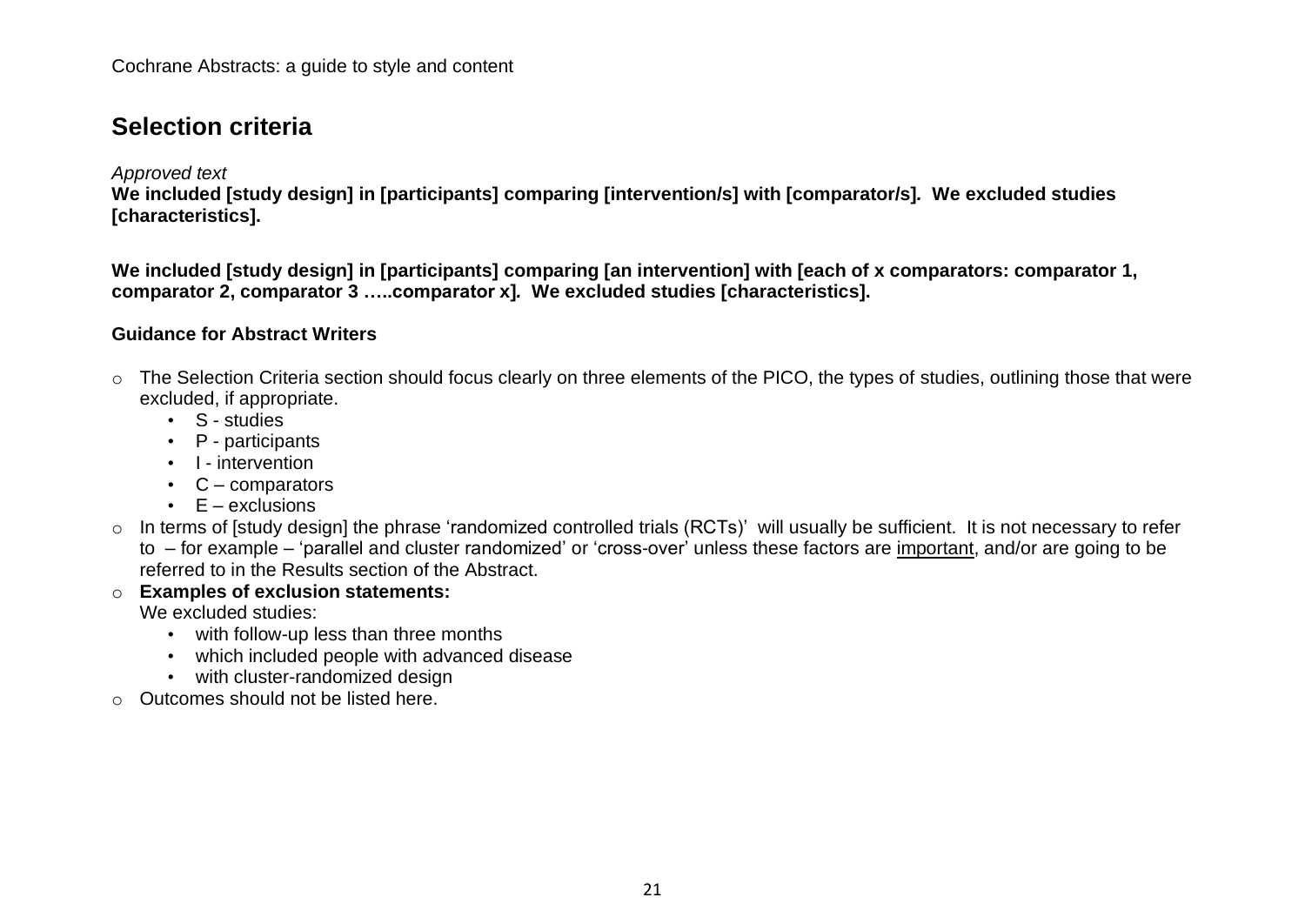| <b>Text</b>                                                                                                                                                                                                                                                                                                                                                                                    | Commentary                                                                                                                             |
|------------------------------------------------------------------------------------------------------------------------------------------------------------------------------------------------------------------------------------------------------------------------------------------------------------------------------------------------------------------------------------------------|----------------------------------------------------------------------------------------------------------------------------------------|
| Effects of oral vitamin D supplementation on linear growth and other health outcomes<br>among children under five years of age.                                                                                                                                                                                                                                                                |                                                                                                                                        |
| <b>Original text</b><br>We included randomized controlled trials (RCTs) and quasi-RCTs assessing the effects of<br>oral vitamin D supplementation, with or without other micronutrients, compared to no<br>intervention, placebo, a lower dose of vitamin D, or the same micronutrients alone (and not<br>vitamin D) in infants and children under five years of age who lived in any country. |                                                                                                                                        |
| New, preferred text<br>We included randomized controlled trials (RCTs) and quasi-RCTs <sup>1</sup> in infants and children<br>under five years of age <sup>2</sup> comparing Vitamin D, with or without micronutrients <sup>3</sup> , to no<br>intervention, placebo or the same micronutrients (without Vitamin D) <sup>4</sup> .                                                             | 1. $S$ – studies (using standard<br>phrase)<br>2. P - participants<br>3. I - intervention<br>4. $C$ – comparators<br>5. E - exclusions |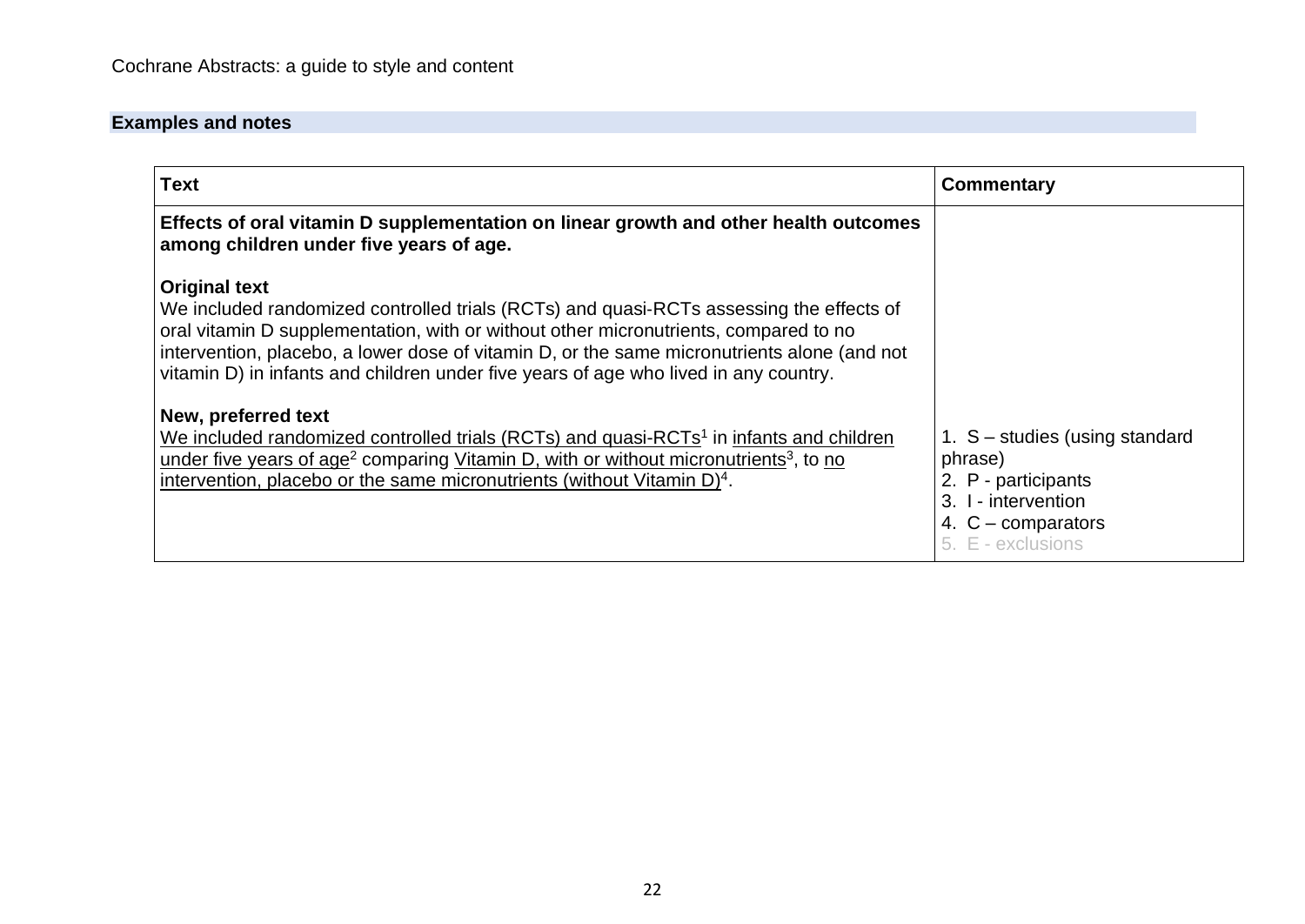| <b>Text</b>                                                                                                                                                                                                                                                                                            | Commentary                                                                                                                                           |
|--------------------------------------------------------------------------------------------------------------------------------------------------------------------------------------------------------------------------------------------------------------------------------------------------------|------------------------------------------------------------------------------------------------------------------------------------------------------|
| <b>Coenzyme Q10 for heart failure</b>                                                                                                                                                                                                                                                                  |                                                                                                                                                      |
| <b>Original text</b><br>We included randomized controlled trials of either parallel or cross-over design that assessed<br>the beneficial and harmful effects of coenzyme Q10 in patients with heart failure. When<br>cross-over studies were identified, we considered data only from the first phase. | This <i>italicised</i> statement is <b>not</b><br>about excluding a study, but relates<br>to use of a set of data so should not<br>be included here. |
| New, preferred text<br>We included randomized controlled trials (RCTs) <sup>1</sup> in patients with heart failure <sup>2</sup> comparing<br>coenzyme $Q103$ to placebo or conventional therapy <sup>4</sup> .                                                                                         | 1. S - studies (using standard<br>phrase)<br>2. P - participants<br>3. I - intervention<br>4. $C$ – comparators<br>5. E - exclusions                 |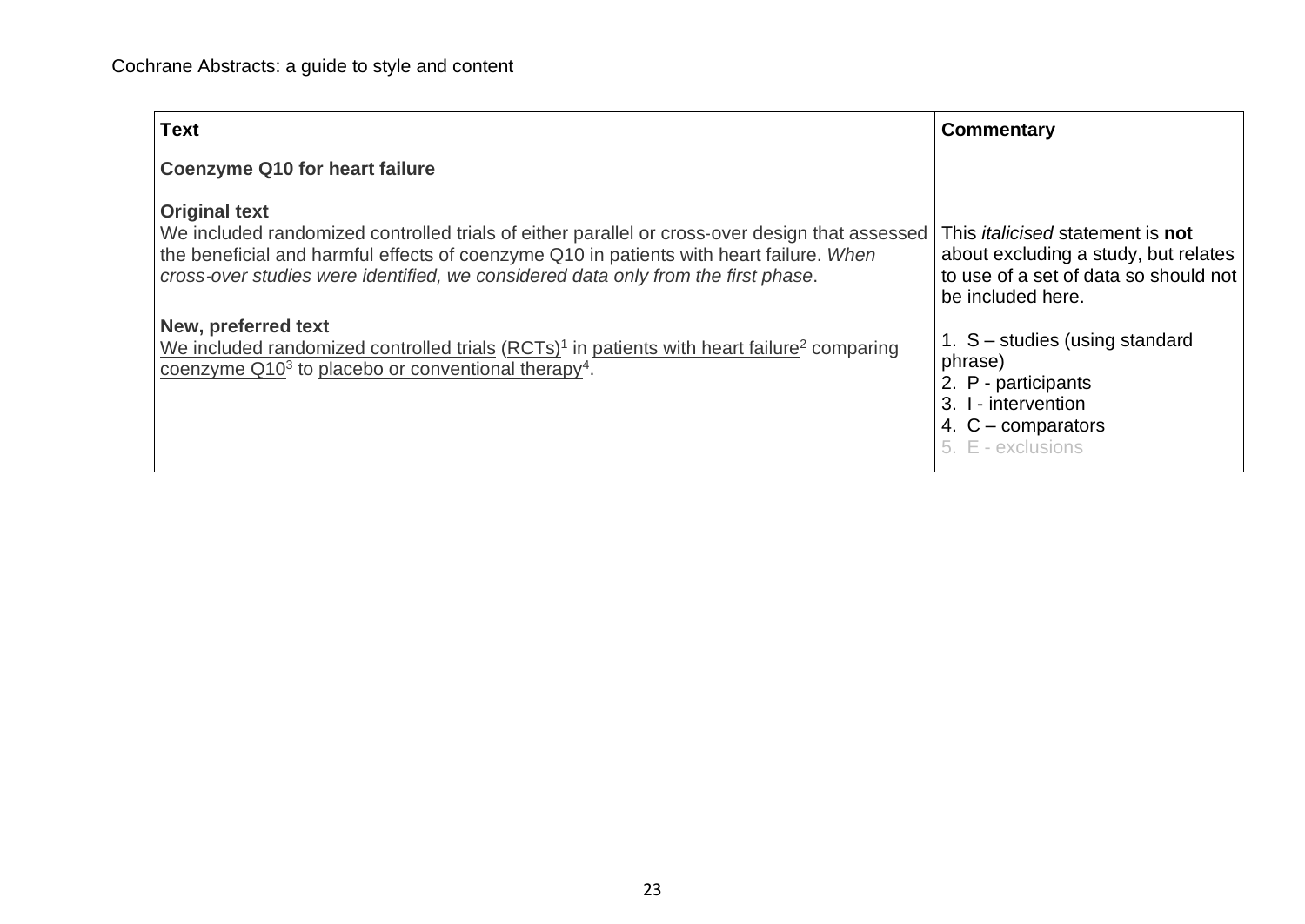| <b>Text</b>                                                                                                                                                                                                                                                                                                                                                                                                                                            | Commentary                                                                                                                               |
|--------------------------------------------------------------------------------------------------------------------------------------------------------------------------------------------------------------------------------------------------------------------------------------------------------------------------------------------------------------------------------------------------------------------------------------------------------|------------------------------------------------------------------------------------------------------------------------------------------|
| Paravertebral anaesthesia with or without sedation versus general anaesthesia for<br>women undergoing breast cancer surgery                                                                                                                                                                                                                                                                                                                            |                                                                                                                                          |
| <b>Original text</b><br>We included randomized controlled trials (RCTs) conducted in adult women undergoing<br>breast cancer surgery where paravertebral anaesthesia with or without sedation was<br>compared to general anaesthesia. We did not include studies where paravertebral<br>anaesthesia was an adjunct to general anaesthesia and compared to general anaesthesia.                                                                         |                                                                                                                                          |
| <b>Selection criteria</b><br>We included randomized controlled trials (RCTs) <sup>1</sup> conducted in adult women undergoing<br>breast cancer surgery <sup>2</sup> where paravertebral anaesthesia with or without sedation <sup>3</sup> was<br>compared to general anaesthesia <sup>4</sup> . We did not include studies where paravertebral<br>anaesthesia was an adjunct to general anaesthesia and compared to general anaesthesia <sup>5</sup> . | 1. $S$ – studies (using standard<br>phrase)<br>2. P - participants<br>3. I - intervention<br>4. $C$ – comparators<br>5. $E - Exclusions$ |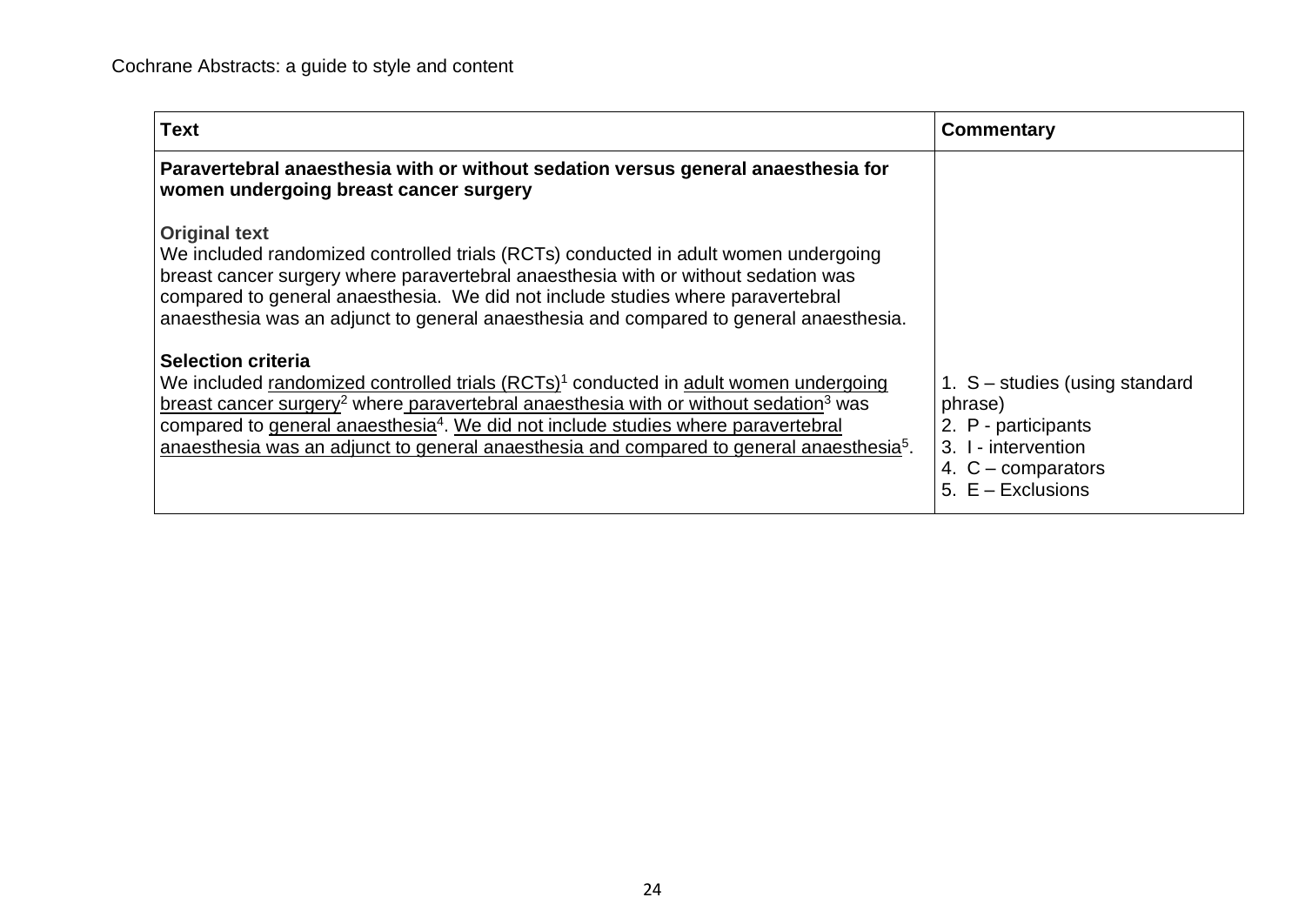| <b>Text</b>                                                                                                                                                                                                                                                                                                                                                                                                                                                                                                                                                                                                                                                                                                                                        | <b>Commentary</b>                                                                                         |
|----------------------------------------------------------------------------------------------------------------------------------------------------------------------------------------------------------------------------------------------------------------------------------------------------------------------------------------------------------------------------------------------------------------------------------------------------------------------------------------------------------------------------------------------------------------------------------------------------------------------------------------------------------------------------------------------------------------------------------------------------|-----------------------------------------------------------------------------------------------------------|
| Metformin treatment before and during IVF or ICSI in women with polycystic ovary<br>syndrome                                                                                                                                                                                                                                                                                                                                                                                                                                                                                                                                                                                                                                                       |                                                                                                           |
| <b>Original text</b><br>Types of studies: randomized controlled trials (RCTs) comparing metformin treatment with<br>placebo or no treatment in women with PCOS who underwent IVF or ICSI treatment.<br>Types of participants: women of reproductive age with anovulation due to PCOS with or<br>without co-existing infertility factors.<br>Types of interventions: metformin administered before and during IVF or ICSI treatment.<br>Types of outcome measures: live birth rate, incidence of ovarian hyperstimulation syndrome,<br>clinical pregnancy rate, miscarriage rate, incidence of participant-reported side effects, serum<br>oestradiol level on the day of trigger, serum androgen level, and fasting insulin and glucose<br>levels. | This type of text is not common but<br>has been used by some CRGs.                                        |
| New, preferred text<br>We included randomized controlled trials (RCTs) <sup>1</sup> in women of reproductive age, undergoing<br>IVF or ICSI, with anovulation due to PCOS <sup>2</sup> , comparing metformin administered before and<br>during IVF or ICSI <sup>3</sup> with placebo or no treatment <sup>4</sup> .<br><b>Alternative version</b><br><b>Studies:</b> randomized controlled trials (RCTs)<br>Participants: women of reproductive age with anovulation due to PCOS with or without co-<br>existing infertility factors.<br><b>Interventions:</b> metformin administered before and during IVF or ICSI treatment<br><b>Comparators:</b> placebo or no treatment<br><b>Exclusions: none</b>                                            | 1. S - studies<br>2. P - participants<br>3. I - intervention<br>4. $C$ – comparisons<br>5. E - exclusions |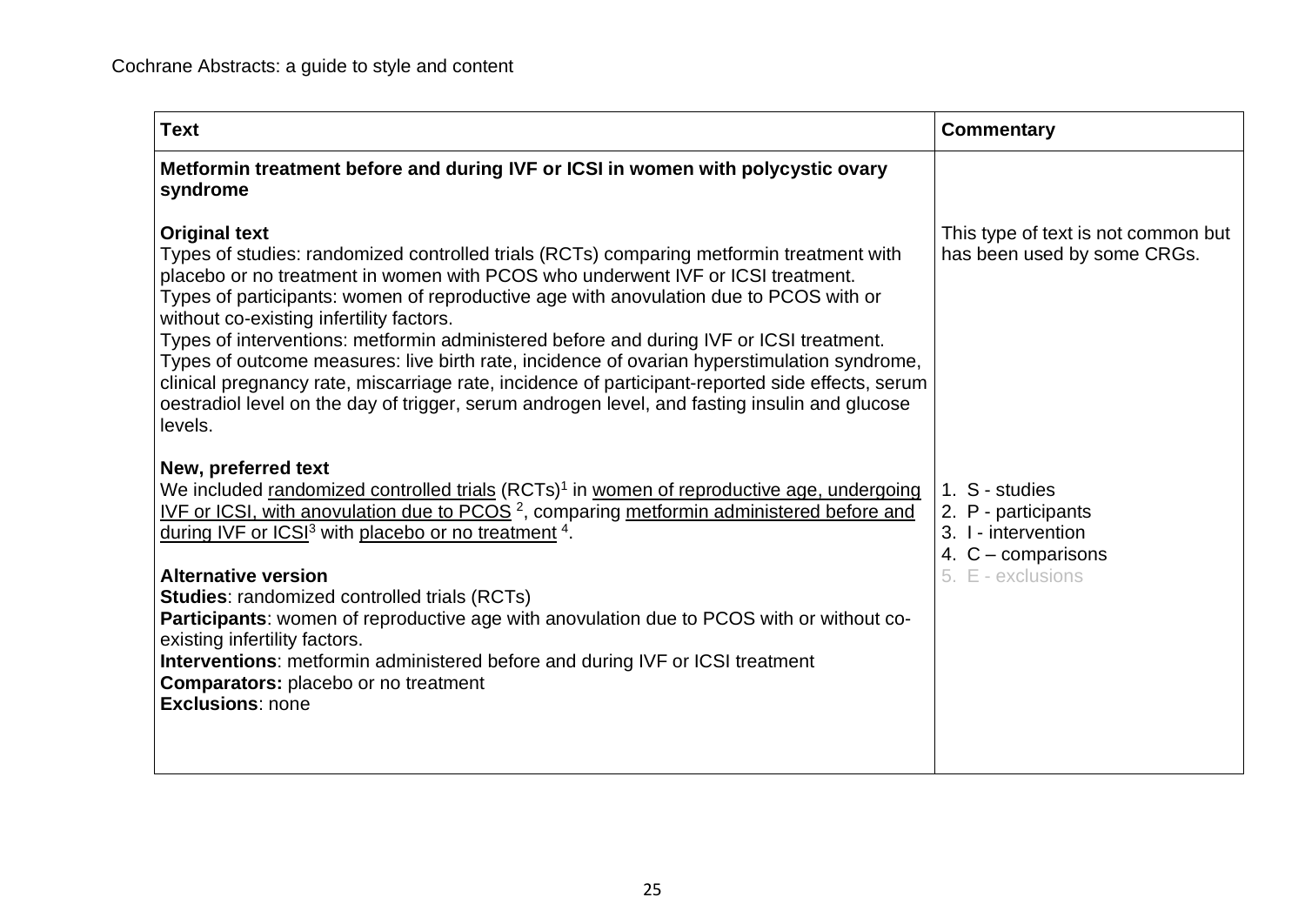## <span id="page-25-0"></span>**Data collection and analysis**

*Approved text*

We used standard Cochrane methods. Our primary outcomes were [1, 2, 3 adverse effects], secondary outcomes were [4, **5, 6, 7]. We used GRADE to assess certainty of evidence for each outcome.** 

#### **Guidance for Abstract Writers**

- o This section can be very short if methods are indeed 'standard'. If they are not, further information should briefly be given. For example: 'We used a non-standard approach to ….'
- o Use the term **adverse effects** rather than **adverse events**
- o If the '*most serious* adverse effect(s)' is the third primary outcome, that can be stated:
	- **3. Severe adverse effects: nausea and vomiting**

**or**

**3. Severe adverse effect: anaphylaxis**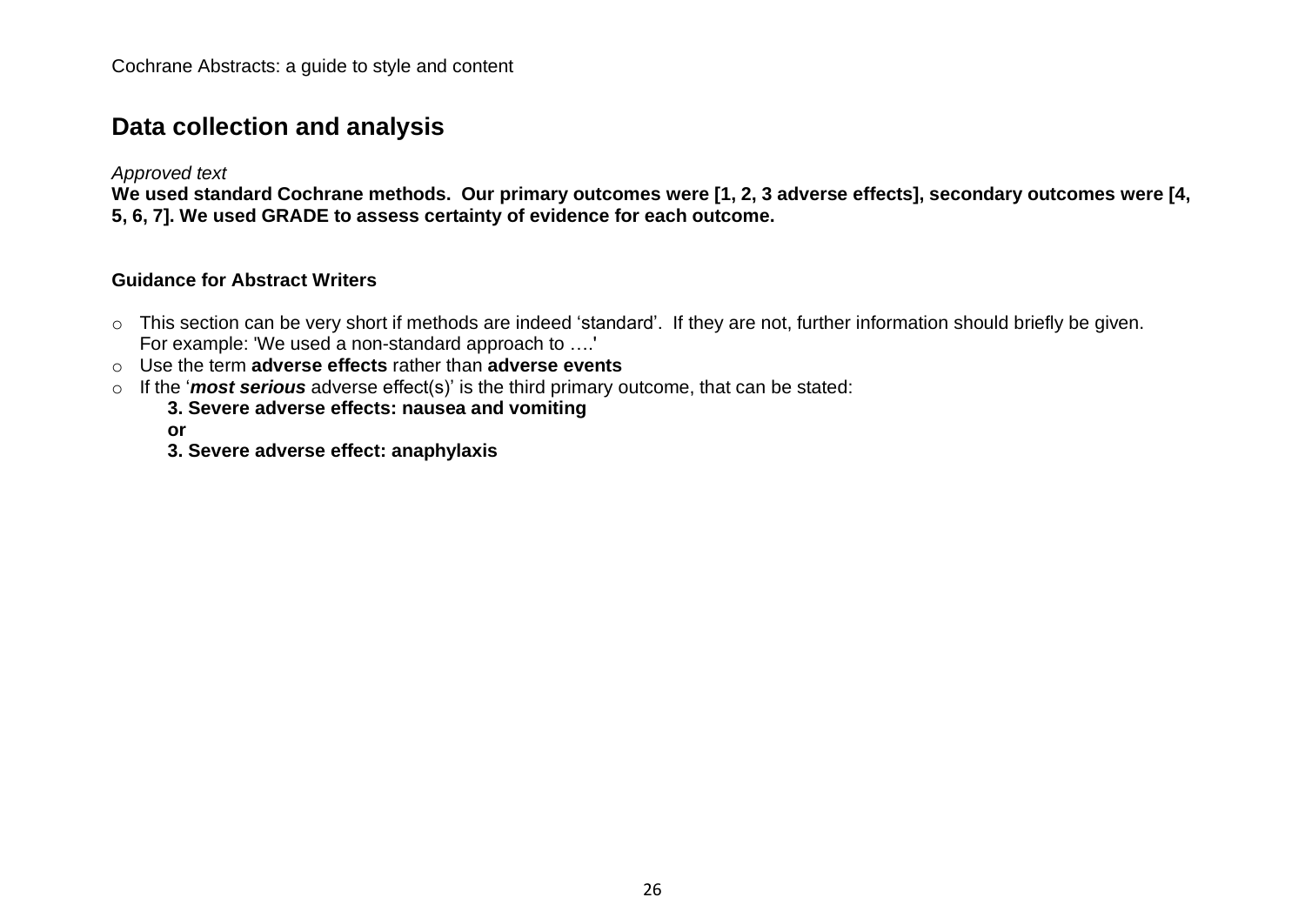| <b>Text</b>                                                                                                                                                                                                                                                                                                                                                                                                                                                                                                                                                                                                                                                                                    | <b>Commentary</b> |
|------------------------------------------------------------------------------------------------------------------------------------------------------------------------------------------------------------------------------------------------------------------------------------------------------------------------------------------------------------------------------------------------------------------------------------------------------------------------------------------------------------------------------------------------------------------------------------------------------------------------------------------------------------------------------------------------|-------------------|
| Angioplasty versus stenting for iliac artery lesions                                                                                                                                                                                                                                                                                                                                                                                                                                                                                                                                                                                                                                           |                   |
| <b>Original text</b><br>Two authors independently selected suitable trials, extracted data, assessed trial quality and<br>performed data analyses. When there was disagreement, consensus would be reached first<br>by discussion among both authors and, if needed, through consultation with a third author.<br>We used GRADE criteria to assess the certainty of the evidence and presented the main<br>results in a 'Summary of findings' table. The main outcomes of interest were technical<br>success, complications, symptomatic improvement of PAD, patency, reinterventions,<br>resolutions of symptoms and signs and improvement in walking distance as reported by the<br>patient. |                   |
| New, preferred text<br>We used standard Cochrane methods. Our primary outcomes were 1. technical success, 2.<br>symptomatic improvement of PAD, 3. resolution of symptoms and signs, 4. improvement in<br>walking distance as reported by the patient and 5. patency of treated vessel. Our secondary<br>outcomes were 6. adverse effects (dissection, thrombosis, infection, distal embolization,<br>worsening of disease, pseudoaneurysm formation), 7. need for reintervention. We used<br>GRADE to assess the certainty of evidence for each outcome.                                                                                                                                      |                   |
| For this example, outcomes taken from full text<br>Primary outcomes: clinical assessment of improvement (improvement in stage of PAOD, walking<br>distance, resolution of symptoms and signs, improvement of quality of life, measured claudication<br>distance, ankle brachial index, ulcer healing, major amputation-free survival); technical success of<br>procedure; patency of treated vessel. Secondary outcomes: complications (dissection, thrombosis,<br>infection, distal embolization, worsening of disease, pseudoaneurysm formation); reintervention of treated<br>lesion.                                                                                                       |                   |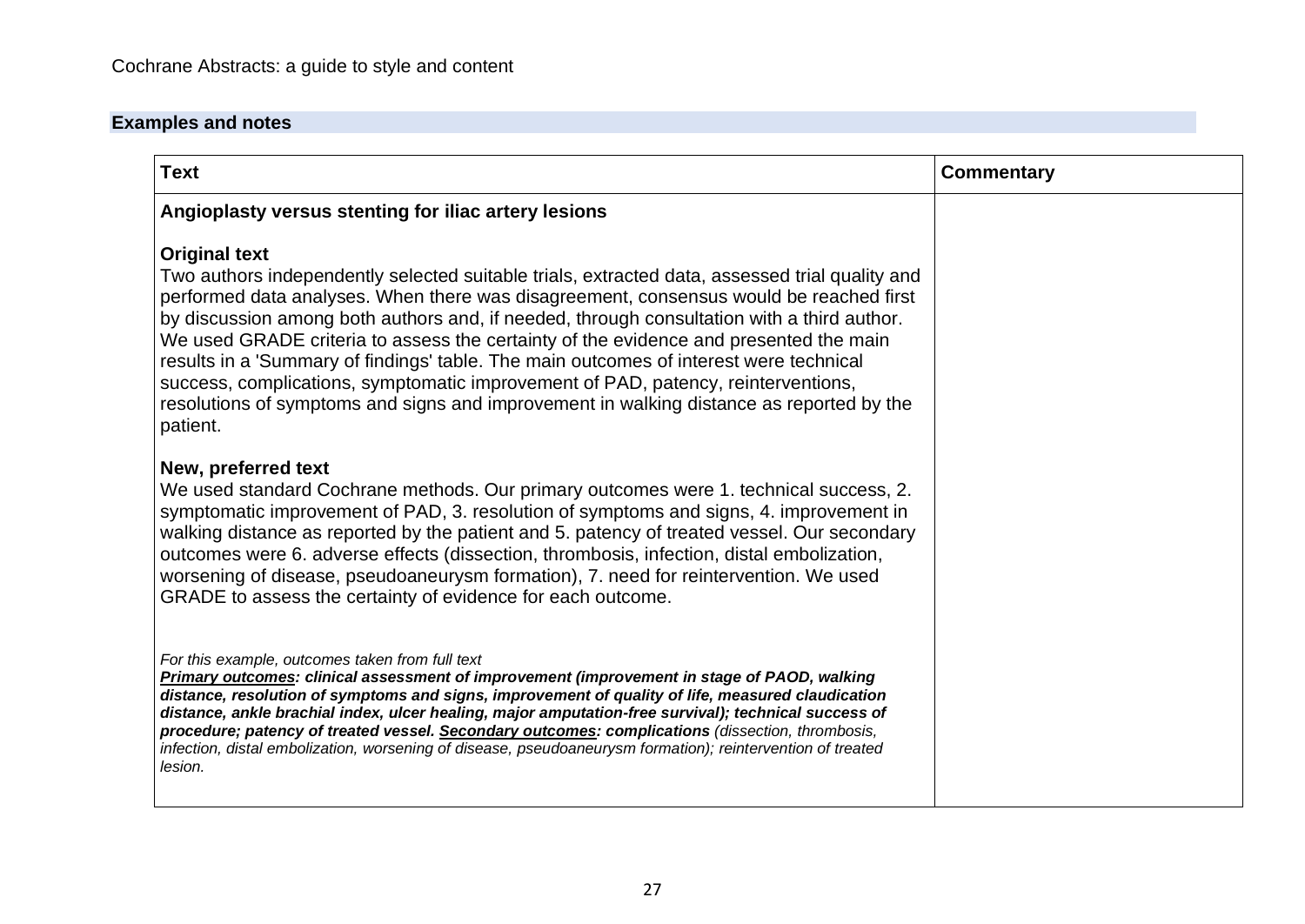| <b>Text</b>                                                                                                                                                                                                                                                                                                                                                                                                                                                                              | Commentary |
|------------------------------------------------------------------------------------------------------------------------------------------------------------------------------------------------------------------------------------------------------------------------------------------------------------------------------------------------------------------------------------------------------------------------------------------------------------------------------------------|------------|
| Endometrial injury for pregnancy following sexual intercourse or intrauterine<br>insemination                                                                                                                                                                                                                                                                                                                                                                                            |            |
| <b>Original text</b><br>We used standard methodological procedures recommended by Cochrane. The primary<br>outcomes were live birth/ongoing pregnancy and pain experienced during the procedure.<br>Due to the high risk of bias associated with many of the studies, the primary analyses of all<br>review outcomes were restricted to studies at a low risk of bias. Sensitivity analysis was then<br>performed including all studies.                                                 |            |
| New, preferred text<br>We used standard Cochrane methods. Our primary outcomes were 1. live birth/ongoing<br>pregnancy and 2. pain experienced during the procedure. Our secondary outcomes were 3.<br>clinical pregnancy per woman, 4. miscarriage per clinical pregnancy, 5. multiple pregnancy<br>per clinical pregnancy, 6. ectopic pregnancy per clinical pregnancy, 7. bleeding secondary to<br>the procedure. We used GRADE to assess the certainty of evidence for each outcome. |            |
| The following to go in Results if decision to do this was made post hoc<br>Due to the high risk of bias associated with many of the studies, the primary analyses of all<br>review outcomes were restricted to studies at a low risk of bias. Sensitivity analysis was then<br>performed including all studies.                                                                                                                                                                          |            |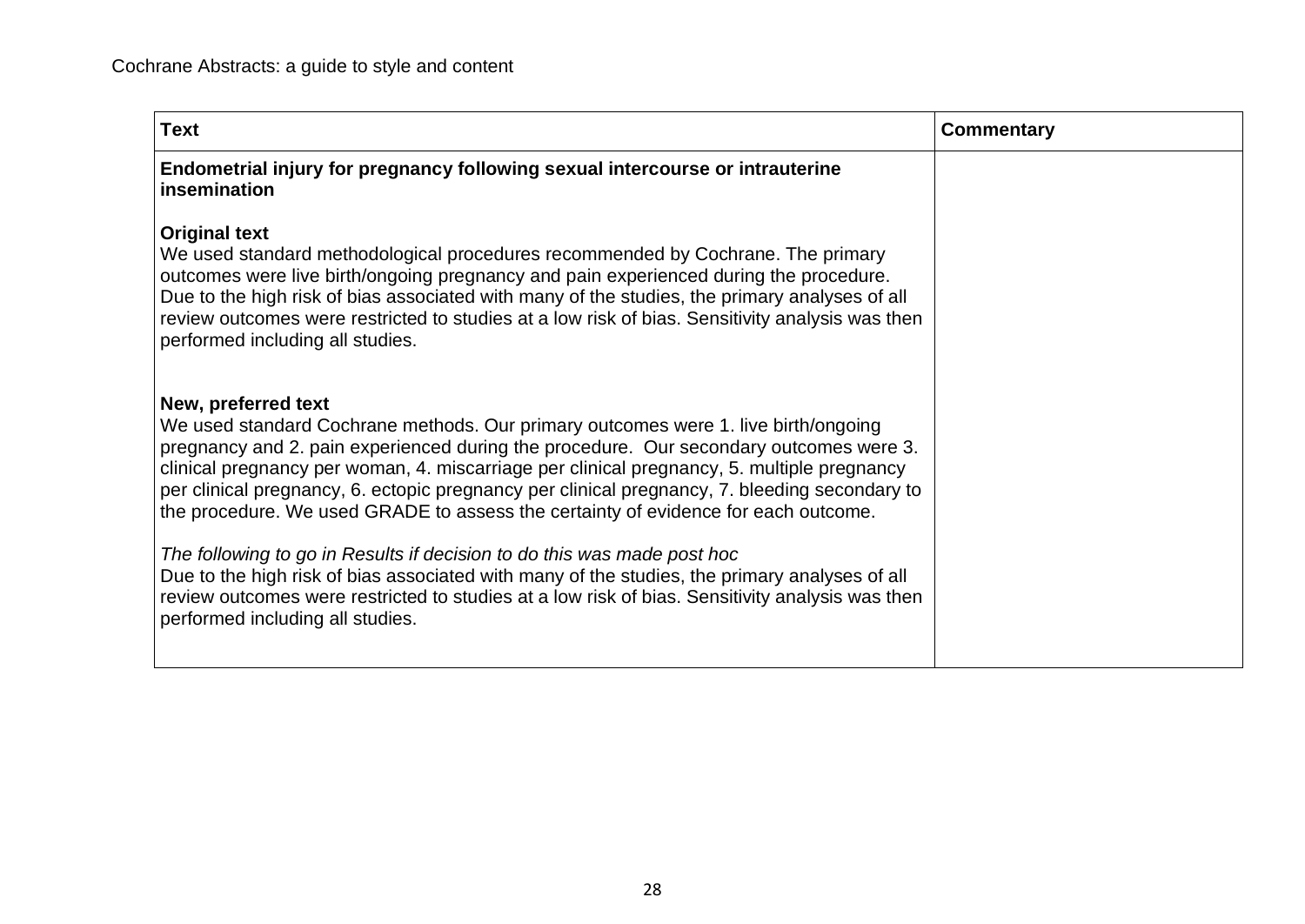| <b>Text</b>                                                                                                                                                                                                                                                                                                                                                                                                                                                | Commentary |
|------------------------------------------------------------------------------------------------------------------------------------------------------------------------------------------------------------------------------------------------------------------------------------------------------------------------------------------------------------------------------------------------------------------------------------------------------------|------------|
| Interventions for bacterial folliculitis and boils (furuncles and carbuncles)                                                                                                                                                                                                                                                                                                                                                                              |            |
| <b>Original text</b><br>We used standard methodological procedures expected by Cochrane. Our primary outcomes<br>were 'clinical cure' and 'severe adverse events leading to withdrawal of treatment'; secondary<br>outcomes were 'quality of life', 'recurrence of folliculitis or boil following completion of<br>treatment', and 'minor adverse events not leading to withdrawal of treatment'. We used<br>GRADE to assess the certainty of the evidence |            |
| New, preferred text<br>We used standard Cochrane methods. Our primary outcomes were 1. clinical cure and 2.<br>severe adverse effects. Our secondary outcomes were 3. quality of life, 4. recurrence of<br>folliculitis or boil following completion of treatment, and 5. minor adverse effects. We used<br>GRADE to assess the certainty of evidence for each outcome.                                                                                    |            |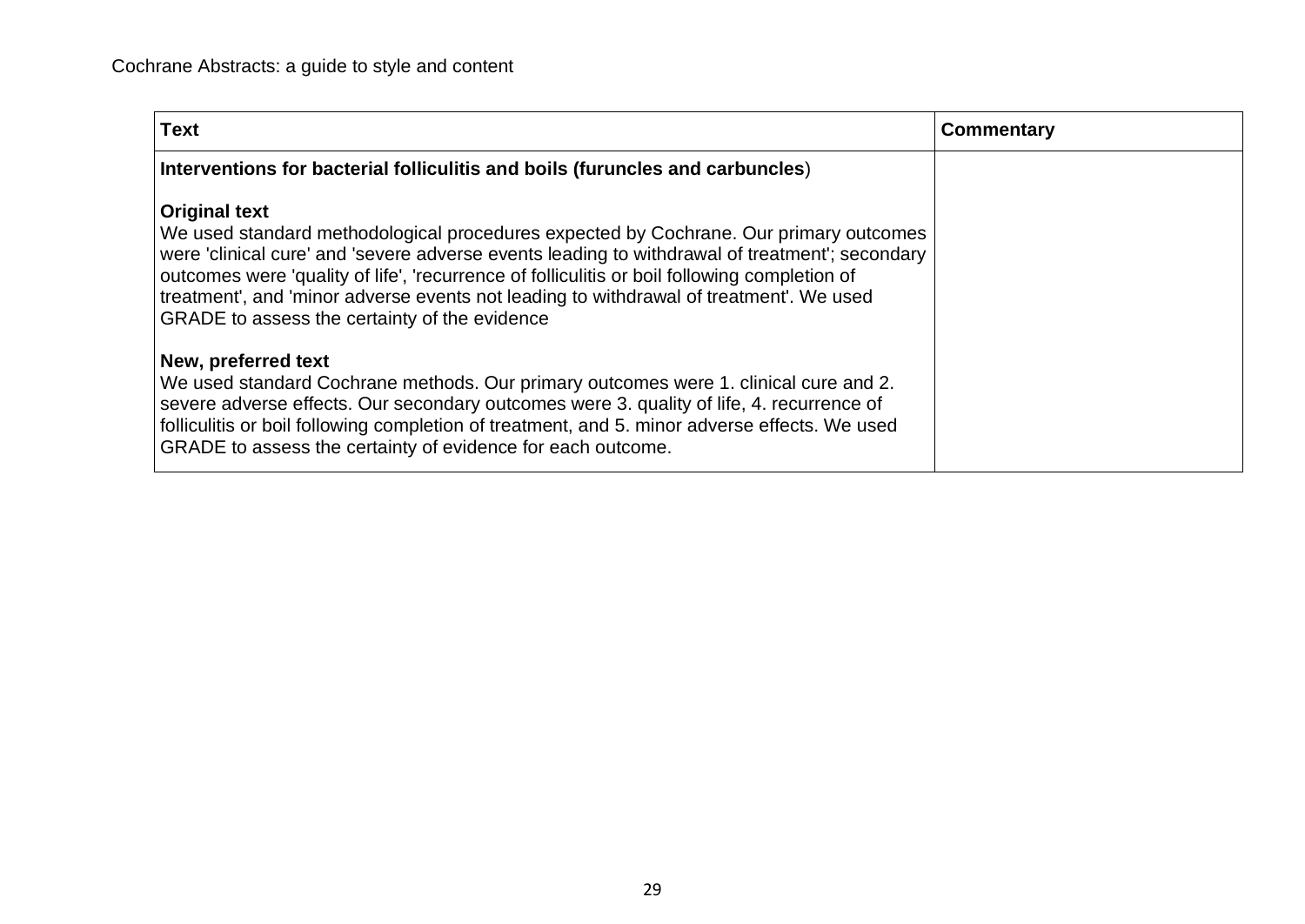| <b>Text</b>                                                                                                                                                                                                                                                                                                                                                                                                                                                             | Commentary |
|-------------------------------------------------------------------------------------------------------------------------------------------------------------------------------------------------------------------------------------------------------------------------------------------------------------------------------------------------------------------------------------------------------------------------------------------------------------------------|------------|
| <b>Walking for hypertension</b>                                                                                                                                                                                                                                                                                                                                                                                                                                         |            |
| <b>Original text</b><br>We used standard methodological procedures expected by Cochrane. Where data were not<br>available in the published reports, we contacted authors. Pooled results for blood pressure<br>and heart rate were presented as mean differences (MDs) between groups with 95%<br>confidence intervals (CIs). We undertook subgroup analyses for age and sex. We undertook<br>sensitivity analyses to assess the effect of sample size on our findings. |            |
| New, preferred text<br>We used standard Cochrane methods. Our primary outcome was 1. systolic blood pressure.<br>Our secondary outcomes were 2. diastolic blood pressure and 3. heart rate. We used<br>GRADE to assess the certainty of evidence for each outcome.                                                                                                                                                                                                      |            |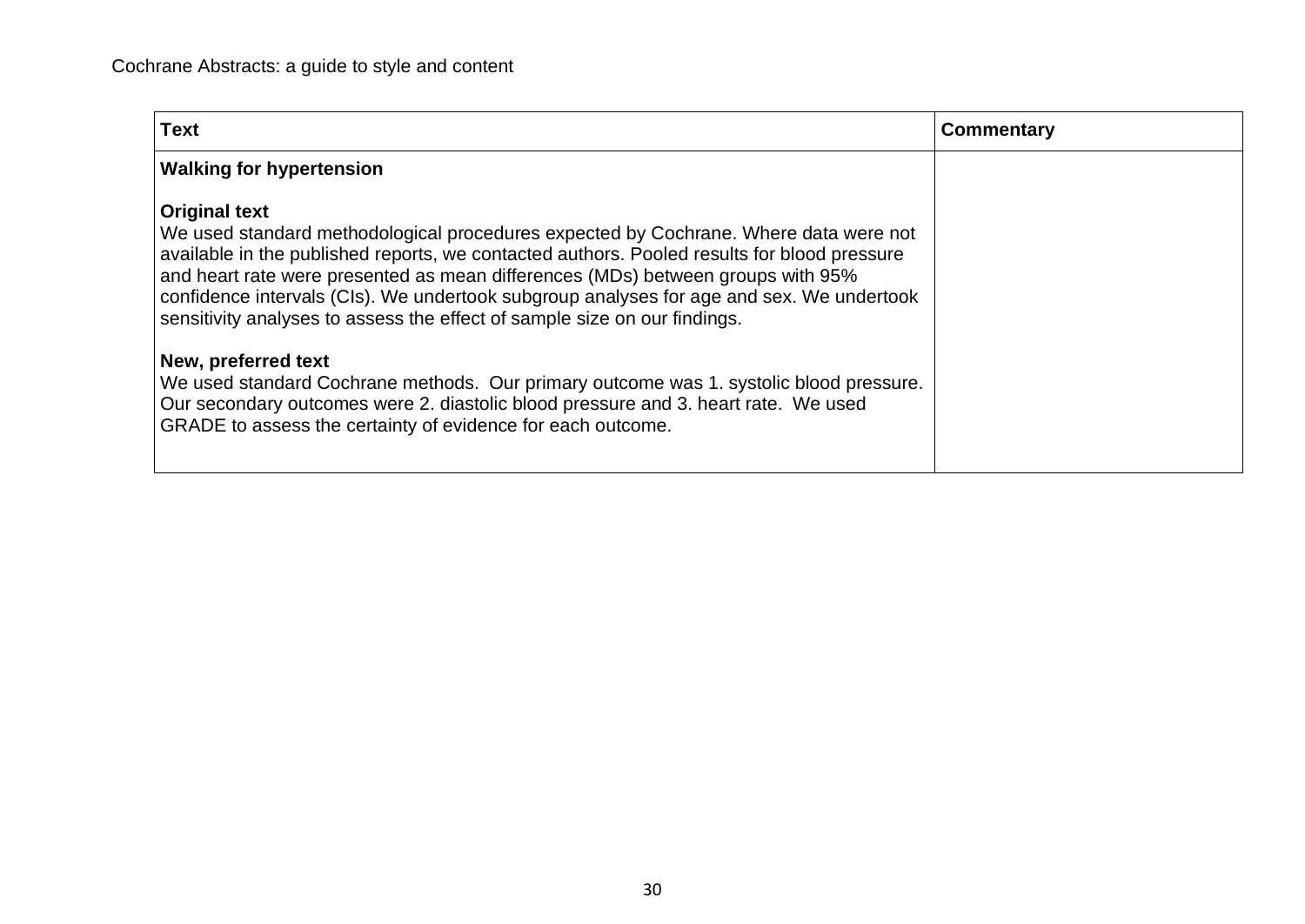Cochrane Abstracts: a guide to style and content

# <span id="page-30-0"></span>**Results**

*Approved text*

#### *Opening sentence*

We included [no. of studies] with [no. of participants] participants. (Data for meta analysis were available from [no. of **participants in meta analysis]).** 

See below for subsequent sections.

#### **Guidance for Abstract Writers**

o **The introductory paragraph**

**'We included xx studies (xx participants)'.** Use first person, active voice, past tense. In many cases the word 'studies' can be replaced by 'RCTs'.

- o **Use of subheadings** is strongly encouraged**.** These might be: comparisons, or outcomes, or interventions.
- o **Order of comparison** The order should be: intervention *then* comparator.
- o **Risk of bias** should not normally be mentioned unless of special interest or importance as it is accounted for in the GRADE ratings**.**
- o **Bracket contents and order** The contents of the brackets are standardized as is the order. For example, the following should not be included in the brackets:  $I^2$  and p-values.

Narrative statement giving absolute values or size of difference *followed by* '(Point estimate; 95% CI x to x; A studies; B participants; xxxx certainty; xxx point scale; minimal clinically important difference xx points)' or

Narrative statement *followed by* '(absolute values or size of difference; point estimate; 95% CI x to x; A studies; B participants; xxxx certainty; xxx point scale; minimal clinically important difference xx points)'.

o **Primary outcomes & adverse effects** The results of the review's primary outcomes (which should always include the most significant adverse effect/s) should always be reported.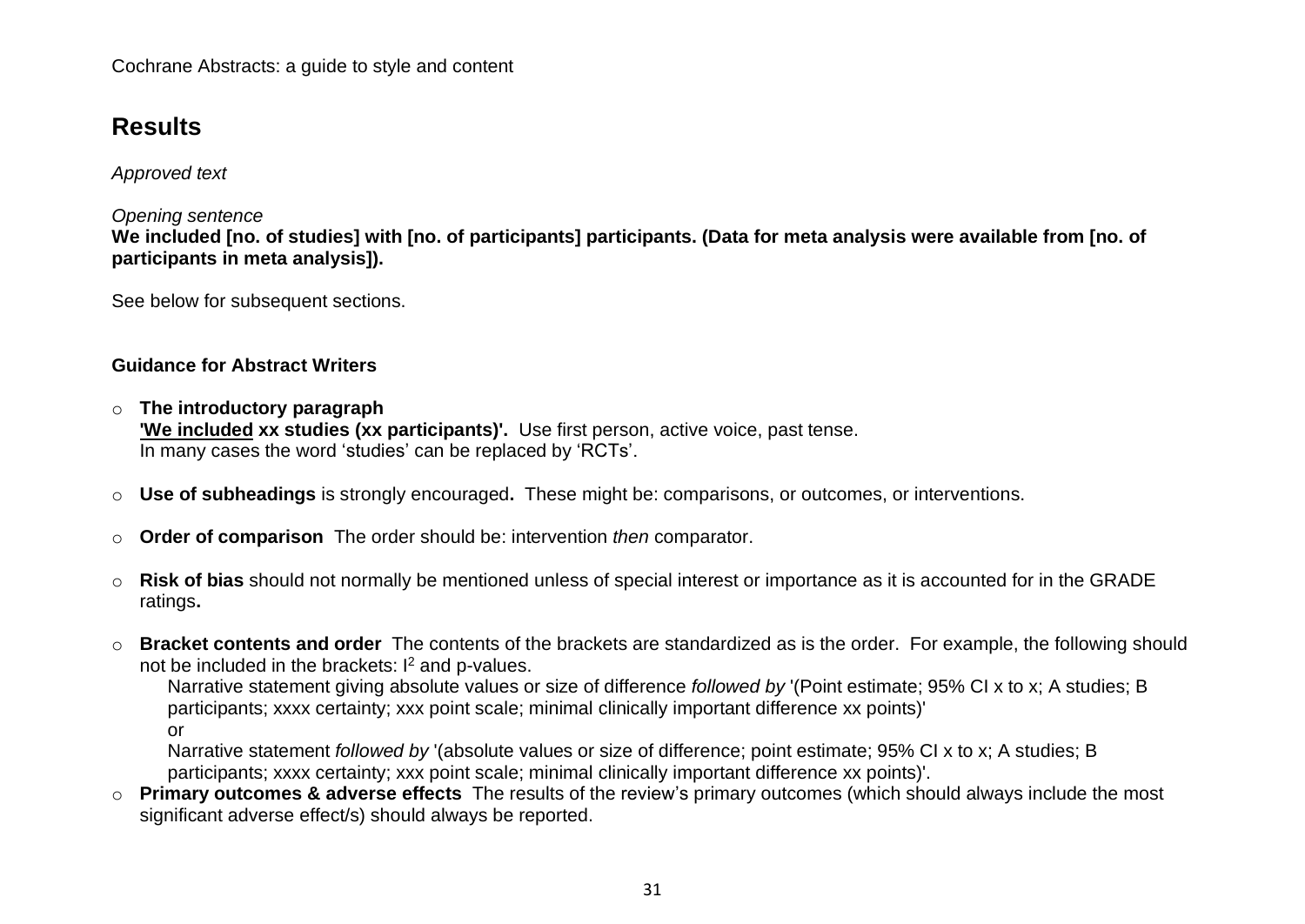o **Adverse effects** The reporting of adverse effects requires special, careful attention because of the following four possibilities:

|                                                                             | <b>AEs reported</b>                               | <b>No AEs reported</b>       |
|-----------------------------------------------------------------------------|---------------------------------------------------|------------------------------|
| Trialists pre-specified that they would<br>look for AEs as an Outcome       | A: Report in standard fashion                     | B: ?? were there any?        |
| Trialists did not pre-specify that they<br>would look for AEs as an Outcome | C: So they must have done but ? how<br>thoroughly | D: ?? were there any or not? |

*Examples of text to cover these four situations:*

A: 'Aspirin is probably associated with an increased risk of serious adverse effects (RR …..).'

B1: 'The study authors reported that there were no adverse effects.'

B2: 'Although the study authors stated that they would look for adverse effects, none were reported. We are uncertain if this is because there were none as they do not specifically state that this was the case.'

C: 'The study authors reported adverse effects but their intention to collect these data was not pre-specified so we are uncertain if these were systematically sought and identified.'

D: 'It is uncertain if the absence of adverse effects is because none occurred or because they were not being identified and recorded.'

- o **Missing outcome data** This should be reported: For example:
	- 'The studies did not report any data for the following primary outcome(s): XX, YY, etc.'
	- 'No data are available on the following outcomes as no studies evaluated or reported them: [intervention 1], [intervention 2], etc.'
- o **Information on interventions** It may be important to list the specific interventions: 'The studies evaluated the following interventions: [intervention1], [intervention2], [intervention3], …. [intervention N].'
- o **Specific characteristics of included studies** There may be specific characteristics that merit special mention, if they have an important bearing on the interpretation of the results.
- o **What NOT to put in** Do not include information about the number of studies screened.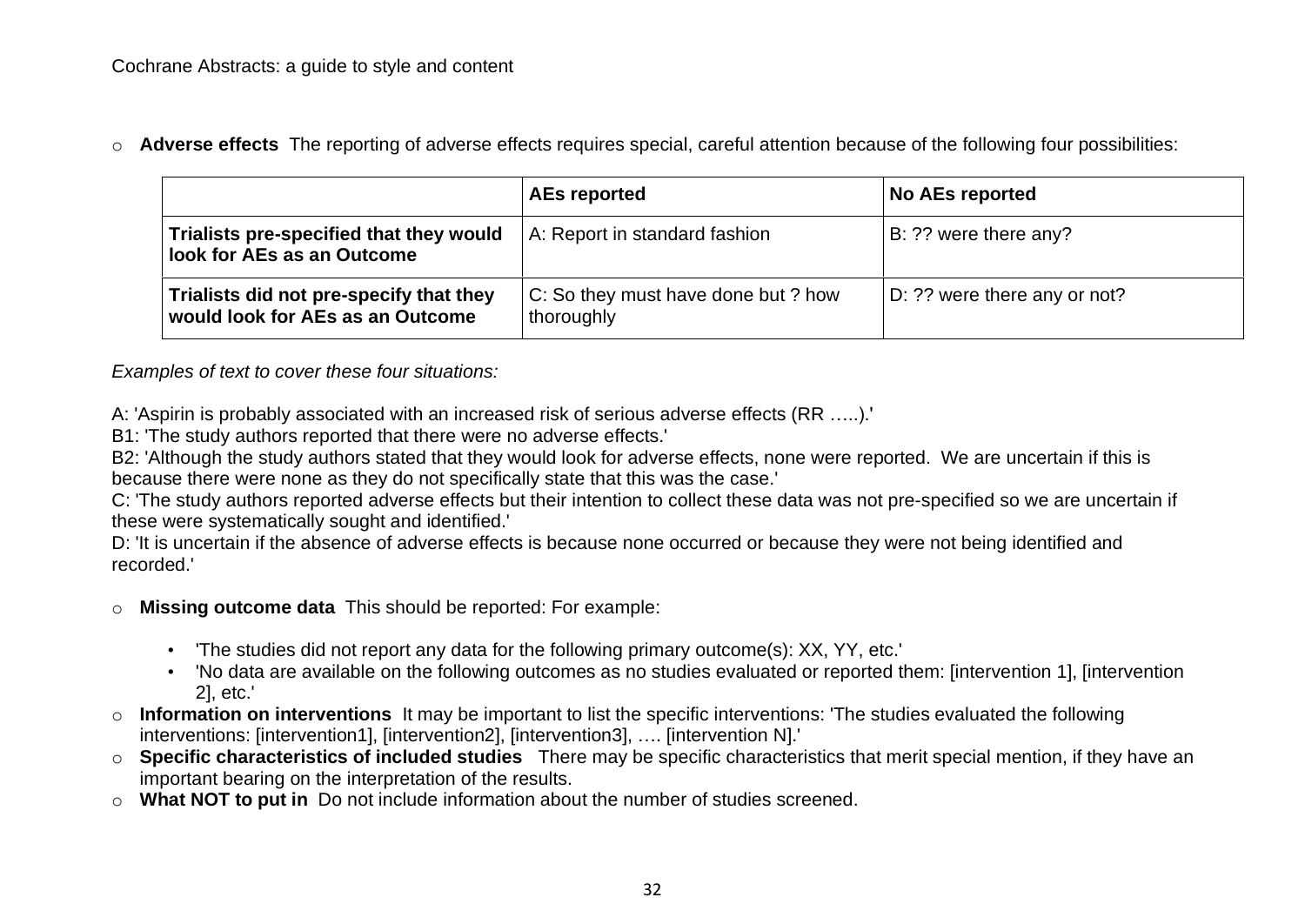### **1. Small number of studies, small number of comparisons**

### **1.1.1 Continuous outcomes – Example 1**

| <b>Text</b>                                                                                                                                                                                                                                                                                                                                                                                                                                                                 | Commentary                                                                                                                                                                                                                                                                                                                                        |
|-----------------------------------------------------------------------------------------------------------------------------------------------------------------------------------------------------------------------------------------------------------------------------------------------------------------------------------------------------------------------------------------------------------------------------------------------------------------------------|---------------------------------------------------------------------------------------------------------------------------------------------------------------------------------------------------------------------------------------------------------------------------------------------------------------------------------------------------|
| $\frac{\text{Aspirin}^7 \text{ probably}^1 \text{ increases}^9 \text{ stroke recovery scores}^8}{\text{roseg}}$ (mean final score placebo <sup>10</sup> group 74,<br>mean difference in aspirin group 13 points <sup>2</sup> higher <sup>9</sup> , MD 13, 95% CI 5 to 20; 3 studies <sup>3</sup> ; 156<br>participants <sup>4</sup> ; moderate certainty <sup>1</sup> ; 100-point scale <sup>5</sup> ; minimal clinically important difference 10<br>points <sup>6</sup> ). | 1. GRADE word and GRADE<br>statement<br>2. Clear statement of absolute<br>numbers and difference OR some<br>explanation of significance of an<br><b>SMD</b><br>3. Number of studies<br>4. Number of participants<br>5. Scale<br>6. MCID<br>7. Intervention<br>8. Outcome<br>9. Direction of effect<br>10. Comparator<br>The point estimate and CI |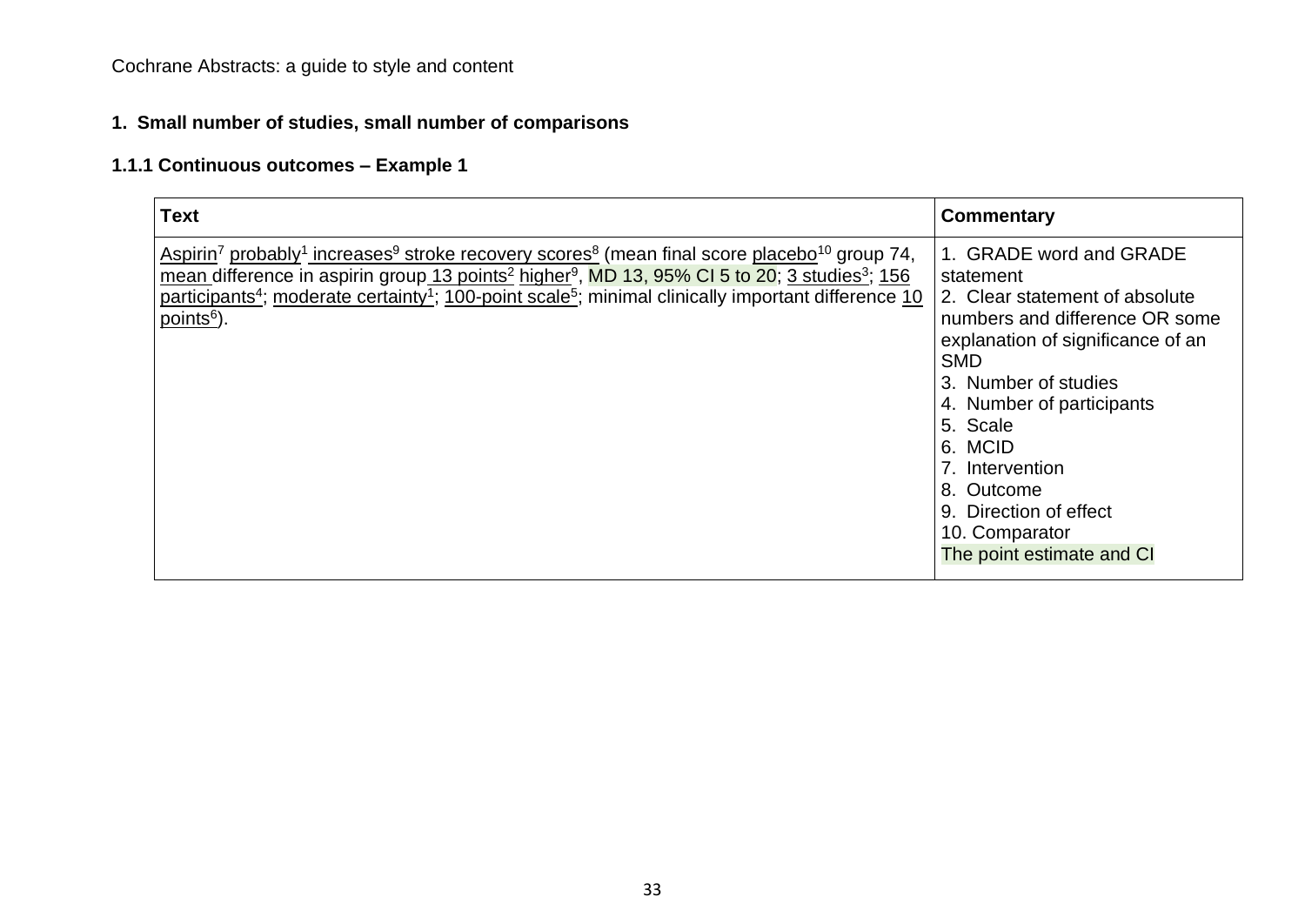### **1.1.2 Continuous outcomes – Example 2**

| <b>Text</b>                                                                                                                                                                                                                                                                                                                                                                                                                                                                                                                                                                                                                                                                                                                                                                                                                                                                                                                   | Commentary                                                                                                                                                                                                                                                                                                                                        |
|-------------------------------------------------------------------------------------------------------------------------------------------------------------------------------------------------------------------------------------------------------------------------------------------------------------------------------------------------------------------------------------------------------------------------------------------------------------------------------------------------------------------------------------------------------------------------------------------------------------------------------------------------------------------------------------------------------------------------------------------------------------------------------------------------------------------------------------------------------------------------------------------------------------------------------|---------------------------------------------------------------------------------------------------------------------------------------------------------------------------------------------------------------------------------------------------------------------------------------------------------------------------------------------------|
| <b>Original text</b><br>Compared to continuing cholinesterase inhibitors, discontinuing treatment may be associated<br>with worse cognitive function in the short term (standardized mean difference (SMD) -0.42,<br>95% confidence interval (CI) -0.64 to -0.21; 4 studies; low certainty)                                                                                                                                                                                                                                                                                                                                                                                                                                                                                                                                                                                                                                   | No. of participants is not mentioned                                                                                                                                                                                                                                                                                                              |
| New, preferred text<br>Discontinuing treatment with cholinesterase inhibitors <sup>7</sup> compared to continuing <sup>10</sup> may <sup>1</sup> lead to<br>worse <sup>9</sup> short-term cognitive function <sup>8</sup> (SMD -0.42, 95% CI -0.64 to -0.21; lower SMD means<br>greater decline in cognitive function <sup>9</sup> ; 4 studies <sup>3</sup> ; 344 participants <sup>4</sup> ; low certainty <sup>1</sup> ).<br>Note: This version is still not ideal because the meaning (significance) of the SMD is<br>not clear to the reader. Backwards transformation of the SMD onto a suitable scale,<br>would have been more helpful, with a statement such as:<br>'When transformed onto a suitable scale, this SMD is equivalent to 23 points <sup>2</sup> on the 100<br>point Smith and Jones cognitive function scale <sup>5</sup> , with minimally important clinical difference of<br>15 points <sup>6</sup> .' | 1. GRADE word and GRADE<br>statement<br>2. Clear statement of absolute<br>numbers and difference OR some<br>explanation of significance of an<br><b>SMD</b><br>3. Number of studies<br>4. Number of participants<br>5. Scale<br>6. MCID<br>7. Intervention<br>8. Outcome<br>9. Direction of effect<br>10. Comparator<br>The point estimate and CI |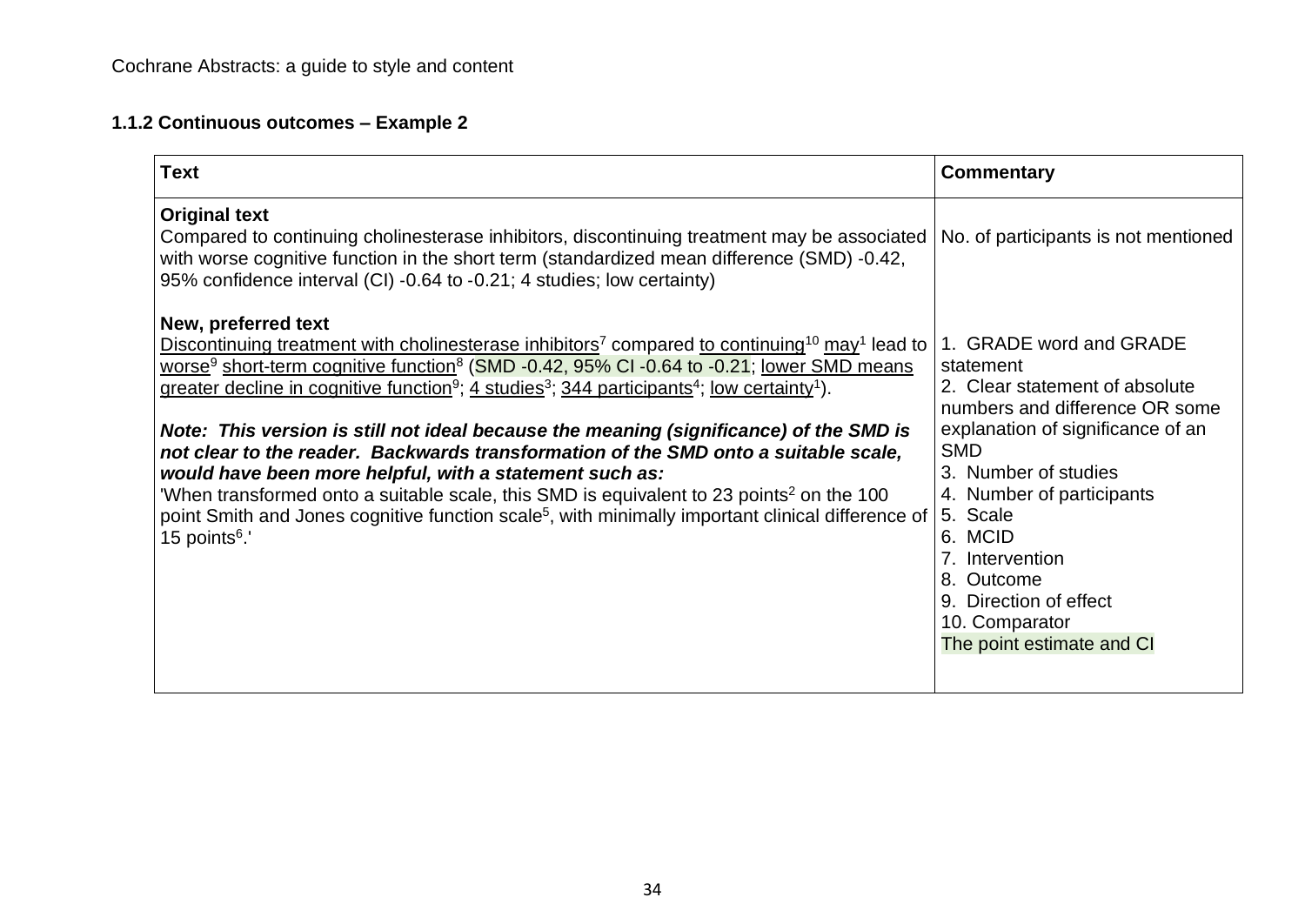## **1.2.1 Dichotomous outcomes – Example 1**

| <b>Text</b>                                                                                                                                                                                                                                                                                                                                                                                           | <b>Commentary</b>                                                                                                                                                                                                                                                                                                                                                                           |
|-------------------------------------------------------------------------------------------------------------------------------------------------------------------------------------------------------------------------------------------------------------------------------------------------------------------------------------------------------------------------------------------------------|---------------------------------------------------------------------------------------------------------------------------------------------------------------------------------------------------------------------------------------------------------------------------------------------------------------------------------------------------------------------------------------------|
| Waltonolol <sup>7</sup> versus placebo <sup>10</sup><br>Waltonolol <sup>7</sup> probably <sup>1</sup> increases <sup>9</sup> the likelihood of observing a reduction in systolic BP of >10<br>mm Hg <sup>8</sup> (waltonolol <sup>7</sup> 55%, placebo <sup>10</sup> 45%; RR 1.25, 95% CI 1.09 – 1.34; 3 studies <sup>3</sup> ; 156<br>participants <sup>4</sup> ; moderate certainty <sup>1</sup> ). | 1. GRADE word and GRADE<br>statement<br>2. Clear statement of absolute<br>numbers and difference OR some<br>explanation of significance of an<br><b>SMD</b><br>3. Number of studies<br>4. Number of participants<br>5. Scale; not applicable here<br>6. MCID; not applicable here<br>7. Intervention<br>8. Outcome<br>9. Direction of effect<br>10. Comparator<br>The point estimate and CI |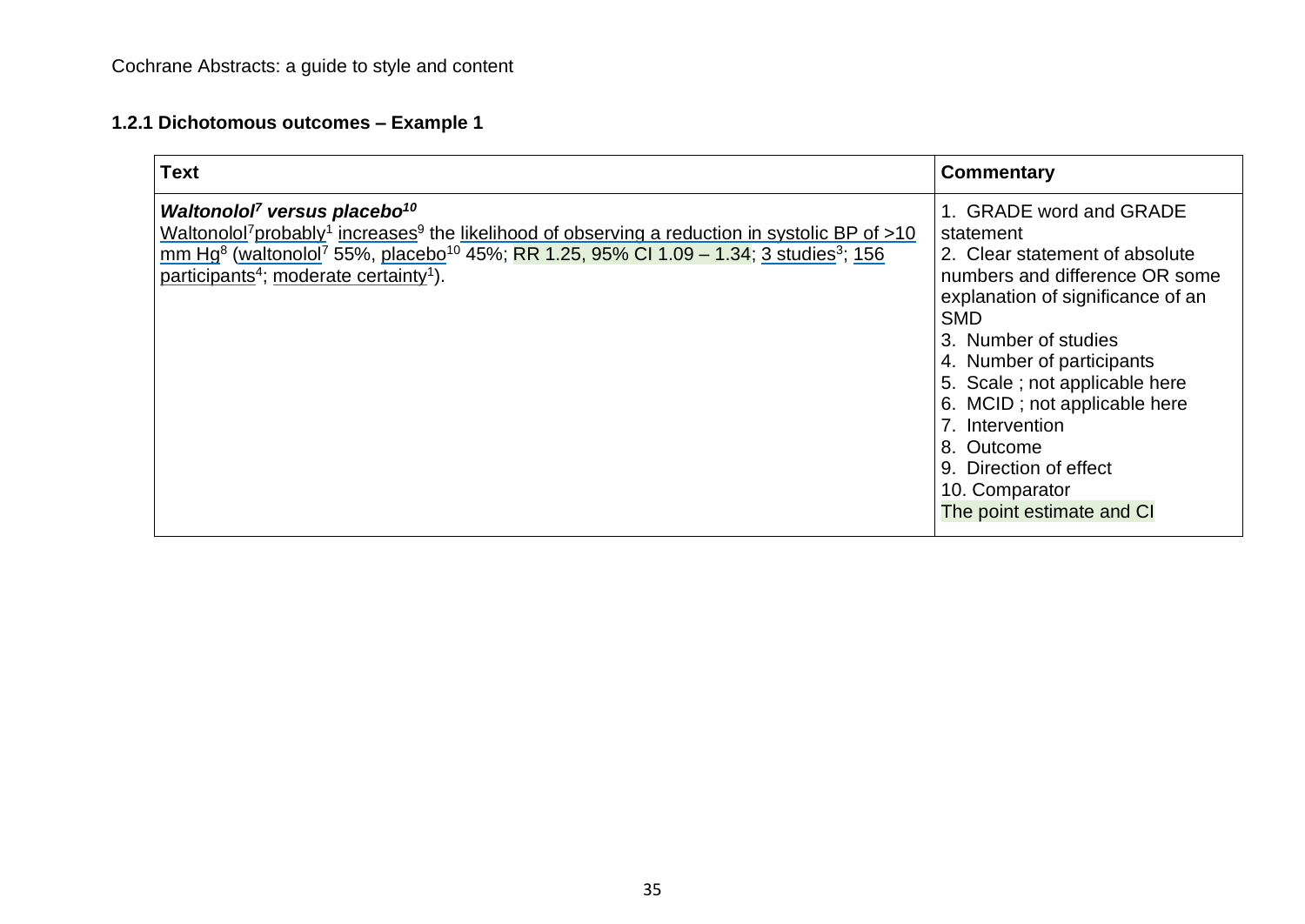## **1.2.2 Dichotomous outcomes – Example 2**

| <b>Text</b>                                                                                                                                                                                                                                                                                                                                            | Commentary                                                                                                                                                                                                                                                                                                                                                                                  |
|--------------------------------------------------------------------------------------------------------------------------------------------------------------------------------------------------------------------------------------------------------------------------------------------------------------------------------------------------------|---------------------------------------------------------------------------------------------------------------------------------------------------------------------------------------------------------------------------------------------------------------------------------------------------------------------------------------------------------------------------------------------|
| <b>Original text</b><br>There may be clinically meaningful differences in favour of NACT compared to PDS with<br>regard to serious adverse effects (SAE grade 3+). These data suggest that NACT may<br>reduce the risk of need for blood transfusion (risk ratio (RR) 0.80; 95% CI 0.64 to 0.99; four<br>studies, 1085 women; low-certainty evidence), |                                                                                                                                                                                                                                                                                                                                                                                             |
| New, preferred text<br>$NACT7$ may <sup>1</sup> reduce <sup>9</sup> need for blood transfusion <sup>8</sup> when compared with PDS <sup>10</sup> (NACT 7 per<br>1000; PDS 9 per 1000 <sup>2</sup> , RR 0.80; 95% CI 0.64 to 0.99; 4 studies <sup>3</sup> ,1085 participants <sup>4</sup> ; low<br>certainty <sup>1</sup> ).                            | 1. GRADE word and GRADE<br>statement<br>2. Clear statement of absolute<br>numbers and difference OR some<br>explanation of significance of an<br><b>SMD</b><br>3. Number of studies<br>4. Number of participants<br>5. Scale; not applicable here<br>6. MCID; not applicable here<br>7. Intervention<br>8. Outcome<br>9. Direction of effect<br>10. Comparator<br>The point estimate and CI |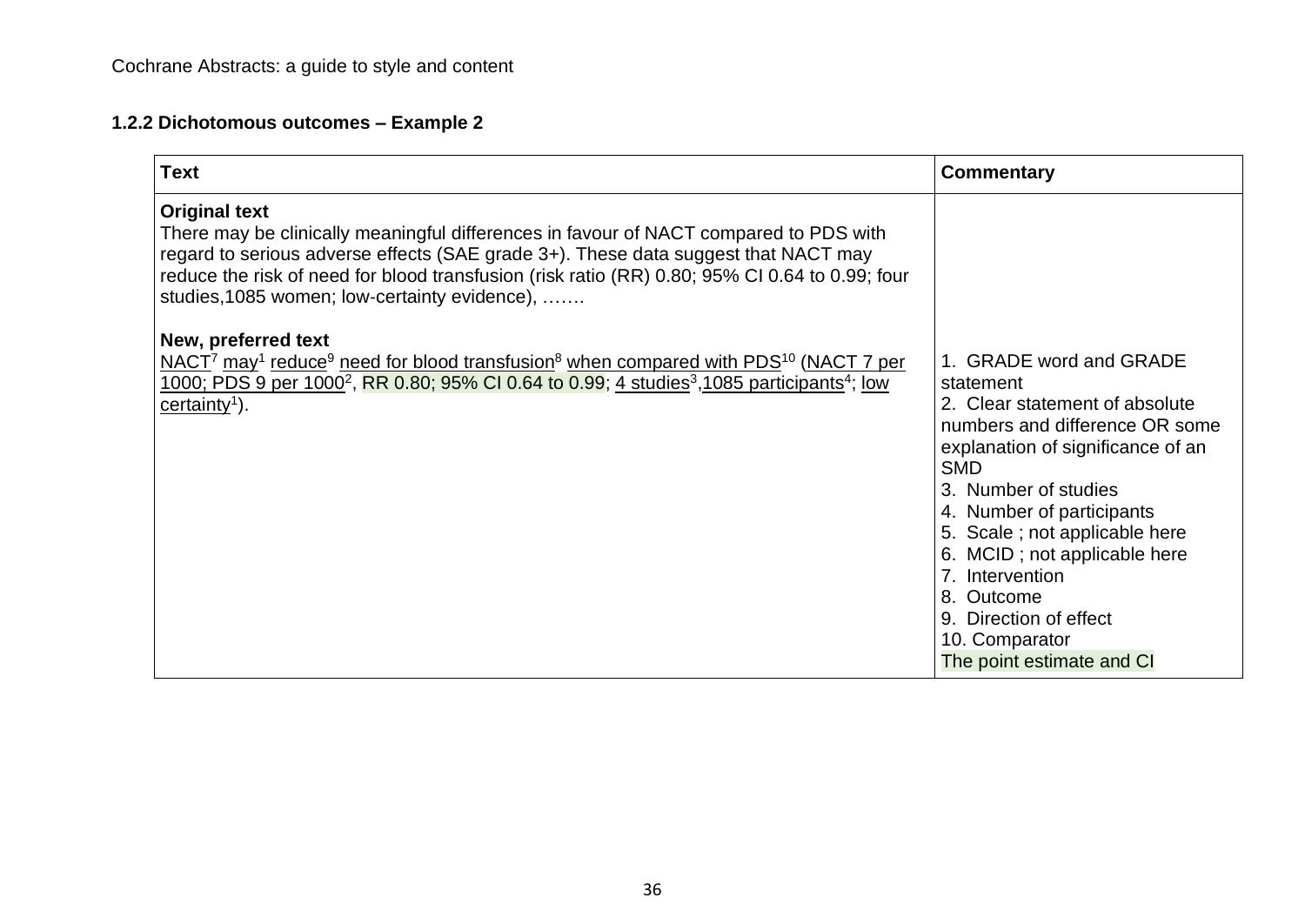# **1.3 Survival analysis - Example**

| <b>Text</b>                                                                                                                                                                                                                                                                                                                                                                                                                                                                                                                                              | Commentary                                                                                                                                                                                                                                                                                                                                                                                      |
|----------------------------------------------------------------------------------------------------------------------------------------------------------------------------------------------------------------------------------------------------------------------------------------------------------------------------------------------------------------------------------------------------------------------------------------------------------------------------------------------------------------------------------------------------------|-------------------------------------------------------------------------------------------------------------------------------------------------------------------------------------------------------------------------------------------------------------------------------------------------------------------------------------------------------------------------------------------------|
| <b>Original text</b><br>We pooled results of the three studies where data were available and found little or no<br>difference with regard to overall survival (OS) (1521 women; Hazard Ratio (HR) 0.95, 95% CI<br>0.84 to 1.07; $12 = 0\%$ ; moderate-certainty evidence)                                                                                                                                                                                                                                                                                |                                                                                                                                                                                                                                                                                                                                                                                                 |
| New, preferred text<br>There is probably little or no difference <sup>1, 9</sup> in overall survival <sup>8</sup> between neo adjuvant<br>chemotherapy <sup>7</sup> and conventional treatment <sup>10</sup> (HR 0.95, 95% CI 0.84 to 1.07; 3 studies <sup>3</sup> ; 1521<br>participants <sup>4</sup> ; moderate certainty <sup>1</sup> ).<br><b>Note:</b> Absolute effects not available because no appropriate control group could be<br>identified but it is likely not to be appropriate to state these when there is 'little or no<br>difference'. | 1. GRADE word and GRADE<br>statement<br>2. Clear statement of absolute<br>numbers and difference OR some<br>explanation of significance of an<br>SMD (see Note)<br>3. Number of studies<br>4. Number of participants<br>5. Scale; not applicable here<br>6. MCID; not applicable here<br>7. Intervention<br>8. Outcome<br>9. Direction of effect<br>10. Comparator<br>The point estimate and CI |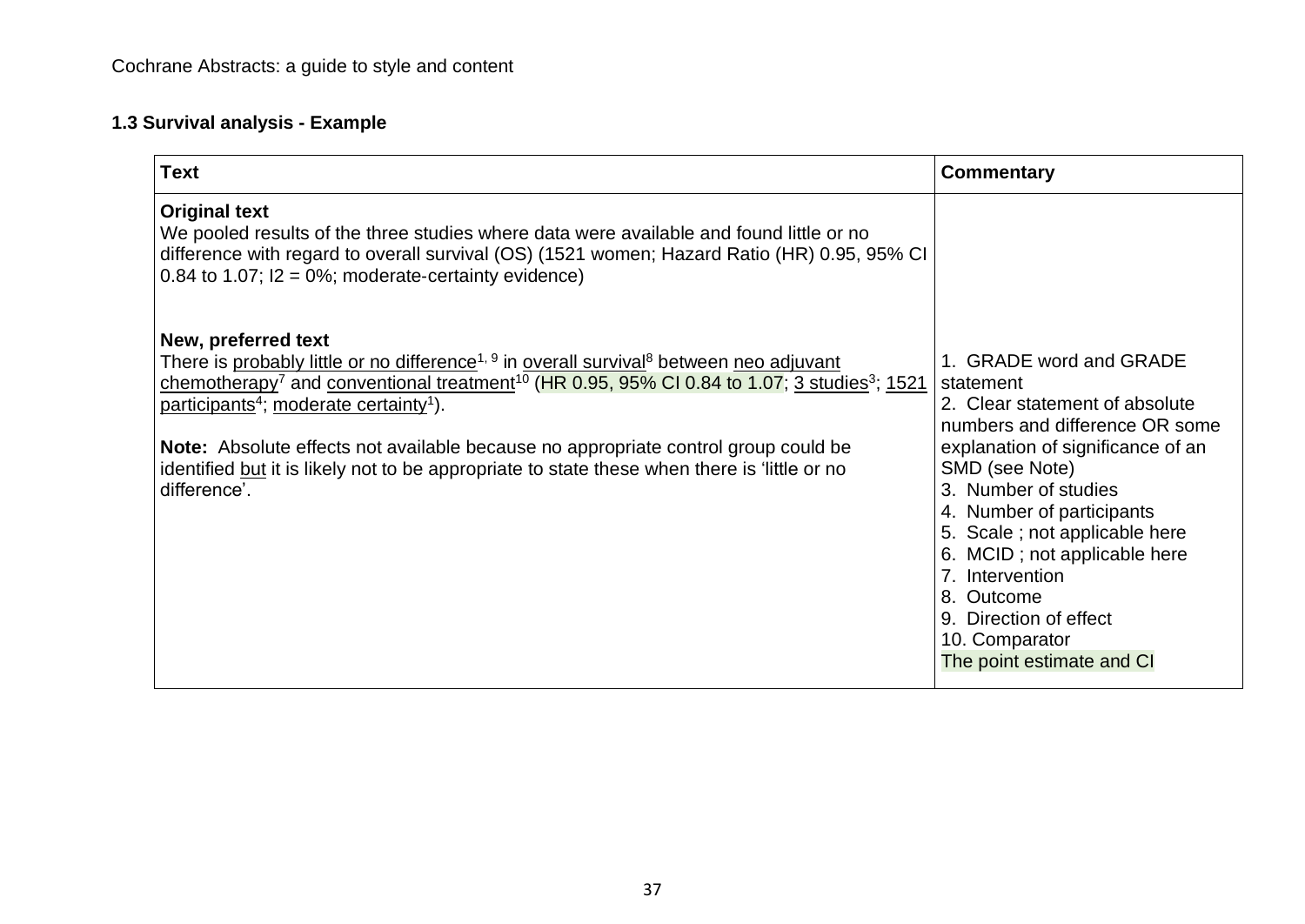# **2. Single study(-ies) only**

| <b>Text</b>                                                                                                                                                                                                                                                                                                                                                                                                                                                                                                                                                                                                                                                                                                                                                                                                                                                                                                                                                                                                                                                                                                                                                                                                                                                                                                                                                                                                                                                                                                                                                                                                                         | <b>Commentary</b> |
|-------------------------------------------------------------------------------------------------------------------------------------------------------------------------------------------------------------------------------------------------------------------------------------------------------------------------------------------------------------------------------------------------------------------------------------------------------------------------------------------------------------------------------------------------------------------------------------------------------------------------------------------------------------------------------------------------------------------------------------------------------------------------------------------------------------------------------------------------------------------------------------------------------------------------------------------------------------------------------------------------------------------------------------------------------------------------------------------------------------------------------------------------------------------------------------------------------------------------------------------------------------------------------------------------------------------------------------------------------------------------------------------------------------------------------------------------------------------------------------------------------------------------------------------------------------------------------------------------------------------------------------|-------------------|
| The effectiveness and adverse effects of D-cycloserine compared with placebo on<br>social and communication skills in individuals with autism spectrum disorder                                                                                                                                                                                                                                                                                                                                                                                                                                                                                                                                                                                                                                                                                                                                                                                                                                                                                                                                                                                                                                                                                                                                                                                                                                                                                                                                                                                                                                                                     |                   |
| <b>Original text</b><br>We included a single RCT (Minshawi 2016) funded by the United States Department of<br>Defense. It was conducted at two sites, Indiana University School of Medicine and Cincinnati<br>Children's Hospital Medical Centre, in the USA. In the included study, 67 children with ASD<br>aged between 5 and 11 years were randomized to receive either 10 weeks (10 doses) of (50<br>mg) D-cycloserine plus social skills training or placebo plus social skills training in a 1:1 ratio,<br>and outcome measures were recorded at one-week post-treatment. The 'Risk of bias'<br>assessment for the included study was low for five domains and unclear for two domains.<br>The study (67 participants) reported low-certainty evidence of little to no difference between<br>the two groups for all outcomes measured: social interaction impairment (mean difference<br>(MD) 3.61 (assessed with the Social Responsiveness Scale); 95% confidence interval (CI)<br>-5.60 to 12.82); social communication impairment (MD -1.08 (measured using the<br>inappropriate speech subscale of the Aberrant Behavior Checklist (ABC)); 95% CI −2.34 to<br>0.18); restricted, repetitive, stereotypes patterns of behaviour (MD 0.12 (measured by the<br>ABC stereotypy subscale); 95% CI -1.71 to 1.95); serious adverse events (risk ratio (RR)<br>1.11; 95% CI 0.94 to 1.31); non-core symptoms of ASD (RR 0.97 (measured by the Clinical<br>Global Impression-Improvement scale); 95% CI 0.49 to 1.93); and tolerability of D-<br>cycloserine (RR 0.32 (assessed by the number of dropouts); 95% CI 0.01 to 7.68). |                   |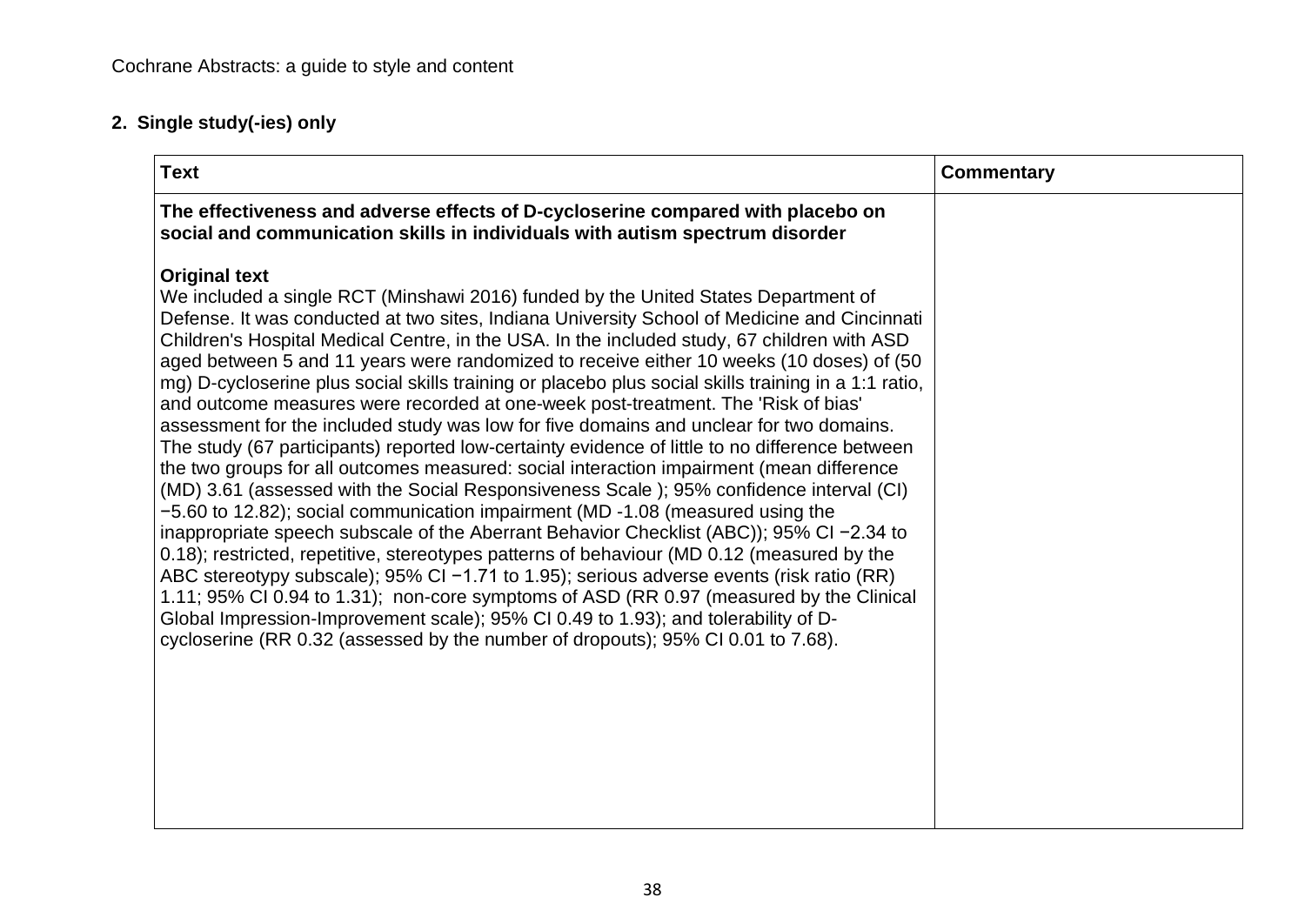.

| <b>New preferred version</b>                                                                                |                                        |
|-------------------------------------------------------------------------------------------------------------|----------------------------------------|
| We included a single $\text{RCT}^1$ with $67^2$ children aged between 5 and 11 with $\text{ASD}^3$ . It was | 1. Standard phrase when only one       |
| publicly funded and conducted in two tertiary medical centers in the USA <sup>4</sup> . Participants        | study                                  |
| received either 10 weeks (10 doses) of 50mg of D-cycloserine or placebo. Both groups also                   | 2. Number of participants*             |
| received social skills training <sup>5</sup> . Outcome measures were recorded one-week post-treatment.      | 3. Key information about               |
| This is a single, small study and for all outcomes the certainty of evidence was low. We are                | characteristics of participants*       |
| unable to draw meaningful conclusions from the numerical results <sup>6</sup> .                             | 4. Key information about the           |
|                                                                                                             | conduct of study*                      |
| <b>Notes:</b>                                                                                               | 5. Key information about               |
| 1. In the case here a single study is being reported, and it may be appropriate – given                     | intervention*                          |
| availability of space – to say more about the study than is usual in an abstract. But this is not           | 6. This statement reflects a           |
| inevitable and need not be done if the study is of $-$ for example $-$ high risk of bias, and               | decision not to include data from      |
| unlikely to contribute data to a future meta-analysis.                                                      | single, small studies. See Note        |
| 2. As policy, the numerical results as reported in a single study should not be reproduced                  |                                        |
| in the abstract. To allow these data in an abstract almost always gives them more merit, and                |                                        |
| attention, than they deserve.                                                                               | * especially important in this 'single |
| 3. As the results are not presented for each outcome, it can be appropriate to mention risk of              | study' case                            |
| bias.                                                                                                       |                                        |
|                                                                                                             |                                        |
|                                                                                                             |                                        |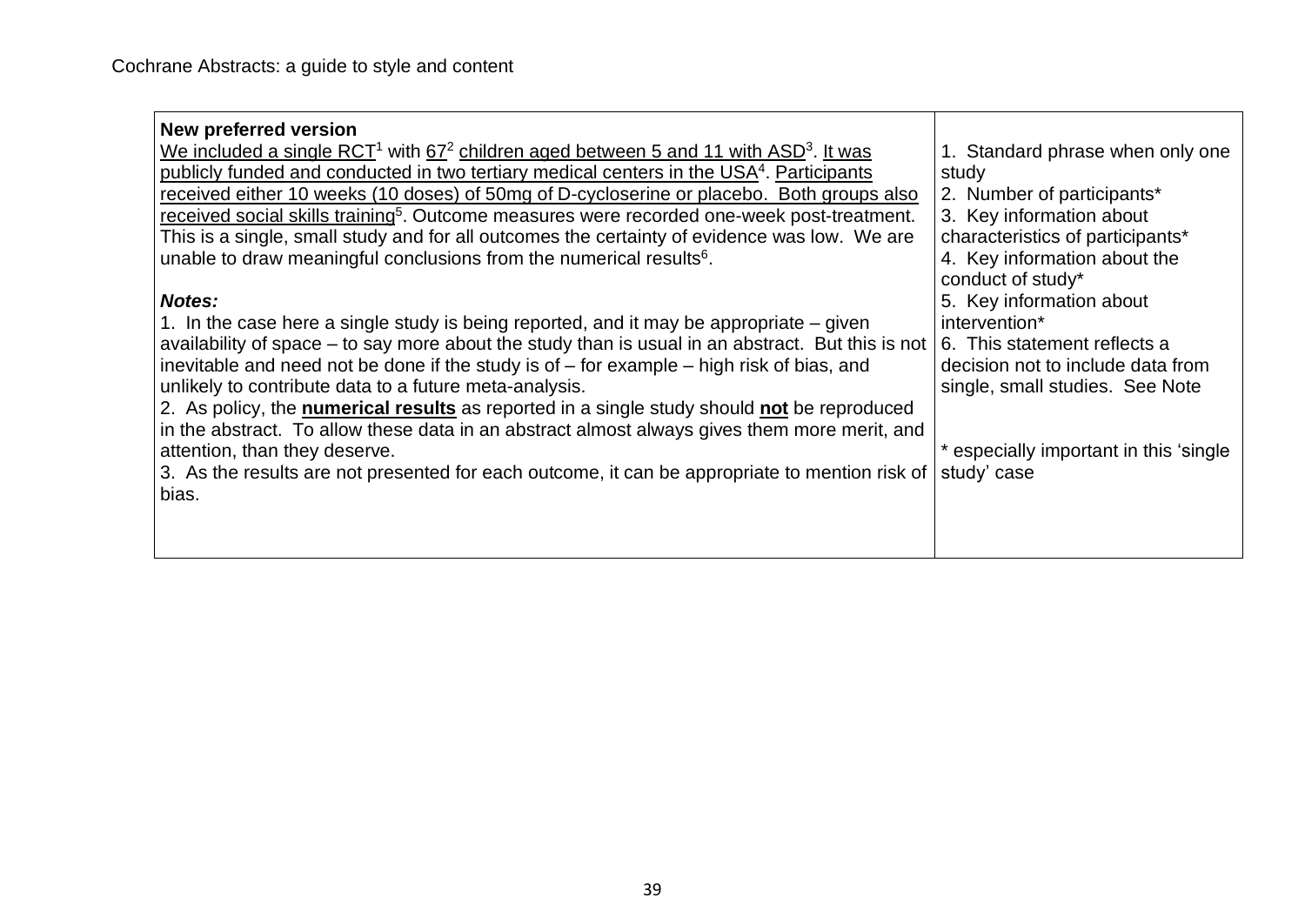#### **3. No studies at all**

| <b>Text</b>                                                                                                                                                                           | Commentary                                                                                                                   |
|---------------------------------------------------------------------------------------------------------------------------------------------------------------------------------------|------------------------------------------------------------------------------------------------------------------------------|
| Internal iliac artery revascularisation versus internal iliac artery occlusion for<br>endovascular treatment of aorto-iliac aneurysms                                                 |                                                                                                                              |
| <b>Original text</b><br>We identified no RCTs that met the inclusion criteria.<br><b>New preferred text</b><br>We identified no studies that met our inclusion criteria.<br><b>OR</b> | Should talk of 'studies' and not<br>'trials'                                                                                 |
| We identified no RCTS that met our inclusion criteria but found two non-randomized<br>studies.                                                                                        | If the review includes both RCTs<br>and non-RCTs, a phrase like this<br>may be appropriate.<br>Continue use of first person. |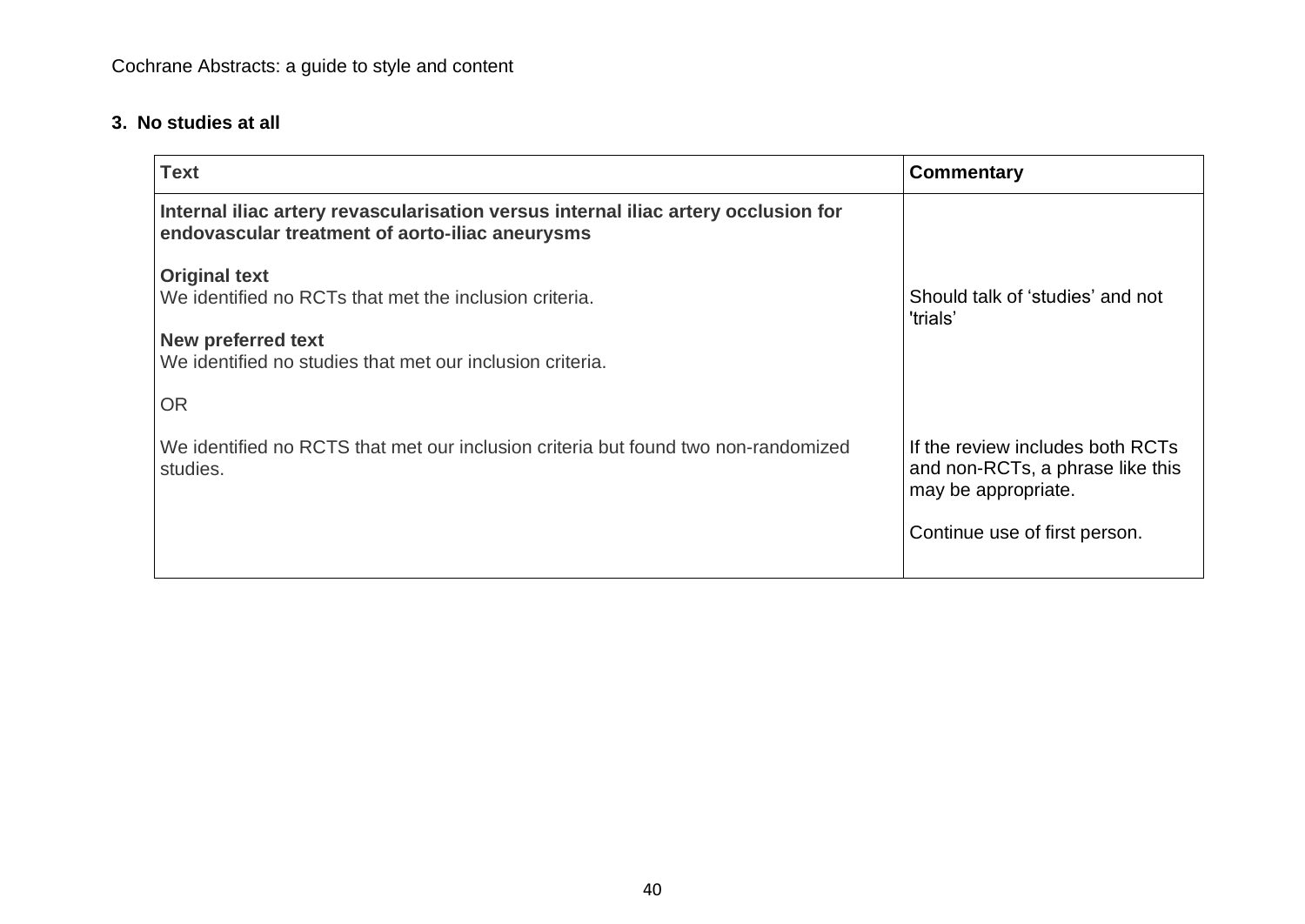#### **4. No studies with useable data**

| <b>Text</b>                                                                                                                                                                                                                                                       | <b>Commentary</b>                                                                                                          |
|-------------------------------------------------------------------------------------------------------------------------------------------------------------------------------------------------------------------------------------------------------------------|----------------------------------------------------------------------------------------------------------------------------|
| Antimicrobial mouthwashes (gargling) and nasal sprays to protect healthcare<br>workers when undertaking aerosol-generating procedures (AGPs) on patients<br>without suspected or confirmed COVID-19 infection                                                     | This was the first iteration of a<br>'living' review.                                                                      |
| <b>Original text</b><br>We found no completed studies to include in this review.<br><b>New preferred text</b><br>We identified no completed studies that met our inclusion criteria. We identified xx<br>registered studies that may meet our inclusion criteria. | Wording adjusted.<br>Possibility of mentioning<br>registered studies (not the same<br>as ongoing studies), if appropriate. |
|                                                                                                                                                                                                                                                                   |                                                                                                                            |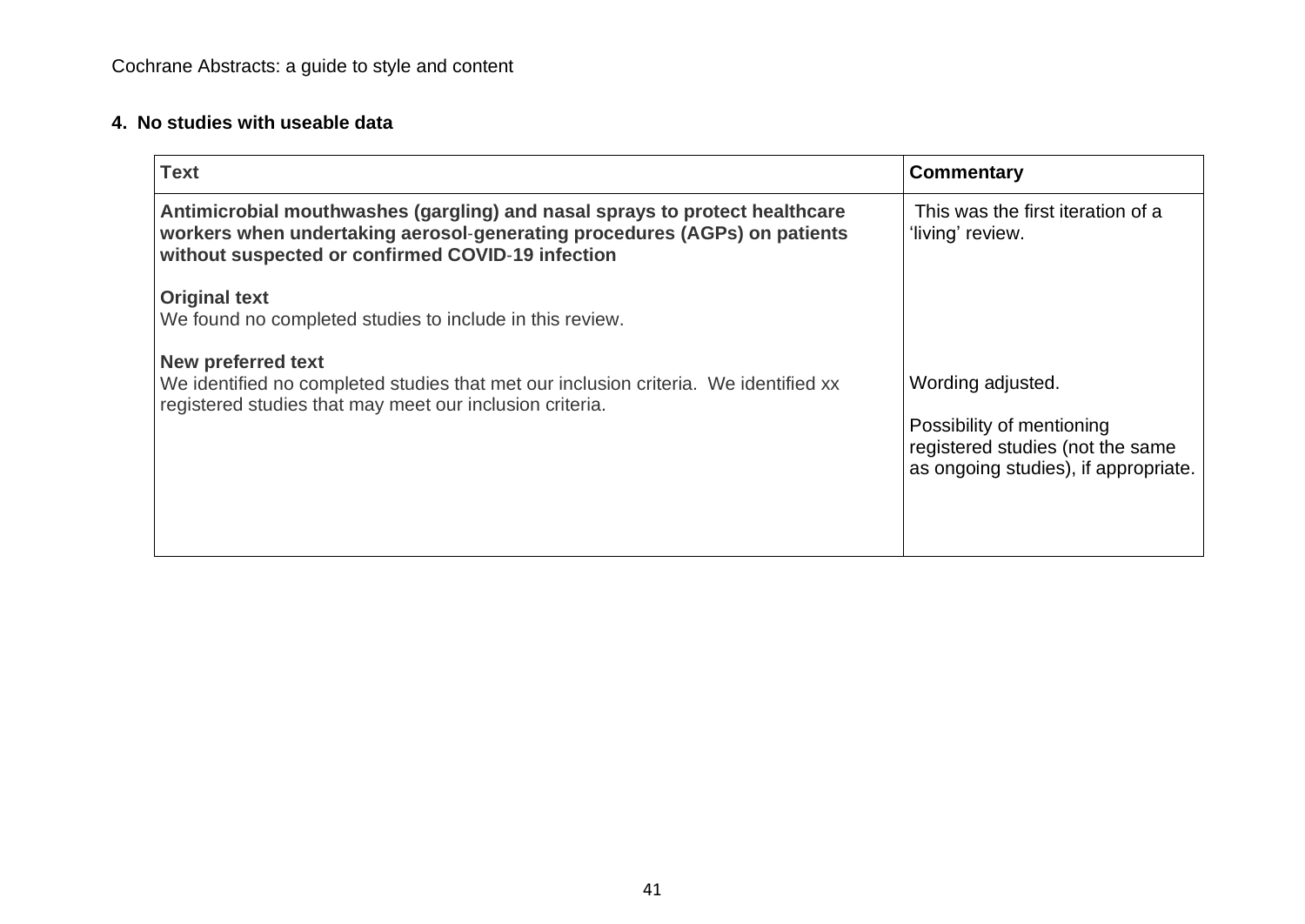# <span id="page-41-0"></span>**Authors' conclusions**

#### *Approved texts*

#### *Positive result*

[Intervention] probably [appropriate GRADE language] reduces the chance of [primary outcome 1: stroke, death, etc] at **[time point].**

• Report the harm

**There is probably an increased risk of [significant adverse event].**

• State study limitations maybe? SEE BELOW

#### *Negative result – 'little or no difference'/very low-certainty evidence* **There may be little or no difference in the incidence of a significant adverse event.**

#### *Negative result – no studies or data/evidence addressing primary outcomes*

- 'No studies evaluated our primary outcome(s).'
- 'No data are available relating to our primary outcome(s).'
- 'We found no [useable data] about our primary outcome.'
- 'There are inadequate data [to allow us] to draw conclusions about the effects of x compared to y on [primary outcome(s)].'

### **Adverse effects**

### **'It was not clear if these were monitored and reported in the included studies.'**

### **Guidance for Authors**

- o The **Conclusions** should be written in the first person OR third person. This is permissible notwithstanding the rest of the abstract is in the first person.
- o The present tense should be used for conclusions and certainty (but use of past permissible 'We found' when appropriate).
- o The word 'people' should be used (not patients).
- o All abbreviations should be spelt out here.
- o At, or towards, the end there should be a sentence about the limitations of the evidence (the underlying individual studies or the body of evidence – the review itself, for example).
- o Also, an indication of where further research is needed. For example: 'Further research is needed to establish reliable outcome measures and minimal clinically important differences.'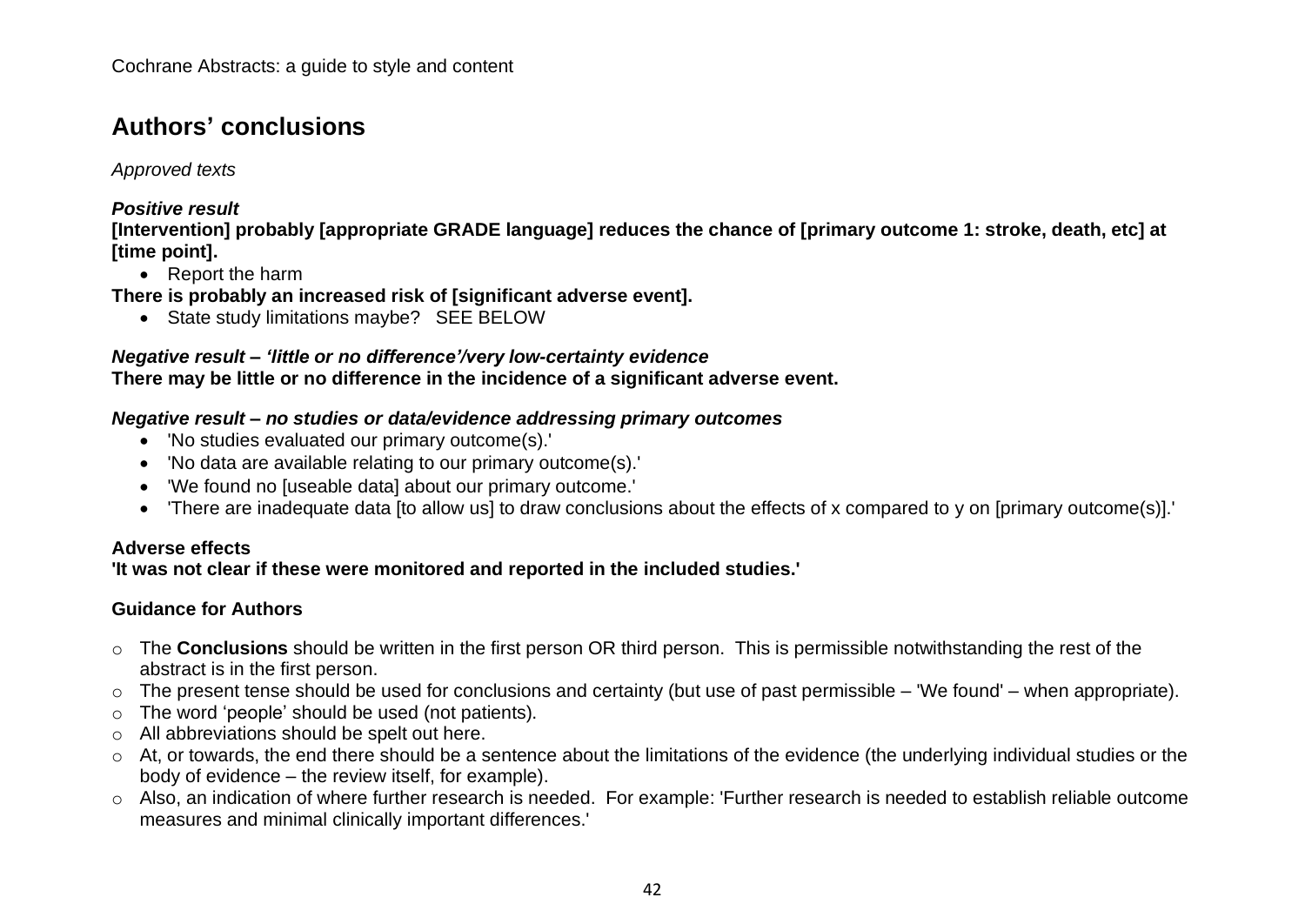| <b>Text</b>                                                                                                                                                                                                                                                                                                                                                                                                                                                                                                                                                                                                                                                                                                                                                                                                                                                                      | Commentary                                                                                                                                                                                                              |
|----------------------------------------------------------------------------------------------------------------------------------------------------------------------------------------------------------------------------------------------------------------------------------------------------------------------------------------------------------------------------------------------------------------------------------------------------------------------------------------------------------------------------------------------------------------------------------------------------------------------------------------------------------------------------------------------------------------------------------------------------------------------------------------------------------------------------------------------------------------------------------|-------------------------------------------------------------------------------------------------------------------------------------------------------------------------------------------------------------------------|
| Ivabradine as adjuvant treatment for chronic heart failure                                                                                                                                                                                                                                                                                                                                                                                                                                                                                                                                                                                                                                                                                                                                                                                                                       |                                                                                                                                                                                                                         |
| <b>Original text</b><br>We found evidence of no difference in cardiovascular mortality and serious adverse events<br>between long-term treatment with ivabradine and placebo/usual care/no treatment in<br>participants with heart failure with HFrEF. Nevertheless, due to indirectness (male<br>predominance), the certainty of the available evidence is rated as moderate.<br>New, preferred text<br>Long-term treatment with ivadradine <sup>2</sup> probably <sup>5</sup> makes little or no difference <sup>5</sup> to mortality <sup>4</sup><br>from cardiovascular causes in patients with heart failure and a reduced ejection fraction <sup>1</sup><br>when compared to placebo <sup>3</sup> , usual care <sup>3</sup> or no treatment <sup>3</sup> . There may be little or no<br>difference <sup>5</sup> in the incidence of serious adverse effects <sup>7</sup> . | 1. P – participants [condition/health]<br>problem]<br>2. I - intervention<br>3. $C$ – comparators<br>4. O - outcome<br>5. GRADE language<br>6. Time point<br>7. Adverse effects<br>8. Limitations<br>9. Future research |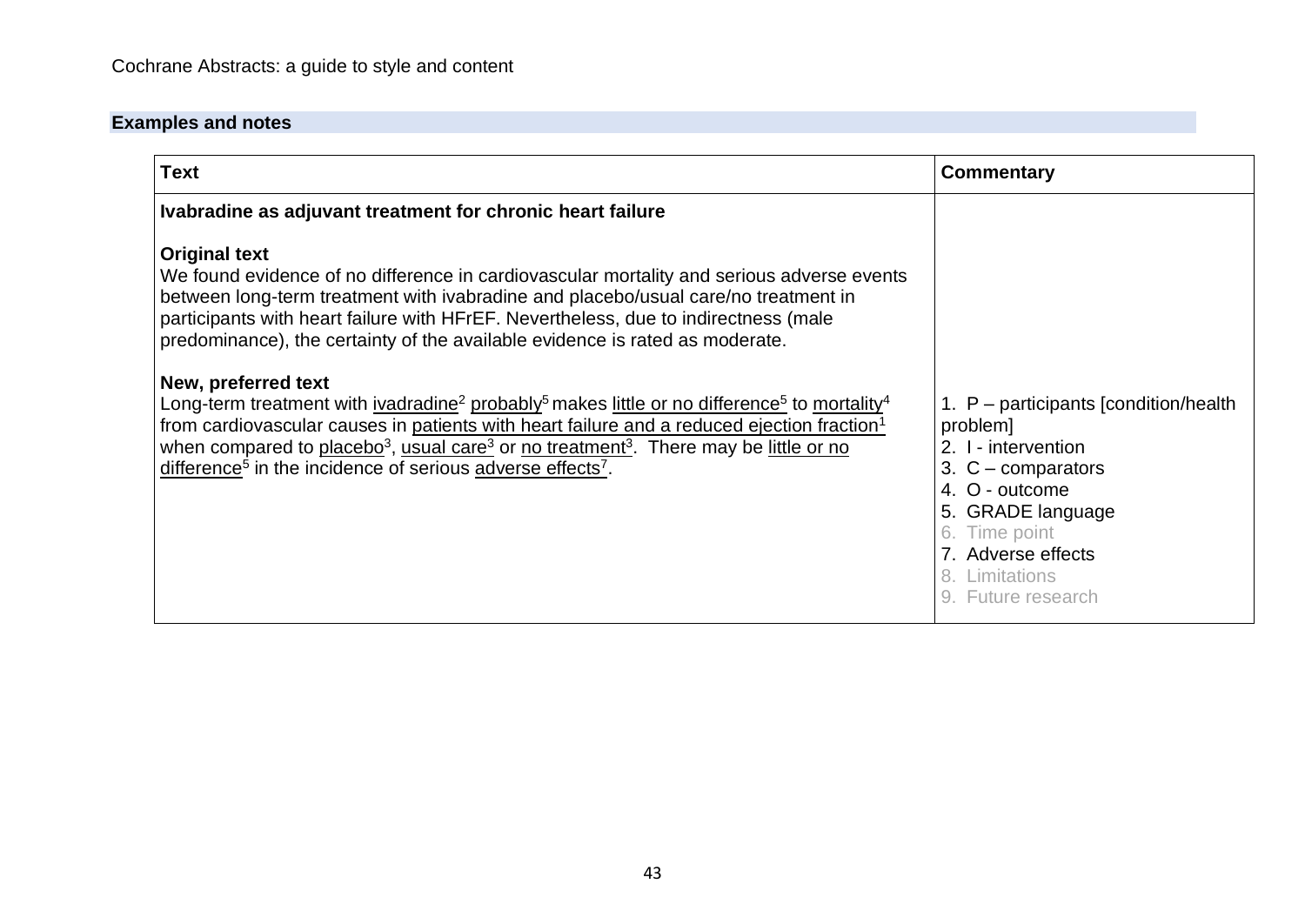| <b>Text</b>                                                                                                                                                                                                                                                                                                                                                                                                                                                                                                                                                                                                                                                                                                                                                                                                                                                                                                                                                                                                                                        | Commentary                                                                                                                                                                                                                |
|----------------------------------------------------------------------------------------------------------------------------------------------------------------------------------------------------------------------------------------------------------------------------------------------------------------------------------------------------------------------------------------------------------------------------------------------------------------------------------------------------------------------------------------------------------------------------------------------------------------------------------------------------------------------------------------------------------------------------------------------------------------------------------------------------------------------------------------------------------------------------------------------------------------------------------------------------------------------------------------------------------------------------------------------------|---------------------------------------------------------------------------------------------------------------------------------------------------------------------------------------------------------------------------|
| Myofunctional therapy (oropharyngeal exercises) for obstructive sleep apnoea                                                                                                                                                                                                                                                                                                                                                                                                                                                                                                                                                                                                                                                                                                                                                                                                                                                                                                                                                                       |                                                                                                                                                                                                                           |
| <b>Original text</b><br>Compared to sham therapy, myofunctional therapy probably reduces daytime sleepiness and<br>may increase sleep quality in the short term. The certainty of the evidence for all<br>comparisons ranges from moderate to very low, mainly due to lack of blinding of the<br>assessors of subjective outcomes, incomplete outcome data and imprecision. More studies<br>are needed. In future studies, outcome assessors should be blinded. New trials should recruit<br>more participants, including more women and children, and have longer treatment and<br>follow-up periods                                                                                                                                                                                                                                                                                                                                                                                                                                              |                                                                                                                                                                                                                           |
| New, preferred text<br>Myofunctional therapy <sup>2</sup> probably <sup>5</sup> reduces daytime sleepiness <sup>4</sup> [by a clinically meaningful]<br>amount <sup>*</sup> ] compared to sham therapy <sup>3</sup> , waiting list control <sup>3</sup> or standard medical treatment <sup>3</sup> , in<br>the short term <sup>6</sup> . There may be little or no difference <sup>5</sup> compared to CPAP <sup>3</sup> or to respiratory<br>exercises plus a nasal dilator strip <sup>3</sup> . Most study participants were adult men <sup>1,8</sup> raising doubts<br>about the applicability of these results to women and children <sup>8</sup> . No studies looked at the<br>effects of treatment beyond <u>four months<sup>8</sup></u> . None reported the harms of treatment <sup>7,8</sup> ; it was<br>not clear whether these were monitored and reported in all the included studies. Larger<br>studies conducted over longer periods, and including more women and children, would<br>reduce the current uncertainties <sup>9</sup> . | 1. $P$ – participants [condition/health]<br>problem]<br>2. I - intervention<br>3. $C$ – comparators<br>4. O - outcome<br>5. GRADE language<br>6. Time point<br>7. Adverse effects<br>8. Limitations<br>9. Future research |
|                                                                                                                                                                                                                                                                                                                                                                                                                                                                                                                                                                                                                                                                                                                                                                                                                                                                                                                                                                                                                                                    | * should be included if true                                                                                                                                                                                              |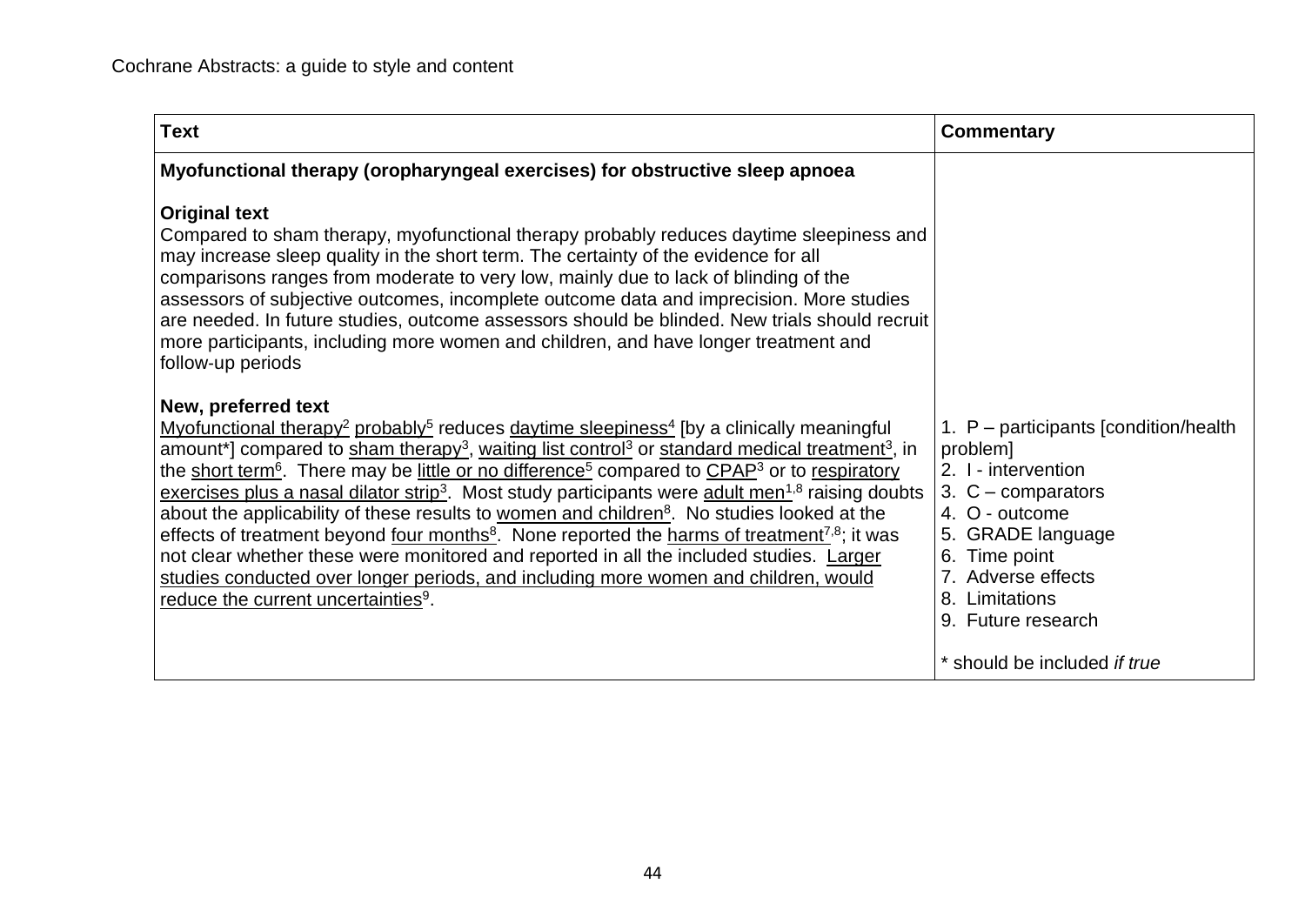| <b>Text</b>                                                                                                                                                                                                                                                                                                                                                                                                                                                                                                                                                                                                                                                                                                                                                                                                                                                                                                                                                                                                                 | Commentary                                                                                                                                                                                                                                                                                              |
|-----------------------------------------------------------------------------------------------------------------------------------------------------------------------------------------------------------------------------------------------------------------------------------------------------------------------------------------------------------------------------------------------------------------------------------------------------------------------------------------------------------------------------------------------------------------------------------------------------------------------------------------------------------------------------------------------------------------------------------------------------------------------------------------------------------------------------------------------------------------------------------------------------------------------------------------------------------------------------------------------------------------------------|---------------------------------------------------------------------------------------------------------------------------------------------------------------------------------------------------------------------------------------------------------------------------------------------------------|
| Intravitreal steroids for macular oedema in diabetes                                                                                                                                                                                                                                                                                                                                                                                                                                                                                                                                                                                                                                                                                                                                                                                                                                                                                                                                                                        |                                                                                                                                                                                                                                                                                                         |
| <b>Original text</b><br>Intravitreal steroids may improve vision in people with DME compared to sham or control.<br>Effects were small, about one line of vision or less in most comparisons. More evidence is<br>available for dexamethasone or fluocinolone implants when compared to sham, and the<br>evidence is limited and inconsistent for the comparison of dexamethasone with anti-VEGF<br>treatment. Any benefits should be weighed against IOP elevation, the use of IOP-lowering<br>medication and, in phakic patients, the progression of cataract. The need for glaucoma<br>surgery is also increased, but remains rare.                                                                                                                                                                                                                                                                                                                                                                                      |                                                                                                                                                                                                                                                                                                         |
| New, preferred text<br>Intravitreal dexamethasone implant $0.7mg^2$ and fluocinolone implant $0.19mg^2$ probably <sup>5</sup><br>improve vision <sup>4</sup> in people with DME <sup>1</sup> compared to sham <sup>3</sup> but the effects are small <sup>*</sup> . Both are<br>probably <sup>5</sup> associated with cataract formation <sup>4,7</sup> , raised IOP <sup>4,7</sup> and the need for IOP-lowering<br>medication $4,7$ .<br>We found inconsistent evidence <sup>8</sup> for the comparison of dexamethasone <sup>2</sup> with anti-VEGF <sup>2</sup><br>treatment.<br>We are uncertain <sup>5</sup> whether intravitreal triamcinolone acetonide injection 4mg <sup>2</sup> is beneficial<br>compared to sham <sup>3</sup> , laser photocoagulation <sup>3</sup> and intravitreal anti-VEGF <sup>3</sup> but we found<br>moderate-certainty evidence <sup>5</sup> that it is associated with an increased risk of cataract<br>formation <sup>4,7</sup> and need for IOP-lowering medication <sup>4,7</sup> . | 1. $P$ – participants [condition/health]<br>problem]<br>2. I - intervention<br>3. $C$ – comparators<br>4. O - outcome<br>5. GRADE language<br>Time point<br>6.<br>7. Adverse effects<br>8. Limitations<br>9. Future research<br>* uncertain if this is clinically<br>significant; this should be stated |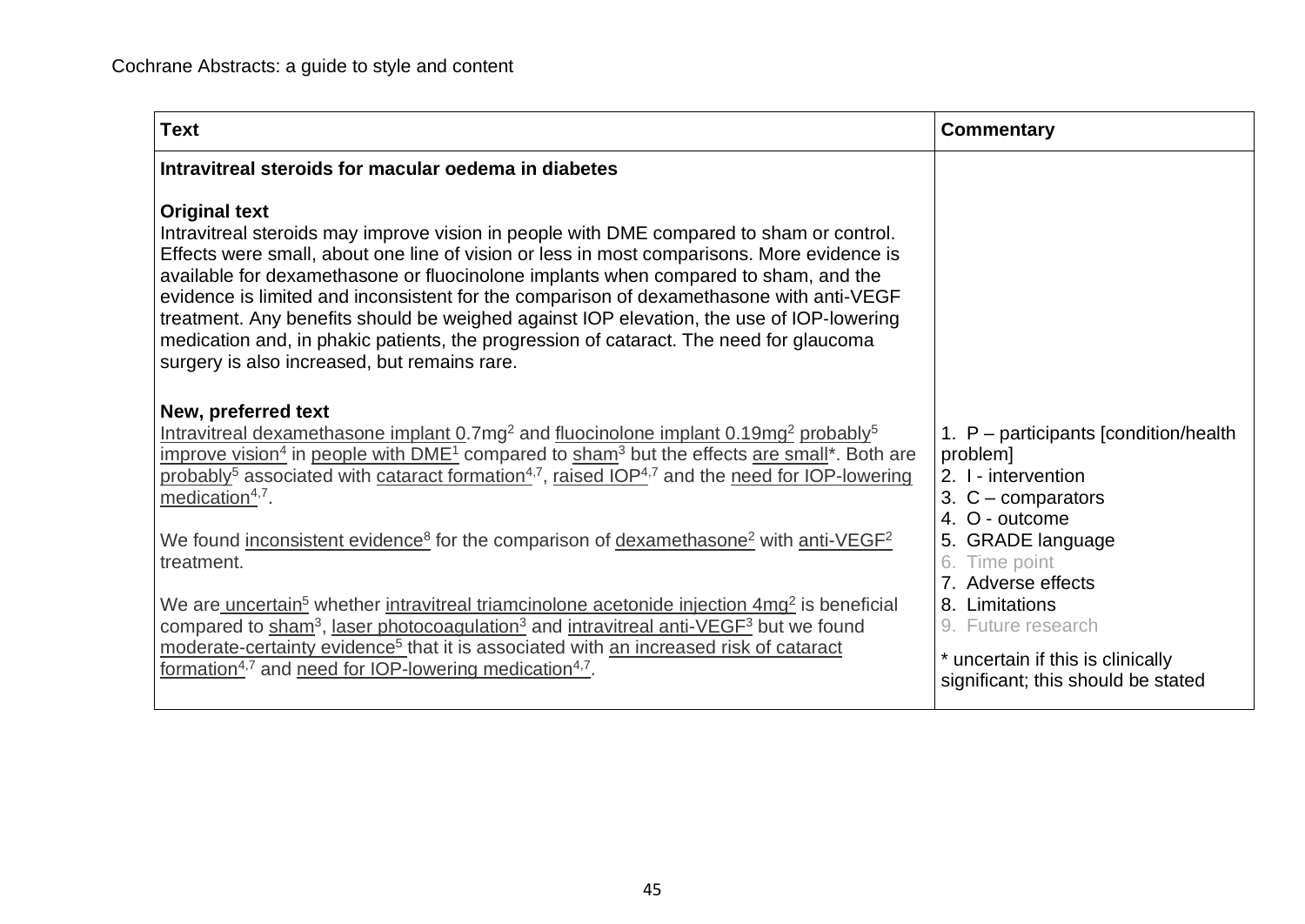| <b>Text</b>                                                                                                                                                                                                                                                                                                                                                                                                                                                                                                                                                                                                                                                                                               | Commentary                                                                                                                                                                                                                |
|-----------------------------------------------------------------------------------------------------------------------------------------------------------------------------------------------------------------------------------------------------------------------------------------------------------------------------------------------------------------------------------------------------------------------------------------------------------------------------------------------------------------------------------------------------------------------------------------------------------------------------------------------------------------------------------------------------------|---------------------------------------------------------------------------------------------------------------------------------------------------------------------------------------------------------------------------|
| Pre- and postsurgical medical therapy for endometriosis surgery                                                                                                                                                                                                                                                                                                                                                                                                                                                                                                                                                                                                                                           |                                                                                                                                                                                                                           |
| <b>Original text</b><br>Our results indicate that the data about the efficacy of medical therapy for endometriosis are<br>inconclusive, related to the timing of hormonal suppression therapy relative to surgery for<br>endometriosis. In our various comparisons of the timing of hormonal suppression therapy,<br>women who receive postsurgical medical therapy compared with no medical therapy or<br>placebo may experience benefit in terms of pain recurrence, disease recurrence, and<br>pregnancy. There is insufficient evidence regarding hormonal suppression therapy at other<br>time points in relation to surgery for women with endometriosis.                                           |                                                                                                                                                                                                                           |
| New, preferred text<br>The benefits of medical therapy for hormonal suppression <sup>2</sup> before, after or both before and<br>after surgery for endometriosis <sup>1,2</sup> are uncertain <sup>5</sup> . Postsurgical treatment <sup>1</sup> may <sup>5</sup> decrease<br>$\gamma$ pain <sup>4</sup> and disease recurrence <sup>4</sup> at 12 months or less <sup>6</sup> , and probably <sup>5</sup> increases pregnancy<br>rate <sup>4</sup> , compared to no medical treatment <sup>3</sup> or placebo <sup>3</sup> . There was insufficient evidence to<br>draw conclusions regarding hormonal suppression at other time points <sup>8</sup> and for serious<br>adverse effects <sup>7,8</sup> . | 1. $P$ – participants [condition/health]<br>problem]<br>2. I - intervention<br>3. $C$ – comparators<br>4. O - outcome<br>5. GRADE language<br>6. Time point<br>7. Adverse effects<br>8. Limitations<br>9. Future research |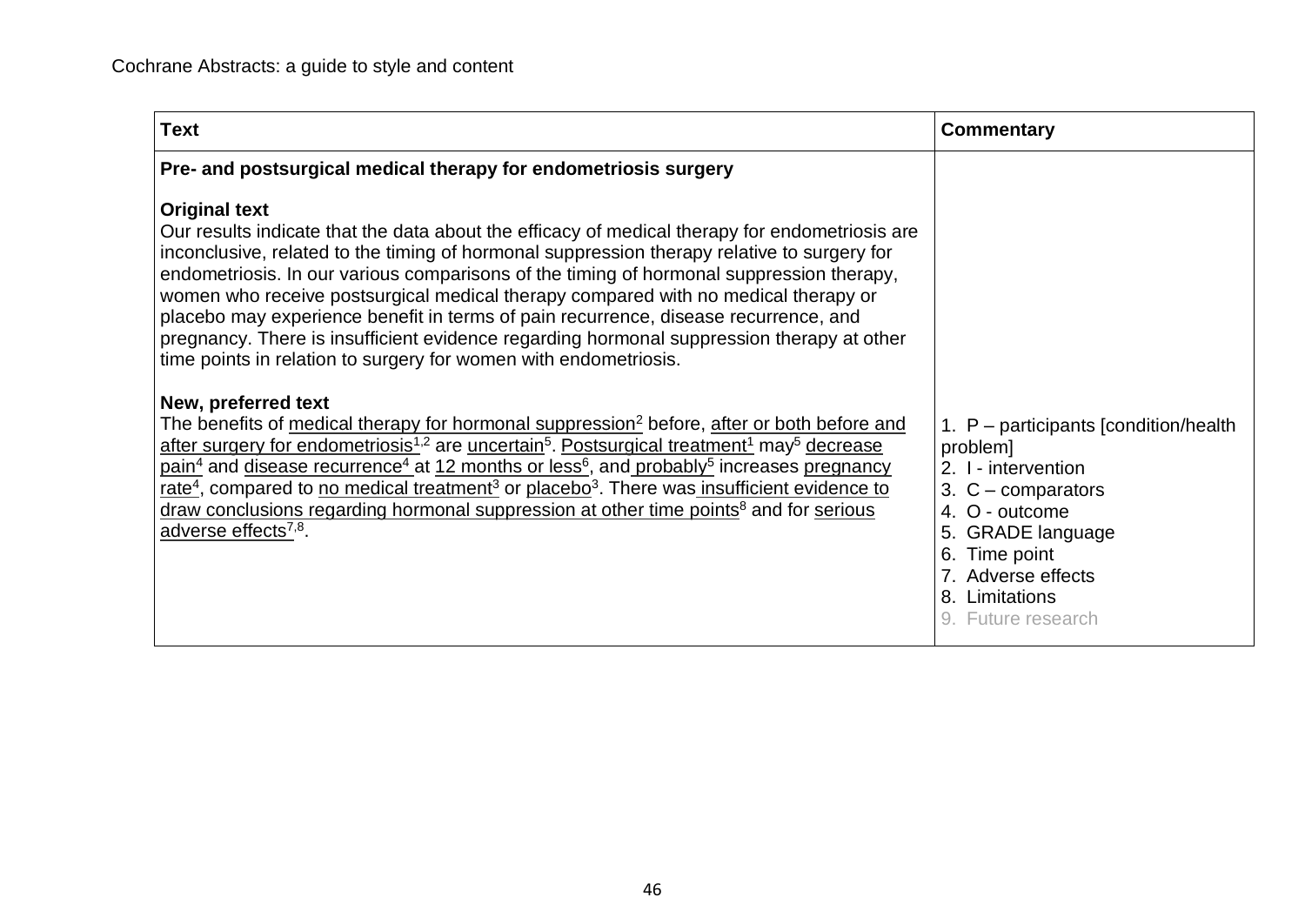| <b>Text</b>                                                                                                                                                                                                                                                                                                          | <b>Commentary</b>                                                   |
|----------------------------------------------------------------------------------------------------------------------------------------------------------------------------------------------------------------------------------------------------------------------------------------------------------------------|---------------------------------------------------------------------|
| Iron chelators for acute stroke                                                                                                                                                                                                                                                                                      |                                                                     |
| <b>Original text</b><br>We identified two eligible RCTs for assessment. We could not demonstrate any benefit for<br>the use of iron chelators in spontaneous intracerebral haemorrhage. The added value of<br>iron-chelating therapy in people with ischaemic stroke or subarachnoid haemorrhage<br>remains unknown. |                                                                     |
| New preferred text                                                                                                                                                                                                                                                                                                   |                                                                     |
| Low-certainty evidence <sup>5</sup> from two studies comparing deferoxamine <sup>2</sup> to placebo <sup>3</sup> in<br>participants with spontaneous intracerebral haemorrhage <sup>1</sup> showed little or no difference <sup>5</sup> in                                                                           | Two different ways of writing<br>conclusions: passive/ first person |
| deaths <sup>4</sup> , clinical outcomes <sup>4</sup> and serious adverse events <sup>7</sup> . No data were found to evaluate                                                                                                                                                                                        | plural                                                              |
| the benefits and harms of iron-chelating therapy in participants with ischaemic stroke or<br>subarachnoid haemorrhage <sup>8,9</sup> .                                                                                                                                                                               |                                                                     |
|                                                                                                                                                                                                                                                                                                                      | 1. $P$ – participants [condition/health]<br>problem]                |
| or                                                                                                                                                                                                                                                                                                                   | 2. I - intervention                                                 |
|                                                                                                                                                                                                                                                                                                                      | 3. $C$ – comparators                                                |
| We identified two RCTs comparing desferoxamine <sup>2</sup> to placebo <sup>3</sup> in participants with                                                                                                                                                                                                             | 4. O - outcome                                                      |
| spontaneous intracerebral haemorrhage <sup>1</sup> . We found low-certainty evidence <sup>5</sup> that there was<br>little or no difference <sup>5</sup> in deaths <sup>4</sup> , clinical outcomes <sup>4</sup> and serious adverse effects <sup>7</sup> . We found                                                 | 5. GRADE language<br>6. Time point                                  |
| no studies evaluating the benefits and harms of iron-chelating therapy in participants with                                                                                                                                                                                                                          | 7. Adverse effects                                                  |
| ischaemic stroke or subarachnoid haemorrhage <sup>8,9</sup> .                                                                                                                                                                                                                                                        | 8. Limitations                                                      |
|                                                                                                                                                                                                                                                                                                                      | 9. Future research                                                  |
|                                                                                                                                                                                                                                                                                                                      |                                                                     |